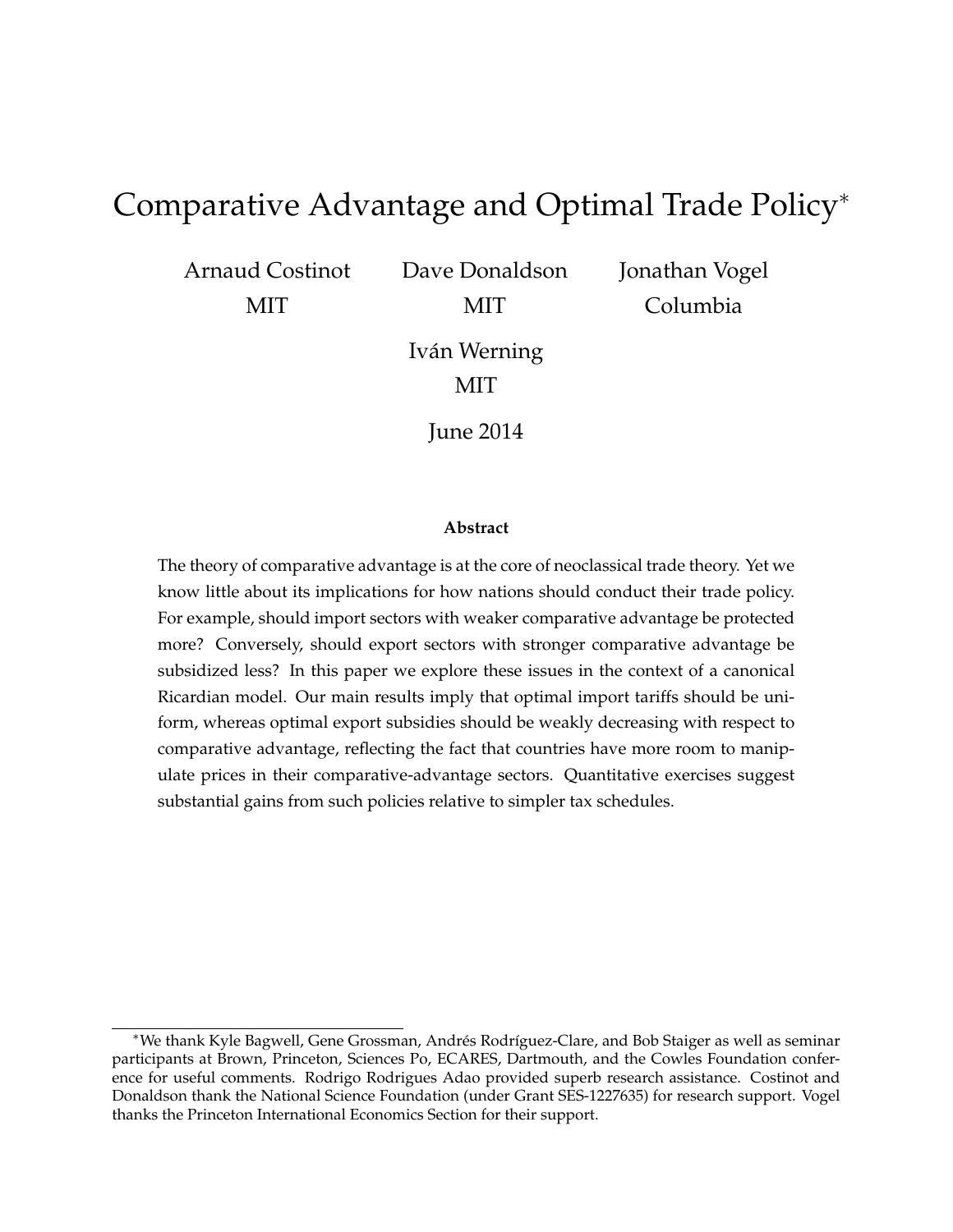### **1 Introduction**

Two of the most central questions in international economics are "Why do nations trade?" and "How should a nation conduct its trade policy?" The theory of comparative advantage is one of the most influential answers to the former question. Yet, it has had little impact on answers to the latter question. Our goal in this paper is to explore the relationship between comparative advantage and optimal trade policy.

Our main result can be stated as follows. Optimal trade taxes should be uniform across imported goods and weakly monotone with respect to comparative advantage across exported goods.<sup>[1](#page-1-0)</sup> Examples of optimal trade taxes include (i) a zero import tariff accompanied by export taxes that are weakly increasing with comparative advantage or (ii) a uniform, positive import tariff accompanied by export subsidies that are weakly decreasing with comparative advantage. While the latter pattern accords well with the observation that countries tend to protect their least competitive sectors in practice, in our model larger subsidies do not stem from a greater desire to expand production in less competitive sectors. Rather, they reflect tighter constraints on the ability to exploit monopoly power by contracting exports. Put simply, countries have more room to manipulate world prices in their comparative-advantage sectors.

Our starting point is a canonical Ricardian model of trade. We focus on this model because this is the oldest and simplest theory of comparative advantage as well as the new workhorse model for quantitative work in the field; see [Eaton and Kortum](#page-39-0) [\(2012\)](#page-39-0). Although this theoretical framework cannot speak to the distributional consequences of trade policy, which are crucial to explain the political economy of trade protection, see e.g. [Grossman and Helpman](#page-40-0) [\(1994\)](#page-40-0), it offers a convenient starting point to explore the long-run consequences of targeted trade policy for sectoral specialization and welfare. These normative considerations, which date back to [Torrens](#page-40-1) [\(1844\)](#page-40-1) and [Mill](#page-40-2) [\(1844\)](#page-40-2), are the main focus of the present paper.

We begin by considering a world economy with two countries, Home and Foreign, one factor of production, labor, a continuum of goods, and Constant Elasticity of Substitution (CES) utility, as in [Dornbusch et al.](#page-39-1) [\(1977\)](#page-39-1), [Wilson](#page-41-0) [\(1980\)](#page-41-0), [Eaton and Kortum](#page-39-2) [\(2002\)](#page-39-2), and [Alvarez and Lucas](#page-38-0) [\(2007\)](#page-38-0). Labor productivity can vary arbitrarily across sectors in both countries. Home sets trade taxes in order to maximize domestic welfare, whereas Foreign is passive. In the interest of clarity we assume no other trade costs in our baseline model.

In order to characterize the structure of optimal trade taxes, we use the primal ap-

<span id="page-1-0"></span><sup>&</sup>lt;sup>1</sup>Throughout this paper, whenever we say "optimal," we formally mean "unilaterally optimal," i.e. optimal from the point of view of the country implementing the policy, not the world as a whole.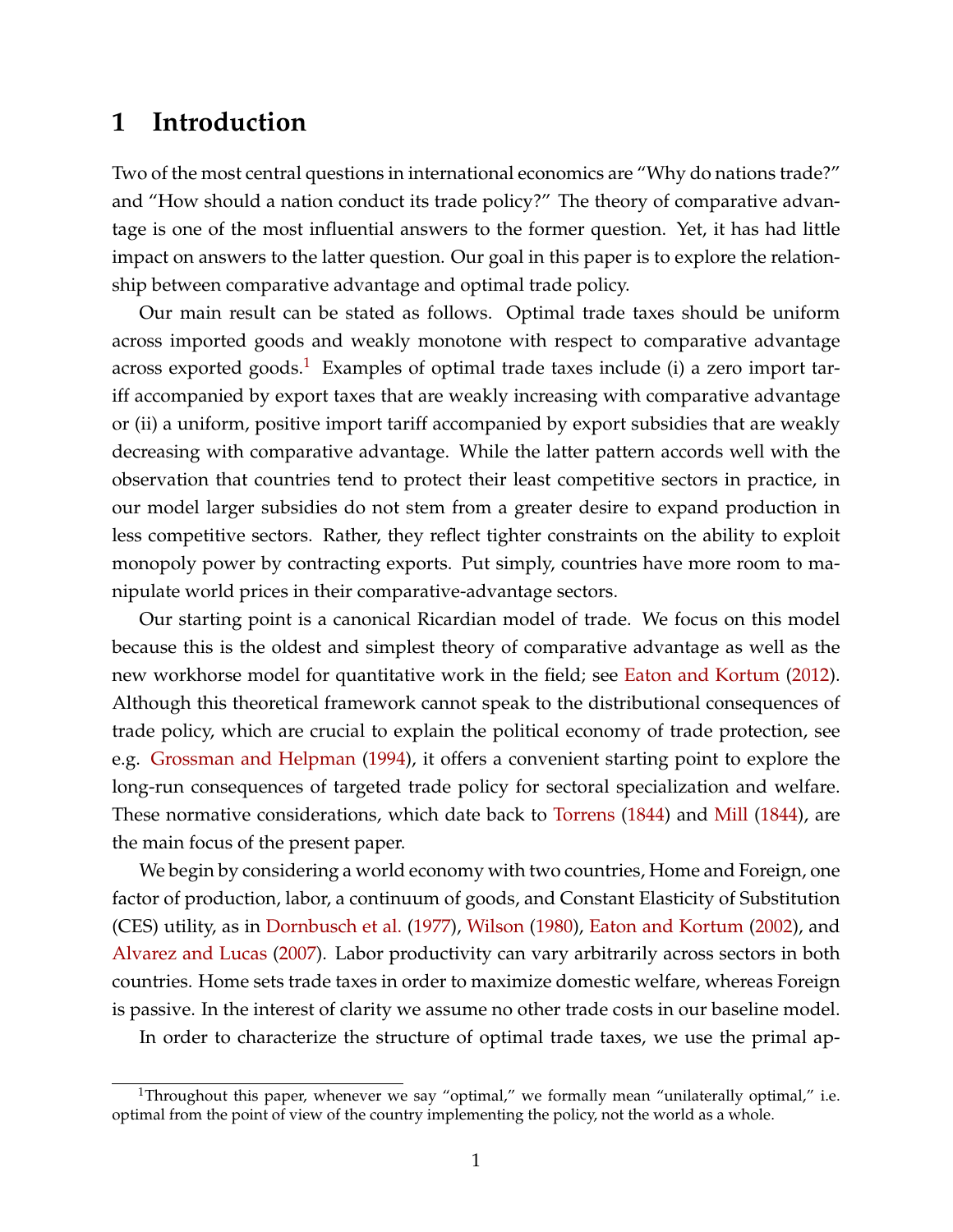proach and consider first a fictitious planning problem in which the domestic government directly controls consumption and output decisions. Using Lagrange multiplier methods, we then show how to transform this infinite dimensional problem with constraints into a series of simple unconstrained, low-dimensional problems. This allows us to derive sharp predictions about the structure of the optimal allocation. Finally, we demonstrate how that allocation can be implemented through trade taxes and relate optimal trade taxes to comparative advantage.

Our approach is flexible enough to be used in more general environments that feature non-CES utility, arbitrary neoclassical production functions, and trade costs. In all such extensions we demonstrate that our techniques remain well-suited to analyzing optimal trade policy and show that our main insights are robust. For example, our main prediction—that optimal trade taxes are uniform across imported goods and weakly monotone with respect to comparative advantage across goods—holds without further qualification in a Ricardian model with uniform iceberg trade costs. Perhaps surprisingly, given the leap in generality, this prediction is only somewhat more nuanced without CES utility or with arbitrary neoclassical production functions.

The approach developed here can also be used for quantitative work. We apply our theoretical results to study the design of optimal trade policy in a world economy comprising two countries: the United States and the Rest of the World. We consider two separate exercises. In the first exercise, all goods are assumed to be agricultural goods, whereas in the second, all goods are assumed to be manufactured goods. We find that U.S. gains from trade under optimal trade taxes are 20% larger than those obtained under laissez-faire for the agricultural case and 33% larger for the manufacturing case. Interestingly, a significant fraction of these gains arises from the use of trade taxes that are monotone in comparative advantage. Under an optimal uniform tariff, gains from trade for both the agriculture and manufacturing exercises would only be 9% larger than those obtained under laissez-faire. While these two-country examples are admittedly stylized, they suggest that the economic forces emphasized in this paper may be quantitatively important as well. We hope that future quantitative work, in the spirit of [Ossa](#page-40-3) [\(2011\)](#page-40-3), will further explore this issue in an environment featuring a large number of countries and a rich geography of trade costs.

Our paper makes two distinct contributions to the existing literature. The first one, at the intersection of international trade and public finance, is related to the classical problem of optimum taxation in an open economy. In his survey of the literature, [Dixit](#page-39-3) [\(1985\)](#page-39-3) sets up the general problem of optimal taxes in an open economy as a fictitious planning problem and derives the associated first-order conditions. As [Bond](#page-38-1) [\(1990\)](#page-38-1) demon-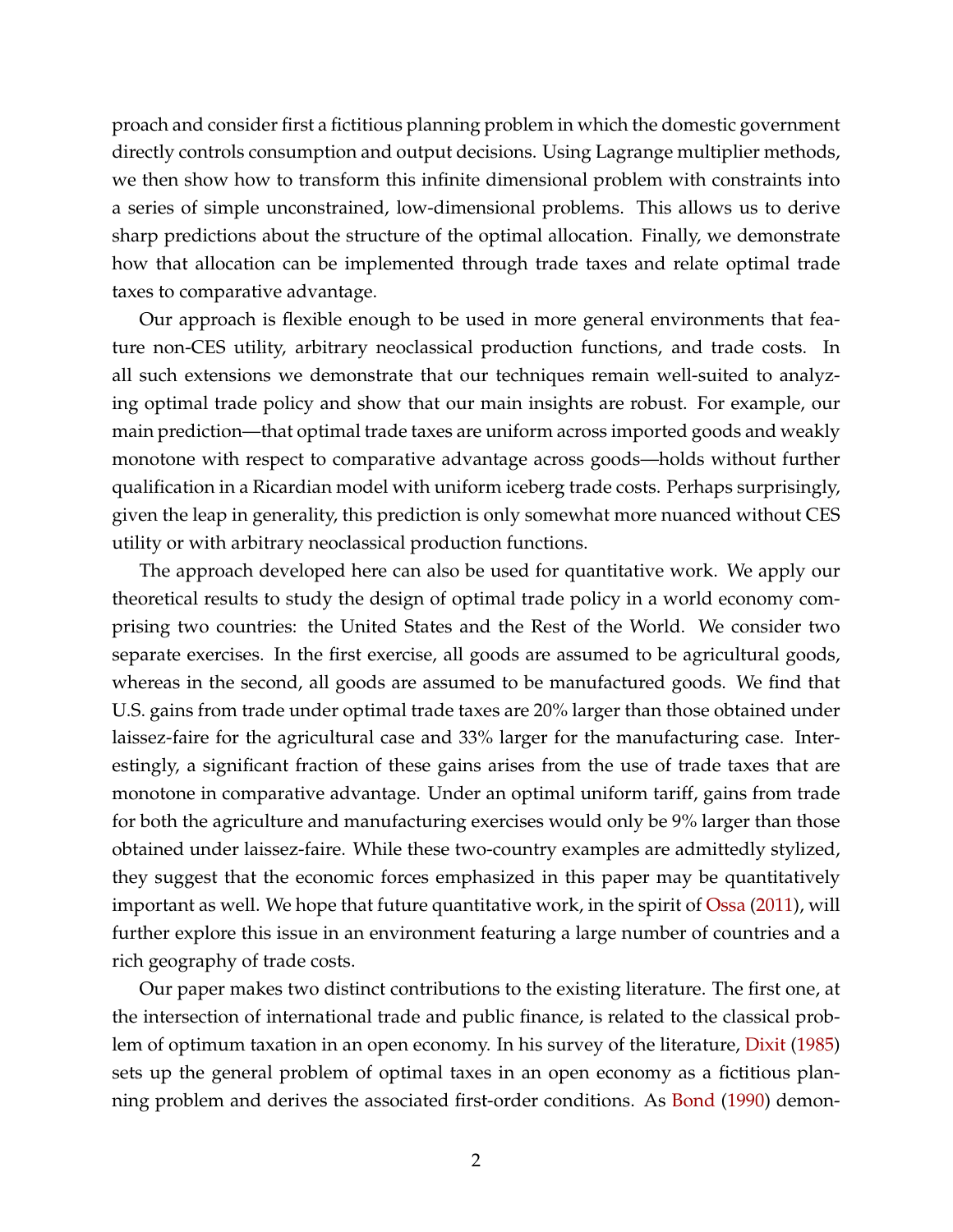strates, such conditions impose very weak restrictions on the structure of optimal trade taxes. Hence, optimal tariff arguments are typically cast using simple general equilibrium models featuring only two goods or partial equilibrium models.<sup>[2](#page-3-0)</sup> In such environments, characterizing optimal trade taxes reduces to solving the problem of a single-good monopolist/monopsonist and leads to the prediction that the optimal tariff should be equal to the inverse of the (own-price) elasticity of the foreign export supply curve.<sup>[3](#page-3-1)</sup>

In this paper we go beyond the previous prediction by studying the relationship between comparative advantage and optimal trade taxes in the context of a canonical Ricardian model. In this environment, countries buy and sell many goods whose prices depend on the entire vector of net imports through their effects on wages. Thus the (ownprice) elasticity of the foreign export supply curve no longer provides a sufficient statistic for optimal trade taxes. Nevertheless our analysis shows that for any wage level, optimal trade taxes must satisfy simple and intuitive properties. What matters for one of our main results is not the entire schedule of own-price and cross-price elasticities faced by a country acting as a monopolist, which determines the optimal level of wages in a non-trivial manner, but the cross-sectional variation in own-price elasticities across sectors holding wages fixed, which is tightly connected to a country's comparative advantage.

The paper most closely related to ours is [Itoh and Kiyono](#page-40-4) [\(1987\)](#page-40-4), which shows that in a Ricardian model with Cobb-Douglas preferences, export subsidies that are concentrated on "marginal" goods are always welfare-enhancing. Though the logic behind their result is distinct from ours—a point we come back to in Section [4.3—](#page-19-0)it resonates well with our finding that, at the optimum, export subsidies should be weakly decreasing with comparative advantage, so that "marginal" goods should indeed be subsidized more. Our analysis extends the results of [Itoh and Kiyono](#page-40-4) [\(1987\)](#page-40-4) by considering a Ricardian environment with general CES utility and, more importantly, by solving for optimal trade taxes rather than providing examples of welfare-enhancing policies. $4$  Beyond generality, our results also shed light on the simple economics behind optimal trade taxes in a canonical Ricardian model: taxes should be monotone in comparative advantage because countries have more room to manipulate prices in their comparative-advantage sectors.

<span id="page-3-0"></span><sup>&</sup>lt;sup>2</sup>[Feenstra](#page-39-4) [\(1986\)](#page-39-4) is a notable exception. It analyzes a general equilibrium trade model with three goods and demonstrates how the introduction of a third good may lead to counter-intuitive results, such as welfare-enhancing export subsidies, through demand linkages.

<span id="page-3-1"></span><sup>&</sup>lt;sup>3</sup>This idea is at the center of recent work emphasizing the role of terms-of-trade manipulation in the analysis of optimal tariffs and its implication for the WTO; see [Bagwell and Staiger](#page-38-2) [\(1999\)](#page-38-2) and [Limao](#page-40-5) [\(2008\)](#page-40-5).

<span id="page-3-2"></span> $^{4}$ [Opp](#page-40-6) [\(2009\)](#page-40-6) also studies optimal trade taxes in a two-country Ricardian model with CES utility, but his formal analysis only allows for import tariffs. Because of the Lerner Symmetry Theorem, one might have conjectured that this restriction is without loss of generality. Our analysis formally establishes that this is not so. Although the overall level of optimal taxes is indeterminate, whether or not export instruments are allowed matters in economies with more than two goods.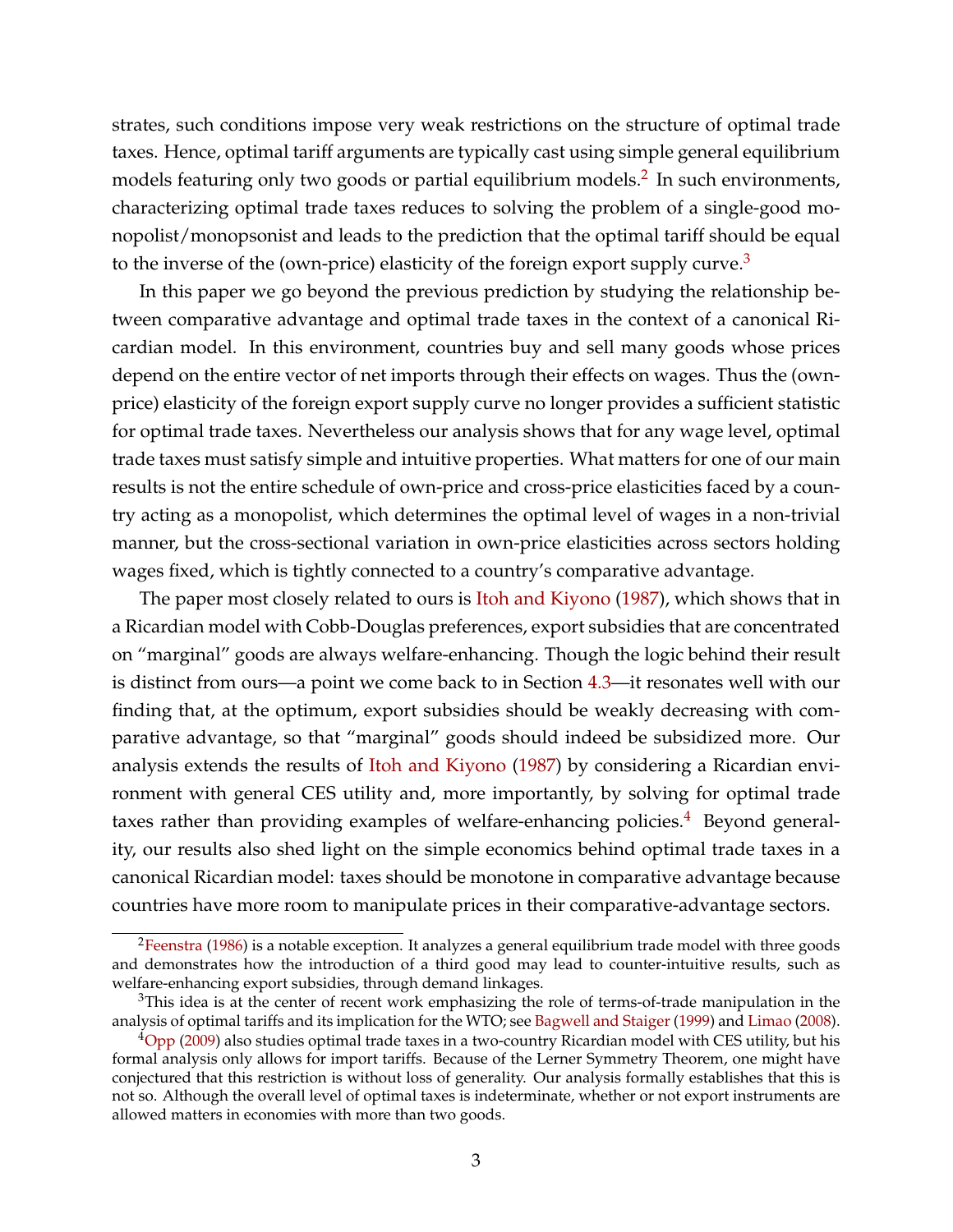More broadly, these novel results have implications for the recent debate regarding the consequences of micro-level heterogeneity for the welfare gains from trade; see [Help](#page-40-7)[man](#page-40-7) [\(2013\)](#page-40-7). In recent work, [Arkolakis et al.](#page-38-3) [\(2012\)](#page-38-3) have shown that, depending on how the question is framed, answers to micro-level questions may be of no consequence for predicting how international trade affects welfare within a broad class of models. These results rely on calibrating certain macro responses, thereby holding them fixed across models. [Melitz and Redding](#page-40-8) [\(2013\)](#page-40-8) offer a different perspective in which these behavioral responses are not held fixed. Regardless of this methodological debate, our paper emphasizes policy margins that bring out the importance of micro structure. Our qualitative results—that trade taxes should be monotone in comparative advantage—and our quantitative results—that such trade taxes lead to substantially larger welfare gains than uniform trade taxes—illustrate that the design of and the gains associated with optimal trade policy may crucially depend on the extent of micro-level heterogeneity. Here, microlevel data matter, both qualitatively and quantitatively, for answering a key normative question in the field: How should a nation conduct its trade policy?<sup>[5](#page-4-0)</sup>

The second contribution of our paper is technical. The problem of finding optimal trade taxes in a canonical Ricardian model is infinite-dimensional (since there is a continuum of goods), non-concave (since indirect utility functions are quasi-convex in prices), and non-smooth (since the world production possibility frontier has kinks). To make progress on this question, we follow a three-step approach. First, we use the primal approach to go from taxes to quantities. Second, we identify concave subproblems for which general Lagrangian necessity and sufficiency theorems problems apply. Third, we use the additive separability of preferences to break down the maximization of a potentially infinite-dimensional Lagrangian into multiple low-dimensional maximization problems that can be solved by simple calculus. Beyond the various extensions presented in this paper, the same approach could be used to study optimal trade taxes in economies with alternative market structures such as Bertrand competition, as in [Bernard et al.](#page-38-4) [\(2003\)](#page-38-4), or monopolistic competition, as in [Melitz](#page-40-9) [\(2003\)](#page-40-9).

From a technical standpoint, our approach is also related to recent work by [Amador](#page-38-5) [et al.](#page-38-5) [\(2006\)](#page-38-5) and [Amador and Bagwell](#page-38-6) [\(2013\)](#page-38-6) who have used general Lagrange multiplier methods to study optimal delegation problems, including the design of optimal trade agreements, and to [Costinot et al.](#page-39-5) [\(2013\)](#page-39-5) who have used these methods together with the time-separable structure of preferences typically used in macro applications to study

<span id="page-4-0"></span><sup>&</sup>lt;sup>5</sup>Though we have restricted ourselves to a Ricardian model for which the relevant micro-level data are heterogeneous productivity levels across goods, not firms, the exact same considerations would make firm-level data critical inputs for the design of optimal policy in imperfectly competitive models.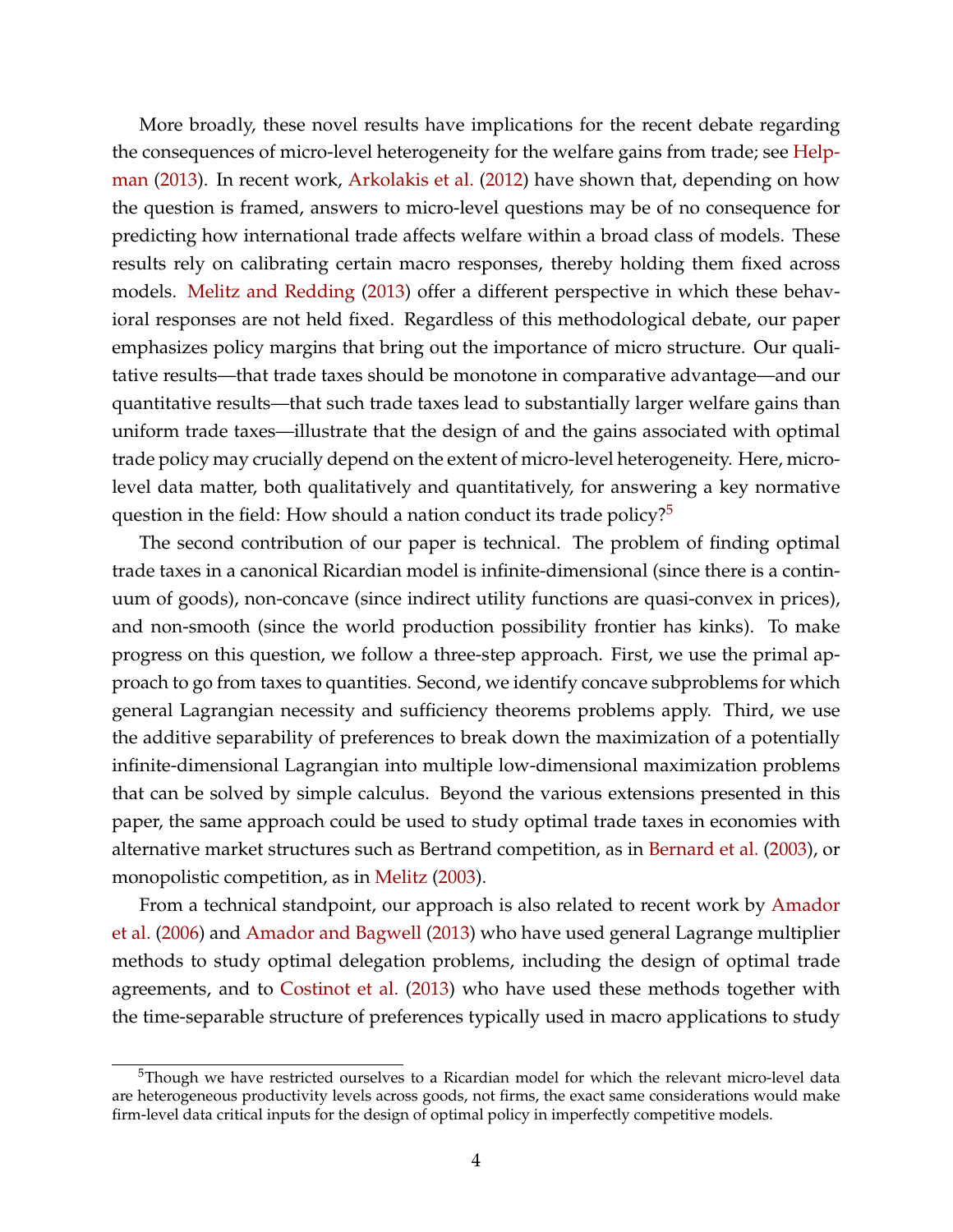optimal capital controls. We briefly come back to the specific differences between these various approaches in Section [3.](#page-8-0) For now, we note that, as in [Costinot et al.](#page-39-5) [\(2013\)](#page-39-5), our approach relies heavily on the observation, first made by [Everett](#page-39-6) [\(1963\)](#page-39-6), that Lagrange multiplier methods are particularly well suited for studying "cell-problems," i.e., addi-tively separable maximization problems with constraints.<sup>[6](#page-5-0)</sup> Given the importance of additively separable utility in many field of economics, including international trade, we believe that these methods could prove useful beyond the question of how comparative advantage shapes optimal trade taxes.

The rest of our paper is organized as follows. Section [2](#page-5-1) describes our baseline Ricardian model. Section [3](#page-8-0) sets up and solves the planning problem of a welfare-maximizing country manipulating its terms-of-trade. Section [4](#page-15-0) shows how to decentralize the solution of the planning problem through trade taxes and derive our main theoretical results. Section [5](#page-21-0) explores the robustness of our main insights to the introduction of non-CES utility, general production functions, and trade costs. Section [6](#page-28-0) applies our theoretical results to the design of optimal trade taxes in the agricultural and manufacturing sectors. Section [7](#page-36-0) offers some concluding remarks. All formal proofs can be found in Appendix [A.](#page-42-0)

### <span id="page-5-1"></span>**2 Basic Environment**

#### <span id="page-5-3"></span>**2.1 A Ricardian Economy**

Consider a world economy with two countries, Home and Foreign, one factor of production, labor, and a continuum of goods indexed by *i*. [7](#page-5-2) Preferences at home are represented by the Constant Elasticity of Substitution (CES) utility,

$$
U(c) \equiv \int_i u_i(c_i)di,
$$

where  $c \equiv (c_i) \geq 0$  denotes domestic consumption;  $u_i(c_i) \equiv \beta_i \ (c_i^{1-1/\sigma} - 1) \Big/ \left(1 - 1/\sigma\right)$ denotes utility per good;  $\sigma \geq 1$  denotes the elasticity of substitution between goods; and  $(\beta_i)$  are exogenous preference parameters such that  $\int_i \beta_i di = 1$ . Preferences abroad have

<span id="page-5-0"></span> ${}^{6}$ In spite of this mathematical connection, there is no direct relationship between the results of [Costinot](#page-39-5) [et al.](#page-39-5) [\(2013\)](#page-39-5), derived in a dynamic endowment economy, and the results of this paper, derived in a static Ricardian economy. From an economic standpoint, our predictions about the structure of optimal taxes rely crucially on the endogenous allocation of labor across sectors according to comparative advantage; they therefore have no counterparts in an endowment economy.

<span id="page-5-2"></span> $<sup>7</sup>$ All subsequent results generalize trivially to economies with a countable number of goods. Whenever</sup> the integral sign " $\int$ " appears, one should simply think of a Lebesgue integral. If the set of goods is finite or countable, " $\int$ " is equivalent to " $\Sigma$ ."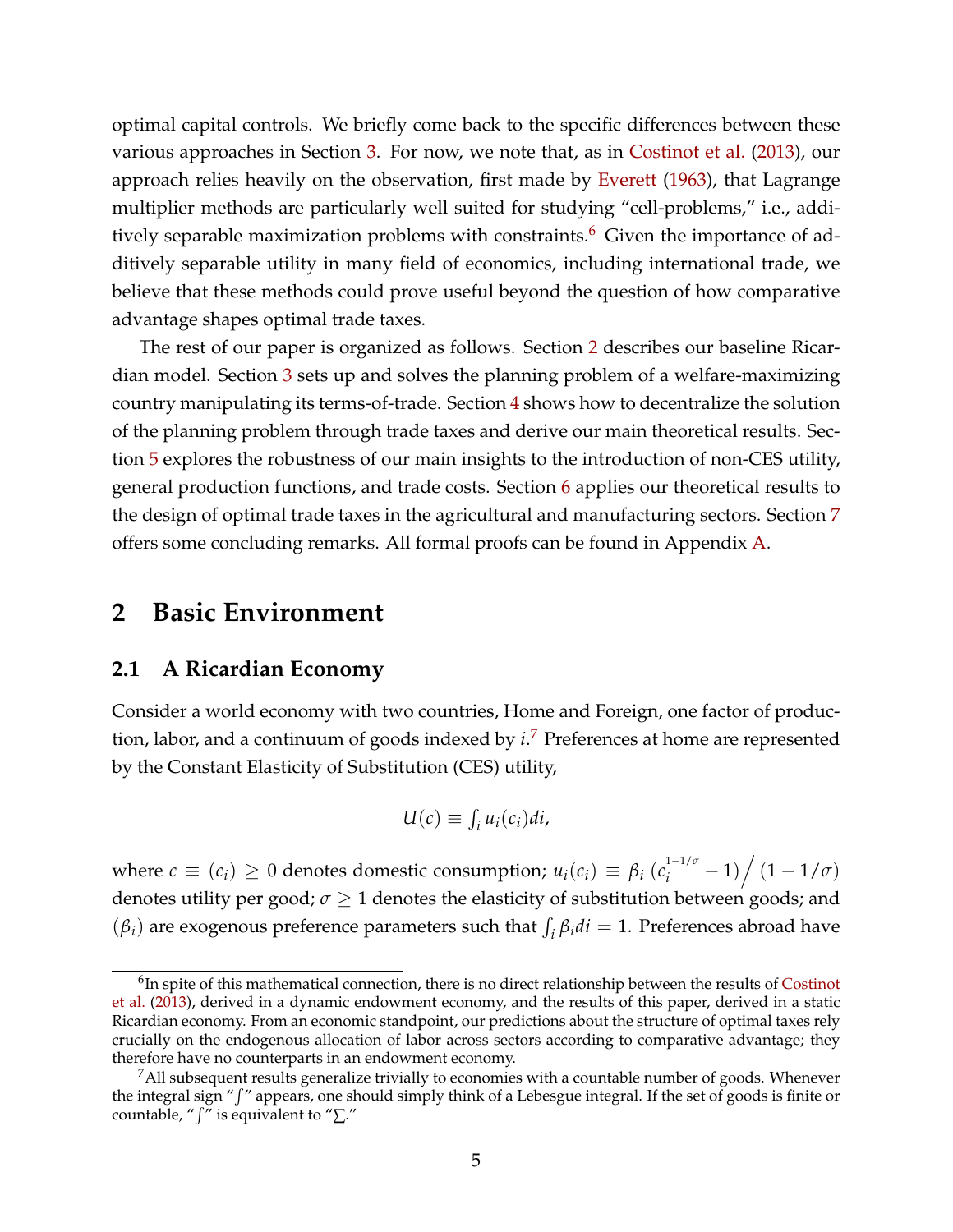a similar form with asterisks denoting foreign variables. Production is subject to constant returns to scale in all sectors.  $a_i$  and  $a_i^*$  denote the constant unit labor requirements at home and abroad, respectively. Labor is perfectly mobile across sectors and immobile across countries. *L* and *L* ∗ denote labor endowments at home and abroad, respectively.

#### <span id="page-6-6"></span>**2.2 Competitive Equilibrium**

We are interested in situations in which the domestic government imposes ad-valorem trade taxes-cum-subsidies,  $t \equiv (t_i)$ , whereas the foreign government does not impose any tax. Each element  $t_i \geq 0$  corresponds to an import tariff if good *i* is imported or an export subsidy if it is exported. Conversely, each element  $t_i \leq 0$  corresponds to an import subsidy or an export tax. Tax revenues are rebated to domestic consumers through a lump-sum transfer, *T*. Here, we characterize a competitive equilibrium for arbitrary taxes. Next, we will describe the domestic government's problem that determines optimal taxes.

At home, domestic consumers choose consumption to maximize utility subject to their budget constraints; domestic firms choose output to maximize profits; the domestic government balances its budget; and the labor market clears:

<span id="page-6-5"></span><span id="page-6-0"></span>
$$
c \in \operatorname{argmax}_{\tilde{c} \geq 0} \left\{ \int_i u_i(\tilde{c}_i) di \middle| \int_i p_i (1+t_i) \, \tilde{c}_i di \leq wL + T \right\},\tag{1}
$$

$$
q_i \in \operatorname{argmax}_{\tilde{q}_i \geq 0} \{ p_i \left( 1 + t_i \right) \tilde{q}_i - w a_i \tilde{q}_i \}, \tag{2}
$$

$$
T = \int_{i} p_{i} t_{i} \left(c_{i} - q_{i}\right) d i, \tag{3}
$$

$$
L = \int_i a_i q_i \, di \tag{4}
$$

where  $p \equiv (p_i) \geq 0$  is the schedule of world prices;  $w \geq 0$  is the domestic wage; and  $q \equiv (q_i) \geq 0$  is domestic output. Similarly, utility maximization by foreign consumers, profit maximization by foreign firms, and labor market clearing abroad imply

<span id="page-6-2"></span>
$$
c^* \in \operatorname{argmax}_{\tilde{c} \geq 0} \left\{ \int_i u_i^*(\tilde{c}_i) di \middle| \int_i p_i \tilde{c}_i di \leq w^* L^* \right\},\tag{5}
$$

$$
q_i^* \in \text{argmax}_{\tilde{q}_i \geq 0} \left\{ p_i \tilde{q}_i - w^* a_i^* \tilde{q}_i \right\},\tag{6}
$$

$$
L^* = \int_i a_i^* q_i^* di,
$$
\n<sup>(7)</sup>

where  $w^* \geq 0$  is the foreign wage and  $q^* \equiv (q_i^*) \geq 0$  is foreign output. Finally, good market clearing requires

<span id="page-6-4"></span><span id="page-6-3"></span><span id="page-6-1"></span>
$$
c_i + c_i^* = q_i + q_i^*.
$$
 (8)

In the rest of this paper we define a competitive equilibrium with taxes as follows.

**Definition 1.** *A competitive equilibrium with taxes corresponds to a schedule of trade taxes*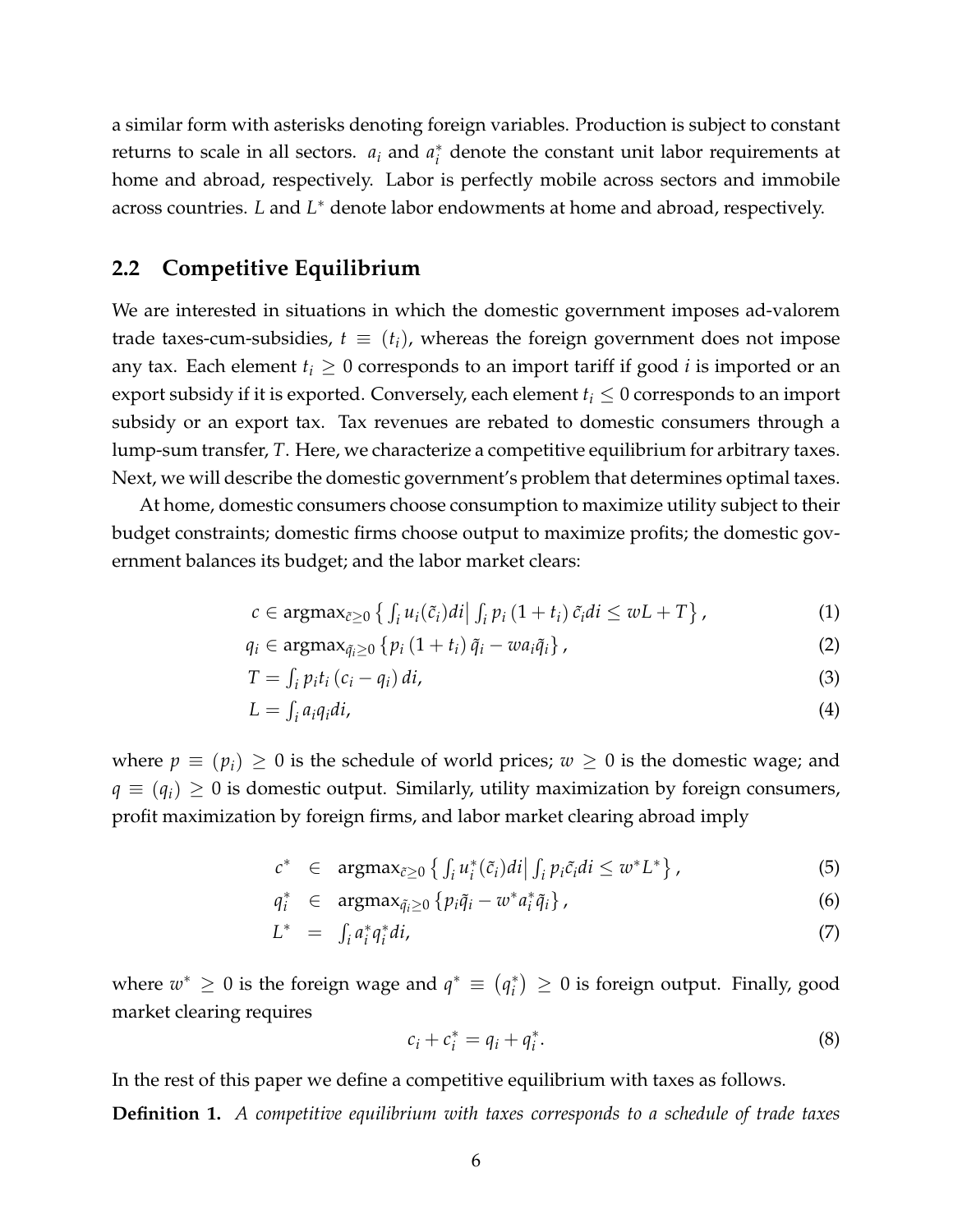$t \equiv (t_i)$ , a lump-sum transfer, T, a pair of wages,  $w$  and  $w^*$ , a schedule of world prices,  $p \equiv (p_i)$ , *a pair of consumption schedules,*  $c \equiv (c_i)$  *and*  $c^* \equiv (c_i^*)$ *, and a pair of output schedules,*  $q \equiv (q_i)$  $and \ q^* \equiv (q_i^*), such that conditions (1)-(8) hold.$  $and \ q^* \equiv (q_i^*), such that conditions (1)-(8) hold.$  $and \ q^* \equiv (q_i^*), such that conditions (1)-(8) hold.$  $and \ q^* \equiv (q_i^*), such that conditions (1)-(8) hold.$  $and \ q^* \equiv (q_i^*), such that conditions (1)-(8) hold.$ 

By Walras' Law, competitive prices are only determined up to a normalization. For expositional purposes, we set prices throughout our analysis so that the marginal utility of income in Foreign, that is the Lagrange multiplier associated with the budget constraint in [\(5\)](#page-6-2), is equal to one. Hence the foreign wage, *w* ∗ , also represents the real income of the foreign consumer.

#### **2.3 The Domestic Government's Problem**

We assume that Home is a strategic country that sets ad-valorem trade taxes  $t \equiv (t_i)$  and a lump-sum transfer *T* in order to maximize domestic welfare, whereas Foreign is passive.<sup>[8](#page-7-0)</sup> Formally, the domestic government's problem is to choose the competitive equilibrium with taxes,  $(t, T, w, w^*, p, c, c^*, q, q^*)$ , that maximizes the utility of its representative consumer, *U* (*c*). This leads to the following definition.

**Definition 2.** *The domestic government's problem is* max*t*,*T*,*w*≥0,*w*∗≥0,*p*≥0,*c*,*<sup>c</sup>* ∗,*q*,*q* <sup>∗</sup> *U*(*c*) *subject to conditions [\(1\)](#page-6-0)-[\(8\)](#page-6-1).*

The goal of the next two sections is to characterize how unilaterally optimal trade taxes, i.e., taxes that prevail at a solution to the domestic government's problem, vary with Home's comparative advantage, as measured by the relative unit labor requirements *a* ∗ *i* /*a<sup>i</sup>* . To do so we follow the public finance literature and use the primal approach as in, for instance, [Dixit](#page-39-3)  $(1985)$ .<sup>[9](#page-7-1)</sup> Namely, we will first approach the optimal policy problem of the domestic government in terms of a relaxed planning problem in which domestic consumption and domestic output can be chosen directly (Section [3\)](#page-8-0). We will then establish that the optimal allocation can be implemented through trade taxes and characterize the structure of these taxes (Section [4\)](#page-15-0).<sup>[10](#page-7-2)</sup>

<span id="page-7-0"></span> ${}^{8}$ In other words, we focus on the best-response of the domestic government to zero taxes abroad. We conjecture that many of our qualitative predictions about the domestic government's best-response would extend to other foreign policy vectors, and in turn, apply to the Nash equilibrium of a game in which both countries are strategic. Of course, from a quantitative standpoint, welfare at Home may be much lower in such a Nash equilibrium.

<span id="page-7-2"></span><span id="page-7-1"></span> $9$ An early application of the primal approach in international trade can be found in [Baldwin](#page-38-7) [\(1948\)](#page-38-7).

 $10$ As will become clear, our main results do not hinge on this particular choice of instruments. We choose to focus on trade taxes-cum-subsidies for expositional convenience because they are the simplest tax instruments required to implement the optimal allocation. It is well known that one could allow for consumption taxes, production taxes, or import tariffs that are not accompanied by export subsidies. One would then find that constraining consumption taxes to be equal to production taxes or import tariffs to be equal to export subsidies, i.e. restricting attention to trade taxes-cum-subsidies, has no effect on the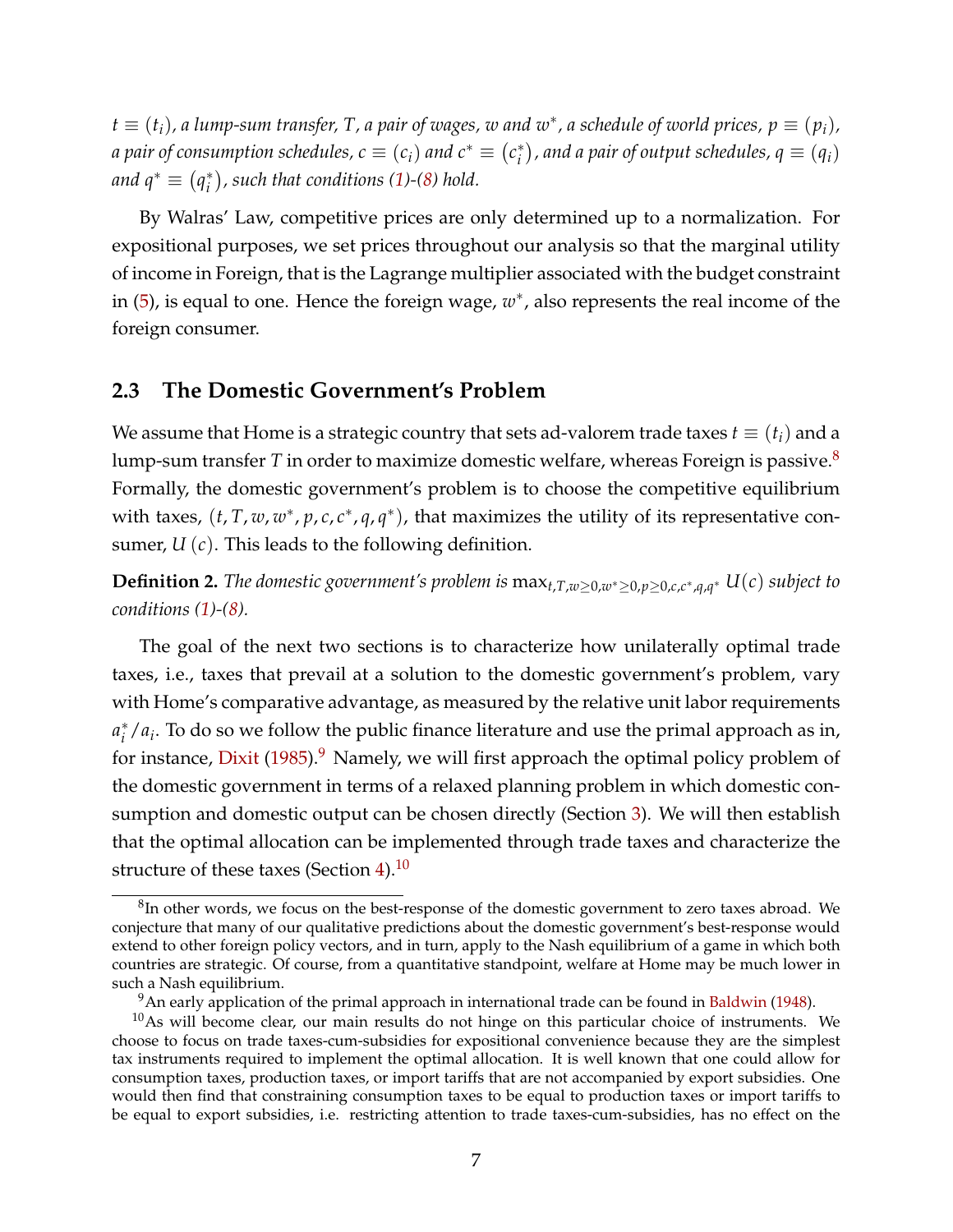## <span id="page-8-0"></span>**3 Optimal Allocation**

#### **3.1 Home's Planning Problem**

Throughout this section we focus on a fictitious environment in which there are no taxes and no competitive markets at home. Rather the domestic government directly controls domestic consumption, *c*, and domestic output, *q*, subject to the resource constraint,

<span id="page-8-1"></span>
$$
\int_i a_i q_i di \le L. \tag{9}
$$

In other words, we ignore the equilibrium conditions associated with utility and profit maximization by domestic consumers and firms; we ignore the government's budget constraint; and we relax the labor market clearing condition into inequality [\(9\)](#page-8-1). We refer to this relaxed maximization problem as Home's planning problem.

**Definition 3.** *Home's planning problem is* max*w*∗≥0,*p*≥0,*c*≥0,*<sup>c</sup>* <sup>∗</sup>,*q*≥0,*q* <sup>∗</sup> *U*(*c*) *subject to conditions [\(5\)](#page-6-2)-[\(9\)](#page-8-1).*

In order to prepare our discussion of optimal trade taxes, we will focus on the foreign wage,  $w^*$ , net imports  $m \equiv c - q$ , and domestic output,  $q$ , as the three key control variables of the domestic government. To do so, we first establish that the conditions for an equilibrium in the rest of the world—namely, foreign utility maximization, foreign profit maximization, and good and labor market clearing—can be expressed more compactly as a function of net imports and the foreign wage alone.

<span id="page-8-2"></span>**Lemma 1.** (*w* ∗ , *p*, *m*, *c* ∗ , *q* ∗ ) *satisfies conditions [\(5\)](#page-6-2)-[\(8\)](#page-6-1) if and only if*

$$
p_i = p_i(m_i, w^*) \equiv \min\{u_i^{*'}(-m_i), w^* a_i^*\},\tag{10}
$$

$$
c_i^* = c_i^* (m_i, w^*) \equiv \max \{-m_i, d_i^* (w^* a_i^*)\}, \qquad (11)
$$

$$
q_i^* = q_i^* (m_i, w^*) \equiv \max \{0, m_i + d_i^* (w^* a_i^*)\}, \qquad (12)
$$

*for all i, with*  $d_i^*$   $(\cdot) \equiv u_i^{*t-1}$   $(\cdot)$ *,*  $u_i^{*t}$   $(-m_i) \equiv \infty$  *if*  $m_i \geq 0$ *, and* 

<span id="page-8-6"></span><span id="page-8-5"></span><span id="page-8-4"></span><span id="page-8-3"></span>
$$
\int_i a_i^* q_i^* \left( m_i, w^* \right) di = L^*, \tag{13}
$$

$$
\int_{i} p_i(m_i, w^*) m_i di = 0. \tag{14}
$$

According to Lemma [1,](#page-8-2) when Home's net imports are high,  $m_i + d_i^*(w^*a_i^*) > 0$ , foreign firms produce good *i*, the world price is determined by their marginal costs,  $w^*a_i^*$ , and

allocation that a welfare-maximizing government would choose to implement.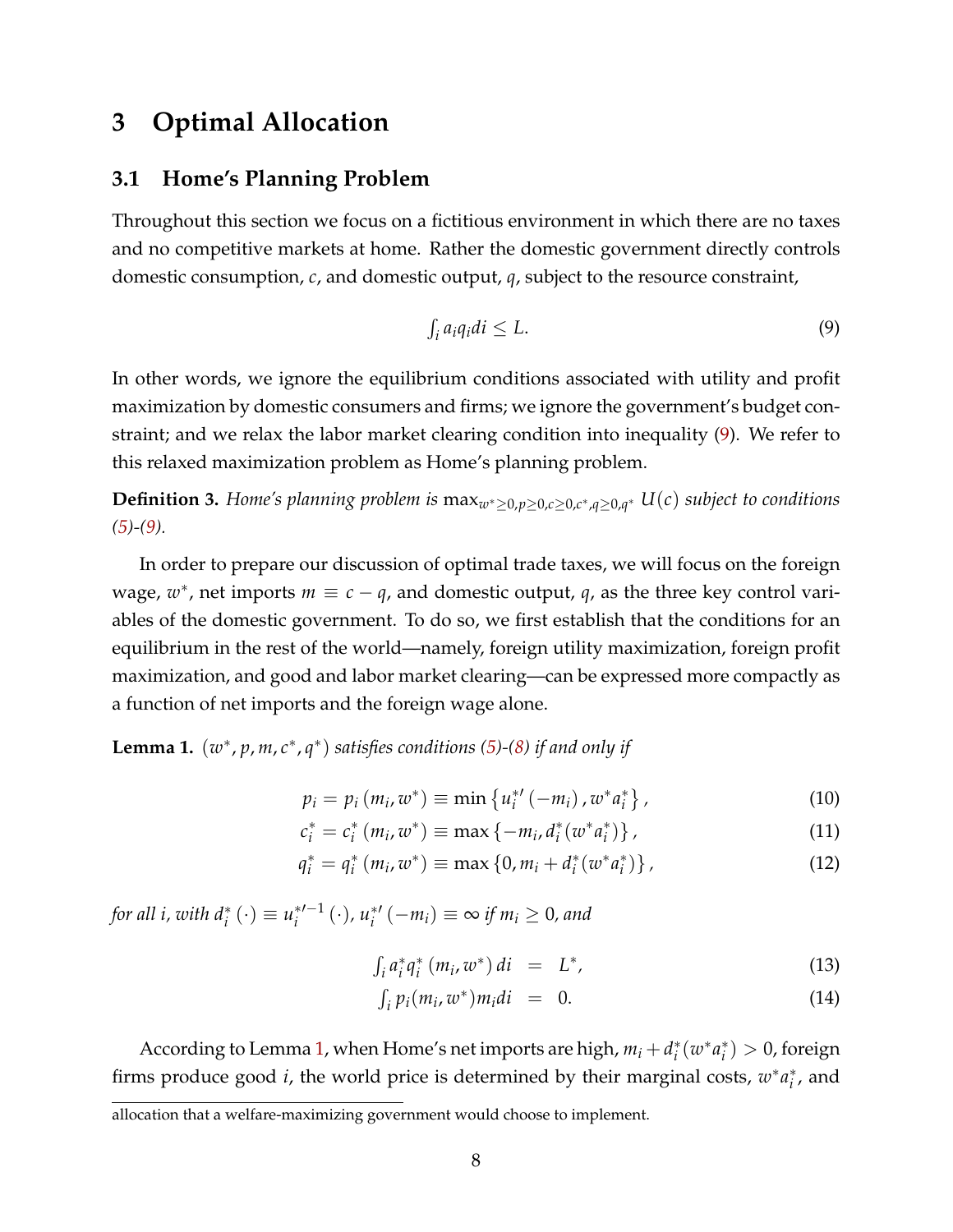foreign consumers demand  $d_i^*(w^*a_i^*)$ .<sup>[11](#page-9-0)</sup> Conversely, when Home's net imports are low,  $m_i + d_i^*(w^*a_i^*) < 0$ , foreign firms do not produce good *i*, foreign consumption is equal to Home's net exports, −*m<sup>i</sup>* , and the world price is determined by the marginal utility of the foreign consumer,  $p_i(m_i, w^*) = u_i^{*\prime}(-m_i)$ . Equations [\(13\)](#page-8-3) and [\(14\)](#page-8-3), in turn, derive from the foreign labor market clearing condition and the foreign consumer's budget constraint.

Let  $p(m, w^*) \equiv (p_i(m_i, w^*)), c^*(m, w^*) \equiv (c_i^*(m_i, w^*)),$  and  $q^*(m, w^*) \equiv (q_i^*(m_i, w^*))$ denote the schedule of equilibrium world prices, foreign consumption, and foreign output as a function of Home's net imports and the foreign wage. Using Lemma [1,](#page-8-2) we can characterize the set of solutions to Home's planning problem as follows.

<span id="page-9-5"></span>**Lemma 2.** Suppose that  $(w^{0*}, p^0, c^0, c^{0*}, q^0, q^{0*})$  solves Home's planning problem. Then  $(w^{0*}, m^0 = c^0 - q^0, q^0)$  solves

<span id="page-9-2"></span>
$$
\max_{w^* \geq 0, m, q \geq 0} \int_i u_i (q_i + m_i) di \tag{P}
$$

*subject to*

<span id="page-9-4"></span><span id="page-9-3"></span><span id="page-9-1"></span>
$$
\int_i a_i q_i \, di \le L,\tag{15}
$$

$$
\int_{i} a_i^* q_i^* \left( m_i, w^* \right) di \le L^*, \tag{16}
$$

$$
\int_{i} p_i(m_i, w^*) m_i di \leq 0. \tag{17}
$$

*Conversely, suppose that*  $(w^{0*}, m^0, q^0)$  solves [\(P\)](#page-9-1). Then there exists a solution to Home's plan $n$ ing problem,  $(w^{0*}, p^{0}, c^{0}, c^{0*}, q^{0}, q^{0*})$ , such that  $p^{0} = p (m^{0}, w^{0*})$ ,  $c^{0} = m^{0} + q^{0}$ ,  $c^{0*} =$  $c^*$   $(m^0, w^{0*})$ , and  $q^{0*} = q^*$   $(m^0, w^{0*})$ .

The first inequality [\(15\)](#page-9-2) corresponds to the resource constraint at home and does not merit further comment. The final two inequalities, [\(16\)](#page-9-3) and [\(17\)](#page-9-4), are the counterparts of equations [\(13\)](#page-8-3) and [\(14\)](#page-8-3) in Lemma [1.](#page-8-2) One can think of Inequality [\(17\)](#page-9-4) as Home's trade balance condition. It characterizes the set of feasible net imports. If Home were a small open economy, then it would take  $p_i(m_i, w^*)$  as exogenously given and the solution to (*[P](#page-9-1)*) would coincide with the free trade equilibrium. Here, in contrast, Home internalizes the fact that net import decisions affect world prices, both directly through their effects on the marginal utility of the foreign consumer and indirectly through their effects on the foreign wage, as reflected in inequality [\(16\)](#page-9-3).

Two technical aspects of Home's planning problem are worth mentioning at this point. First, in spite of the fact that the foreign consumer's budget constraint and the foreign

<span id="page-9-0"></span> $11$ Recall that good prices are normalized so that the marginal utility of income in Foreign is equal to one.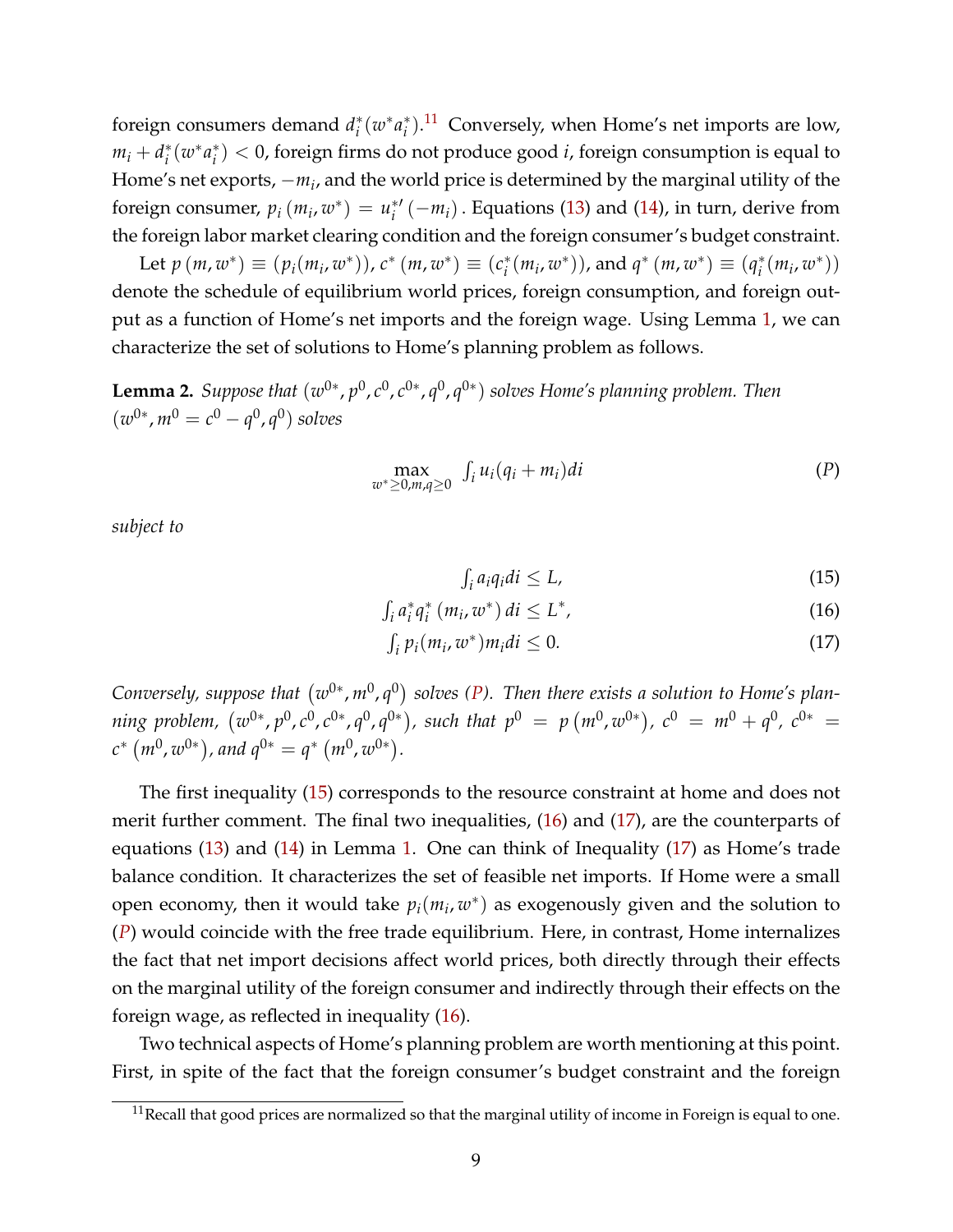labor market clearing condition must bind in a competitive equilibrium, as shown in Lemma [1,](#page-8-2) the solution to Home's planning problem can be obtained as the solution to a new relaxed problem (*[P](#page-9-1)*) that only features inequality constraints. This will allow us to invoke Lagrangian necessity theorems in Section [3.2.](#page-11-0) Second, Home's planning problem can be decomposed into an inner and an outer problem. Define  $W^*$  as the set of values for  $w^*$  such that there exist import and output levels  $m, q \geq 0$  that satisfy [\(15\)](#page-9-2)-[\(17\)](#page-9-4). The inner problem takes  $w^* \in \mathcal{W}^*$  as given and maximizes over import and output levels,

<span id="page-10-2"></span>
$$
V(w^*) \equiv \max_{m,q \geq 0} \int_i u_i (q_i + m_i) di \qquad (P_{w^*})
$$

subject to [\(15\)](#page-9-2)-[\(17\)](#page-9-4). The outer problem then maximizes the value function from the inner problem over the foreign wage,

<span id="page-10-0"></span>
$$
\max_{w^*\in\mathcal{W}^*} V(w^*).
$$

It is the particular structure of the inner problem  $(P_{w^*})$  $(P_{w^*})$  $(P_{w^*})$  that will allow us to make progress in characterizing the optimal allocation. In the next two subsections, we will take the foreign wage *w* ∗ as given and characterize the main qualitative properties of the solutions to  $(P_{w^*})$  $(P_{w^*})$  $(P_{w^*})$ . Since such properties will hold for all feasible values of the foreign wage, they will hold for the optimal one,  $w^{0*} \in \argmax_{w^* \in \mathcal{W}^*} V(w^*)$ , and so by Lemma [2,](#page-9-5) they will apply to any solution to Home's planning problem.<sup>[12](#page-10-1)</sup> Of course, for the purposes of obtaining quantitative results we also need to solve for the optimal foreign wage, *w* 0∗ , which we will do in Section [6.](#page-28-0)

Two observations will facilitate our analysis of the inner problem  $(P_{w^*})$  $(P_{w^*})$  $(P_{w^*})$ . First, as we will formally demonstrate,  $(P_{w^*})$  $(P_{w^*})$  $(P_{w^*})$  is concave, which implies that its solutions can be computed using Lagrange multiplier methods. Second, both the objective function and the constraints in  $(P_{w^*})$  $(P_{w^*})$  $(P_{w^*})$  are additively separable in  $(m_i, q_i)$ . In the words of [Everett](#page-39-6) [\(1963\)](#page-39-6), (*[P](#page-10-0)w*<sup>∗</sup> ) is a "cell-problem." Using Lagrange multiplier methods, we will therefore be able to transform an infinite dimensional problem with constraints into a series of simple unconstrained, low-dimensional problems.

<span id="page-10-1"></span> $12$ This is a key technical difference between our approach and the approaches used in [Amador et al.](#page-38-5) [\(2006\)](#page-38-5), [Amador and Bagwell](#page-38-6) [\(2013\)](#page-38-6), and [Costinot et al.](#page-39-5) [\(2013\)](#page-39-5). The basic strategy here does not consist in showing that the maximization problem of interest can be studied using general Lagrange multiplier methods. Rather, the core of our approach lies in finding a subproblem to which these methods can be applied. Section [5](#page-21-0) illustrates the usefulness of this approach by showing how our results can easily be extended to environments with non-CES utility and arbitrary neoclassical production functions.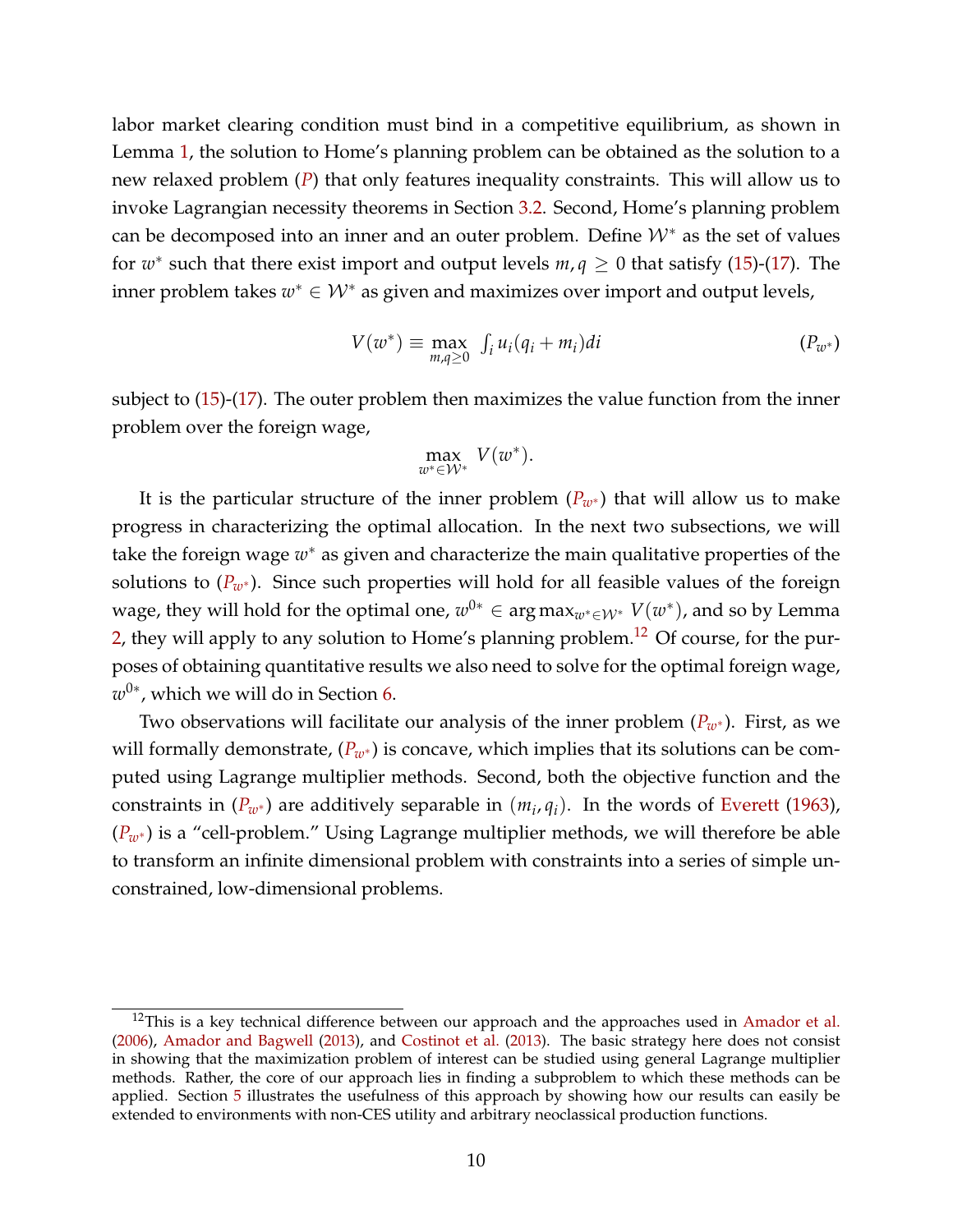#### <span id="page-11-0"></span>**3.2 Lagrangian Formulation**

The Lagrangian associated with  $(P_{w^*})$  $(P_{w^*})$  $(P_{w^*})$  is given by

$$
\mathcal{L}(m,q,\lambda,\lambda^*,\mu;w^*)\equiv \int_i u_i (q_i+m_i) \, di-\lambda \int_i a_i q_i \, di-\lambda^* \int_i a_i^* q_i^* (m_i,w^*) \, di-\mu \int_i p_i (m_i,w^*) m_i \, di,
$$

where  $\lambda \geq 0$ ,  $\lambda^* \geq 0$ , and  $\mu \geq 0$  are the Lagrange multipliers associated with constraints [\(15\)](#page-9-2)-[\(17\)](#page-9-4). As alluded to above, a crucial property of  $\mathcal L$  is that it is additively separable in  $(m_i, q_i)$ . This implies that in order to maximize  $\mathcal L$  with respect to  $(m, q)$ , one simply needs to maximize the good-specific Lagrangian,

$$
\mathcal{L}_i(m_i,q_i,\lambda,\lambda^*,\mu;w^*)\equiv u_i(q_i+m_i)-\lambda a_iq_i-\lambda^*a_i^*q_i^*(m_i,w^*)-\mu p_i(m_i,w^*)m_i,
$$

with respect to  $(m_i, q_i)$  for almost all *i*. In short, cell problems can be solved cell-by-cell, or in the present context, good-by-good.

Building on the previous observation, the concavity of (*[P](#page-10-0)w*<sup>∗</sup> ), and Lagrangian necessity and sufficiency theorems—Theorem 1, p. 217 and Theorem 1, p. 220 in [Luenberger](#page-40-10) [\(1969\)](#page-40-10), respectively—we obtain the following characterization of the set of solutions to  $(P_{w^*})$  $(P_{w^*})$  $(P_{w^*})$ .

<span id="page-11-2"></span>**Lemma 3.** For any  $w^* \in W^*$ ,  $(m^0, q^0)$  solves  $(P_{w^*})$  $(P_{w^*})$  if and only if  $(m_i^0, q_i^0)$ *i solves*

<span id="page-11-1"></span>
$$
\max_{m_i, q_i \geq 0} \mathcal{L}_i \left( m_i, q_i, \lambda, \lambda^*, \mu; w^* \right) \tag{P_i}
$$

 $f$  *or almost all i, with the Lagrange multipliers*  $(\lambda, \lambda^*, \mu) \geq 0$  *such that constraints [\(15\)](#page-9-2)-[\(17\)](#page-9-4) hold with complementary slackness.*

Let us take stock. We started this section with Home's planning problem, which is an infinite dimensional problem in consumption and output in both countries as well as world prices and the foreign wage. By expressing world prices, foreign consumption and foreign output as a function of net imports and the foreign wage (Lemma [1\)](#page-8-2), we then transformed it into a new planning problem (*[P](#page-9-1)*) that only involves the schedule of domestic net imports, *m*, domestic output, *q*, and the foreign wage, *w* ∗ , but remains infinitely dimensional (Lemma [2\)](#page-9-5). Finally, in this subsection we have taken advantage of the concavity and the additive separability of the inner problem  $(P_{w^*})$  $(P_{w^*})$  $(P_{w^*})$  in  $(m_i,q_i)$  to go from one high-dimensional problem with constraints to many two-dimensional, unconstrained maximization problems (*[P](#page-11-1)<sup>i</sup>* ) using Lagrange multiplier methods (Lemma [3\)](#page-11-2).

The goal of the next subsection is to solve these two-dimensional problems in  $(m_i, q_i)$ taking the foreign wage*,*  $w^*$ *,* and the Lagrange multipliers,  $(\lambda, \lambda^*, \mu)$ , as given. This is all we will need to characterize qualitatively how comparative advantage affects the solu-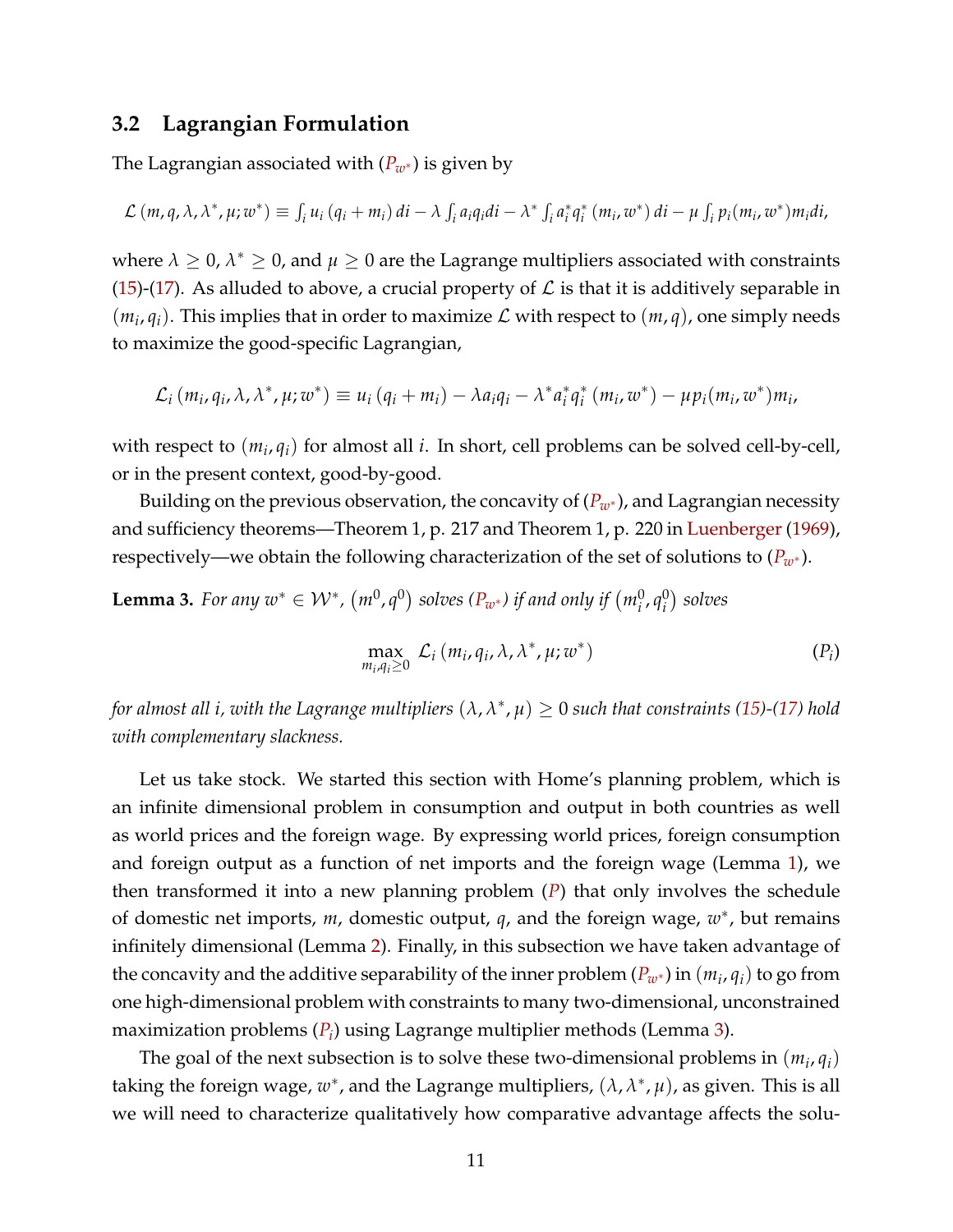tion of Home's planning problem and, as discussed in Section [4,](#page-15-0) the structure of optimal trade taxes. Once again, a full computation of optimal trade taxes will depend on the equilibrium values of  $(\lambda, \lambda^*, \mu)$ , found by using the constraints [\(15\)](#page-9-2)-[\(17\)](#page-9-4) and the value of  $w^*$  that maximizes  $V(w^*)$ , calculations that we defer until Section [6.](#page-28-0)

#### <span id="page-12-0"></span>**3.3 Optimal Output and Net Imports**

Our objective here is to find the solution  $(m_i^0, q_i^0)$  $i$ <sup>0</sup>) of

$$
\max_{m_i,q_i\geq 0} \mathcal{L}_i(m_i,q_i,\lambda,\lambda^*,\mu;w^*) \equiv u_i(q_i+m_i) - \lambda a_i q_i - \lambda^* a_i^* q_i^* (m_i,w^*) - \mu p_i(m_i,w^*) m_i.
$$

While the economic intuition underlying our results will become transparent once we reintroduce trade taxes in Section [4,](#page-15-0) we focus for now on the simple maths through which  $(m_i^0, q_i^0)$  $\sigma_i^{(0)}$  comes about. We proceed in two steps. First, we solve for the output level  $q_i^{(0)}$  $\binom{0}{i}(m_i)$ that maximizes  $\mathcal{L}_i$   $(m_i, q_i, \lambda, \lambda^*, \mu; w^*)$ , taking  $m_i$  as given. Second, we solve for the net import level  $m_i^0$  that maximizes  $\mathcal{L}_i$   $\left(m_i, q_i^0\right)$  $\int_i^0 (m_i)$  ,  $\lambda$ ,  $\lambda^*$ ,  $\mu$ ;  $w^*$ ). The optimal output level is then simply given by  $q_i^0 = q_i^0$  $\binom{0}{i}$   $(m_i^0)$ .

Since  $\mathcal{L}_i$   $(m_i, q_i, \lambda, \lambda^*, \mu; w^*)$  is strictly concave and differentiable in  $q_i$ , the optimal output level,  $q_i^0$  $\binom{0}{i}(m_i)$ , is given by the necessary and sufficient first-order condition,

$$
u'_{i}\left(q_{i}^{0}\left(m_{i}\right)+m_{i}\right) \leq \lambda a_{i}, \text{ with equality if } q_{i}^{0}\left(m_{i}\right) > 0.
$$

The previous condition can be rearranged in a more compact form as

$$
q_i^0(m_i) = \max\left\{d_i\left(\lambda a_i\right) - m_i, 0\right\}.
$$
 (18)

Note that the domestic resource constraint [\(15\)](#page-9-2) must be binding at any solution of  $(P_{w^*})$  $(P_{w^*})$  $(P_{w^*})$ . Otherwise the domestic government could strictly increase utility by increasing output. Thus  $\lambda$  must be strictly positive by Lemma [3,](#page-11-2) which implies that  $q_i^0$  $\binom{0}{i}$  ( $m_i$ ) is well-defined.

Let us now turn to our second Lagrangian problem, finding the value of *m<sup>i</sup>* that maximizes  $\mathcal{L}_i$   $\left(m_i, q_i^0\right)$  $\int_{i}^{0}(m_{i})$  ,  $\lambda$ ,  $\lambda^{*}$ ,  $\mu$ ;  $w^{*}$ ). The same arguments as in the proof of Lemma [3](#page-11-2) imply that the previous Lagrangian is concave in  $m_i$  with a kink at  $m_i = M_i^I \equiv -d_i^*(w^*a_i^*) < 0$ , when Foreign starts producing good *i*; see equation [\(12\)](#page-8-4). Accordingly, we cannot search for maxima of  $\mathcal{L}_i$   $\left(m_i, q_i^0\right)$  $\int_{i}^{0}(m_{i})$  ,  $\lambda$ ,  $\lambda^{*}$ ,  $\mu$ ;  $w^{*}$ ) by looking for stationary points. But this technicality is of little consequence for our approach, the end goal of which is the maximization of the Lagrangian with respect to *m<sup>i</sup>* , not the location of its stationary points.

To study how  $\mathcal{L}_i$   $\left(m_i, q_i^0\right)$  $\int_{i}^{0}$   $(m_{i})$  ,  $\lambda$ ,  $\lambda^{*}$ ,  $\mu$ ;  $w^{*}$ ) varies with  $m_{i}$ , we consider three regions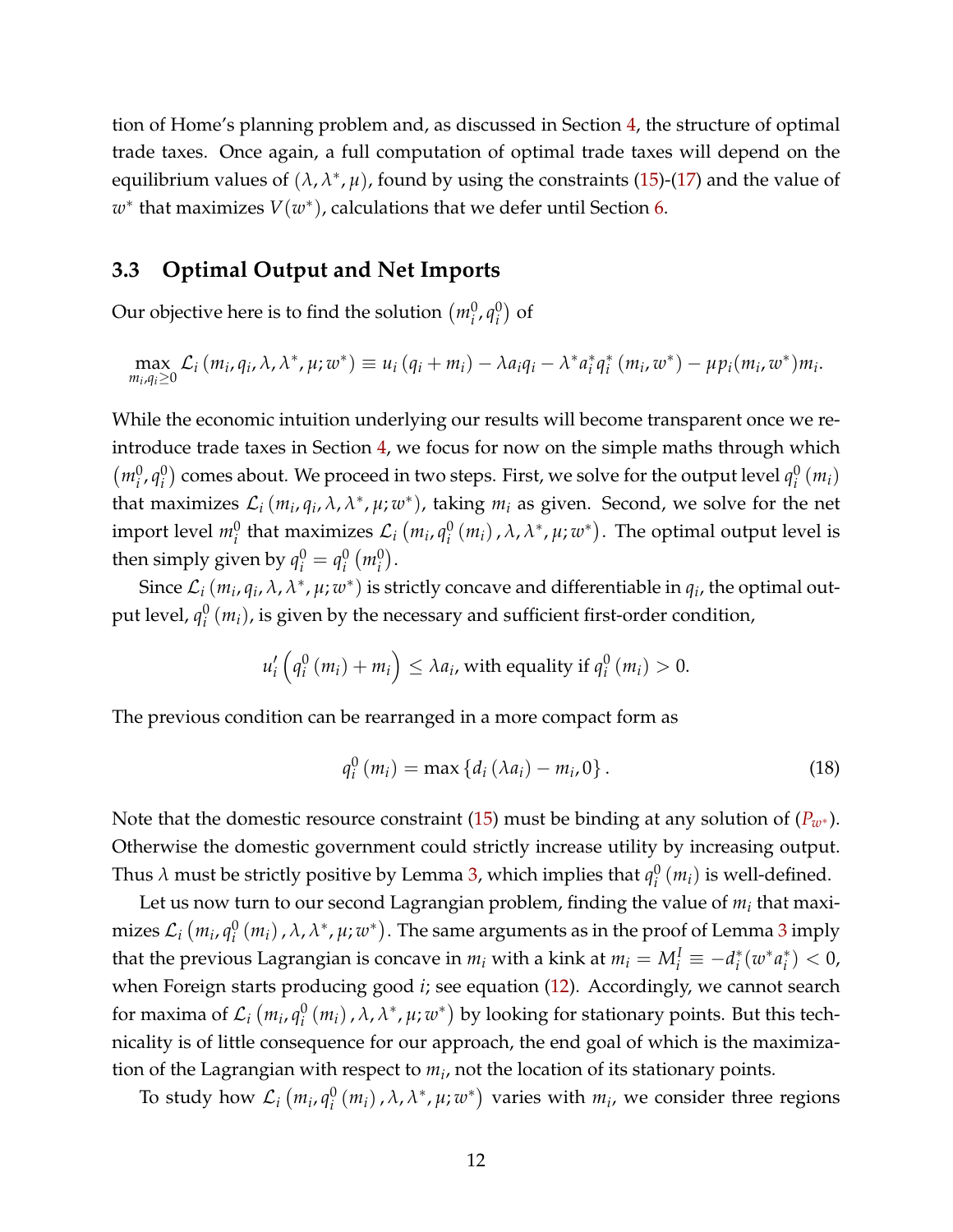<span id="page-13-2"></span><span id="page-13-1"></span><span id="page-13-0"></span>

<span id="page-13-3"></span>Figure 1: Optimal net imports.

separately:  $m_i < M_i^I$ ,  $M_i^I \leq m_i \leq M_i^{II}$ , and  $m_i > M_i^{II}$ , where  $M_i^{II} \equiv d_i(\lambda a_i) > 0$  is the import level at which Home stops producing good *i*; see equation [\(18\)](#page-10-2). First, suppose that  $m_i < M_i^I$ . In this region, equations [\(10\)](#page-8-5), [\(12\)](#page-8-4), and [\(18\)](#page-10-2) imply

$$
\mathcal{L}_i\left(m_i, q_i^0(m_i), \lambda, \lambda^*, \mu; w^*\right) = u_i\left(d_i\left(\lambda a_i\right)\right) - \lambda a_i d_i\left(\lambda a_i\right) + \lambda a_i m_i - \mu m_i u_i^{*'}\left(-m_i\right).
$$

CES utility further implies  $u_i^{*'}(c_i^*) = \beta_i^*(c_i^*)^{-1/\sigma}$ . Thus,  $\mathcal{L}_i$  is strictly increasing if  $m_i \in$  $(-\infty, m_i^I)$  and strictly decreasing if  $m_i \in (m_i^I, M_i^I)$ , with  $m_i^I \equiv -\left(\frac{\sigma^*}{\sigma^* - 1}\right)$ *σ* <sup>∗</sup>−1 *λa<sup>i</sup> µβ*∗ *i* −*<sup>σ</sup>* ∗ . Furthermore, by definition of  $M^I_i \equiv -d^*_i(w^*a^*_i) = -(w^*a^*_i/\beta^*_i)^{-\sigma^*}$ , the interval  $\left(m^I_i,M^I_i\right)$  is non-empty if  $\frac{a_i}{a_i^*} < A^I \equiv \frac{\sigma^* - 1}{\sigma^*}$ *µw* ∗  $\frac{w}{\lambda}$ . When the previous inequality is satisfied, the concavity of  $\mathcal{L}_i$  implies that Home exports  $m_i^I$  units of good *i*, as illustrated in Figure [1a,](#page-13-0) whereas Foreign does not produce anything.

Second, suppose that  $m_i \in [M_i^I, M_i^{II}]$ . In this region, equations [\(10\)](#page-8-5), [\(12\)](#page-8-4), and [\(18\)](#page-10-2)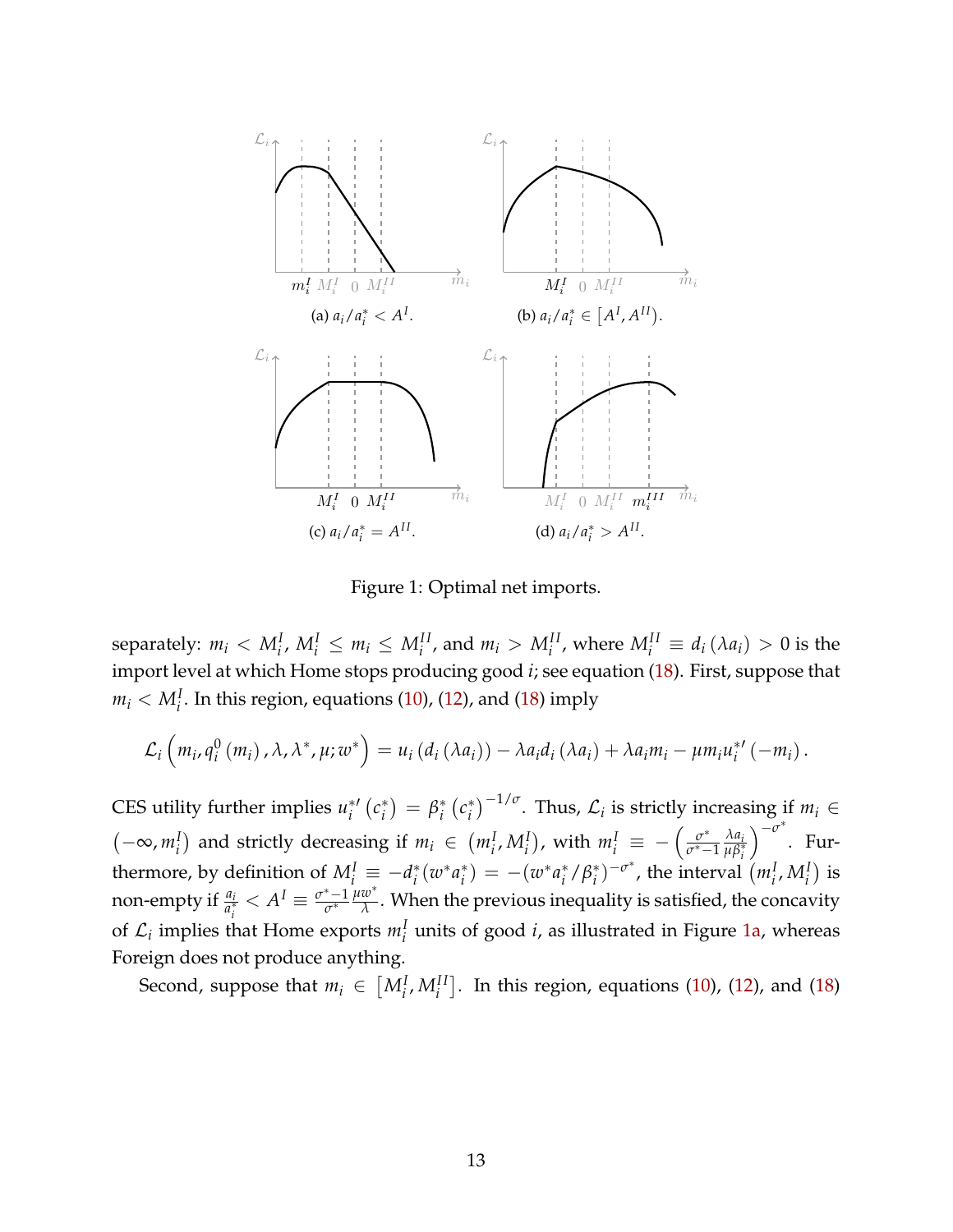imply

$$
\mathcal{L}_{i}\left(m_{i}, q_{i}^{0}(m_{i}), \lambda, \lambda^{*}, \mu; w^{*}\right) = u_{i}\left(d_{i}\left(\lambda a_{i}\right)\right) - \lambda a_{i}d_{i}\left(\lambda a_{i}\right) + \left(\lambda a_{i} - \left(\lambda^{*} + \mu w^{*}\right)a_{i}^{*}\right)m_{i} - \lambda^{*}a_{i}^{*}d_{i}^{*}\left(w^{*}a_{i}^{*}\right),
$$

which is strictly decreasing in  $m_i$  if and only if  $\frac{a_i}{a_i^*} < A^{II} \equiv \frac{\lambda^* + \mu w^*}{\lambda}$  $\frac{a_i}{\lambda}$ . When  $\frac{a_i}{a_i^*} \in [A^I, A^{II})$ , the concavity of  $\mathcal{L}_i$  implies that Home will export  $M_i^I$  units of good *i*, as illustrated in Figure [1b.](#page-13-1) For these goods, Foreign is at a tipping point: it would start producing if Home's exports were to go down by any amount. In the knife-edge case,  $\frac{a_i}{a_i^*} = A^{II}$ , the Lagrangian is flat between  $M_i^I$  and  $M_i^{II}$  so that any import level between  $M_i^I$  and  $M_i^{II}$  is optimal, as illustrated in Figure [1c.](#page-13-2) In this situation, either Home or Foreign may produce and export good *i*.

Finally, suppose that  $M_i^{II} \leq m_i$ . In this region, equations [\(10\)](#page-8-5), [\(12\)](#page-8-4), and [\(18\)](#page-10-2) imply

$$
\mathcal{L}_i\left(m_i, q_i^0(m_i), \lambda, \lambda^*, \mu; w^*\right) = u_i(m_i) - \left(\lambda^* + \mu w^*\right)a_i^*m_i - \lambda^* a_i^*d_i^* \left(w^*a_i^*\right),
$$

which is strictly increasing if  $m_i \in (M_i^{II}, m_i^{II})$  and strictly decreasing if  $m_i \in (m_i^{II}, \infty)$ , with  $m_i^{II} \equiv d_i \left( (\lambda^* + \mu w^*) a_i^* \right)$ . Furthermore, by definition of  $M_i^{II} \equiv d_i \left( \lambda a_i \right)$ ,  $\left( M_i^{II}, m_i^{II} \right)$ is non-empty if  $\frac{a_i}{a_i^*} > A^{II} \equiv \frac{\lambda^* + \mu w^*}{\lambda}$  $\frac{\mu w}{\lambda}$ . When this inequality is satisfied, the concavity of  $\mathcal{L}_i$ implies that Home will import  $m_i^{II}$  units of good *i*, as illustrated in Figure [1d.](#page-13-3)

We summarize the above observations in the following proposition.

<span id="page-14-0"></span>**Proposition 1.** *If*  $(m_i^0, q_i^0)$  $\binom{0}{i}$  solves [\(P](#page-11-1)<sub>i</sub>), then optimal net imports are such that: (a)  $m_i^0 = m_i^I$ , if  $a_i/a_i^* < A^I$ ; (b)  $m_i^0 = M_i^I$ , if  $a_i/a_i^* \in [A^I, A^{II})$ ; (c)  $m_i^0 \in [M_i^I, M_i^{II}]$  if  $a_i/a_i^* = A^{II}$ ; and (d)  $m_i^0 = m_i^{II}$ , if  $a_i/a_i^* > A^{II}$ , where  $m_i^I$ ,  $M_i^I$ ,  $m_i^{II}$ ,  $M^{II}$ ,  $A^I$ , and  $A^{II}$  are the functions of  $w^*$  and  $(\lambda, \lambda^*, \mu)$  *defined above.* 

Proposition [1](#page-14-0) highlights the importance of comparative advantage, i.e., the crosssectoral variation in the relative unit labor requirement  $a_i/a_i^*$ , for the structure of optimal imports. Recall that  $m_i^I \equiv -\left(\frac{\sigma^*}{\sigma^*-\sigma^*}\right)$ *σ* <sup>∗</sup>−1 *λa<sup>i</sup> µβ*∗ *i*  $\int^{ - \sigma^{*}}$  < 0*, M*<sup>*I*</sup></sup> ≡ −*d*<sup>\*</sup><sub>*i*</sub></sub>( $w^{*}a^{*}_{i}$ ) < 0*,* and  $M_i^{II} \equiv d_i (\lambda a_i) > 0$ . Thus Proposition [1](#page-14-0) implies that Home is a net exporter of good *i*,  $m_i^0 < 0$ , only if  $a_i/a_i^* \leq A^{II}$ . Using Lemmas [2](#page-9-5) and [3](#page-11-2) to go from  $(P_i)$  $(P_i)$  $(P_i)$  to Home's planning problem, this leads to the following corollary.

<span id="page-14-1"></span>**Corollary 1.** *At any solution to Home's planning problem, Home produces and exports goods in*  $i$  *which it has a comparative advantage, a* $_i/a_i^* < A^{II}$ *, whereas Foreign produces and exports goods* in which it has a comparative advantage,  $a_i/a_i^* > A^{II}$ .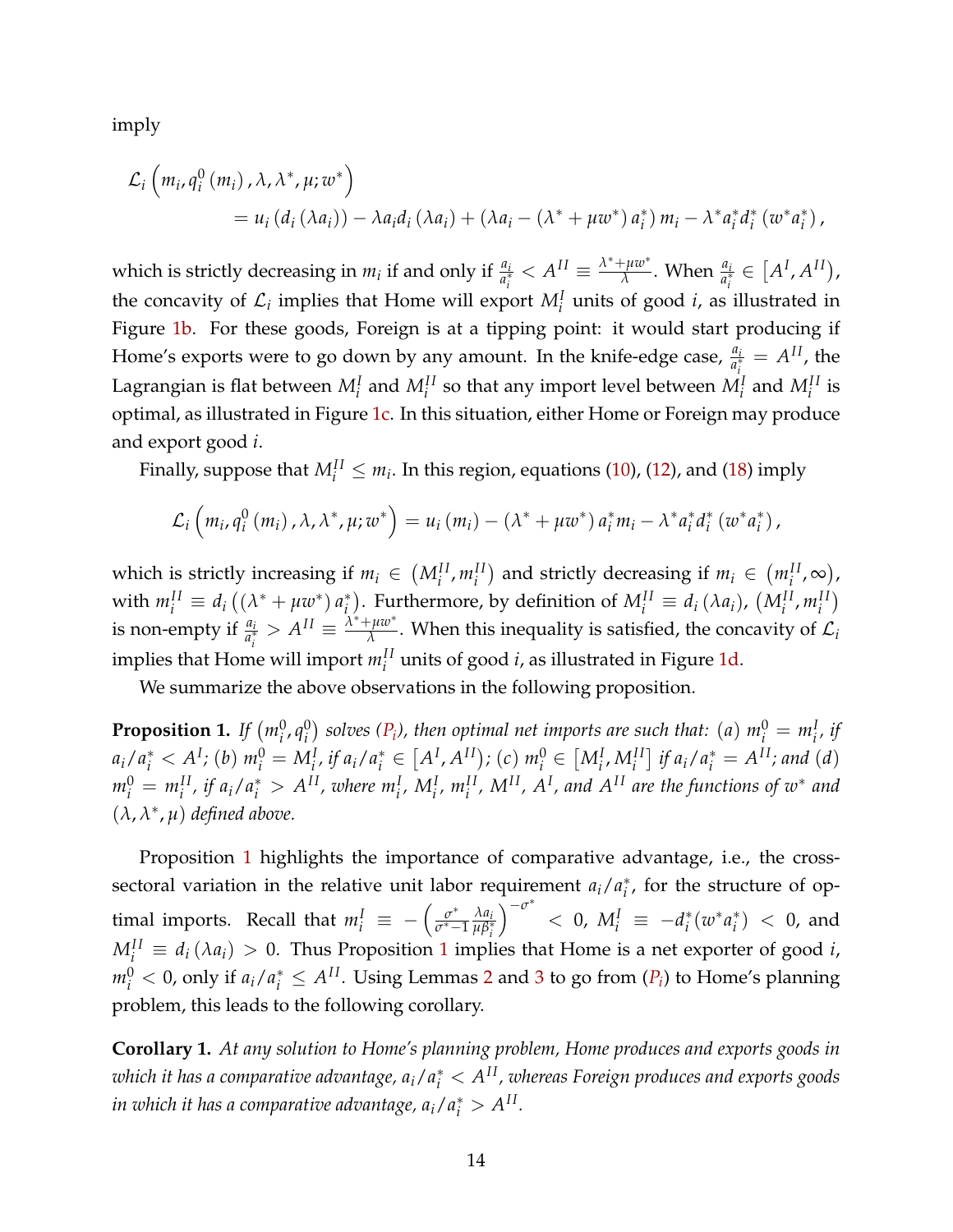According to Corollary [1,](#page-14-1) there will be no pattern of comparative advantage reversals at an optimum. Like in a free trade equilibrium, there exists a cut-off such that Home exports a good only if its relative unit labor requirement is below the cut-off. Of course, the value of that cut-off as well as the export levels will, in general, be different from those in a free trade equilibrium.

Finally, note that all goods are traded at the solution to Home's planning problem. This stands in sharp contrast to what would occur if only uniform trade taxes were available, as in [Dornbusch et al.](#page-39-1) [\(1977\)](#page-39-1) or [Alvarez and Lucas](#page-38-0) [\(2007\)](#page-38-0). We come back to this issue in more detail in Sections [4.3](#page-19-0) and [6.1.](#page-29-0)

### <span id="page-15-0"></span>**4 Optimal Trade Taxes**

We now demonstrate how to implement the solution of Home's planning problem using trade taxes in a competitive equilibrium.

#### <span id="page-15-2"></span>**4.1 Wedges**

Trade taxes cause domestic and world prices to differ from one another. To prepare our analysis of optimal trade taxes, we therefore start by describing the wedges,  $\tau_i^0$ *i* , between the marginal utility of the domestic consumer,  $u'_i(c_i)$  $\beta_i^0$ ) = β*i*( $c_i^0$  $\binom{0}{i}^{-\frac{1}{\sigma}}$ , and the world price, *p* 0  $\mu_i^0$ , that must prevail at any solution to Home's planning problem:

<span id="page-15-1"></span>
$$
\tau_i^0 \equiv \frac{u_i'(c_i^0)}{p_i^0} - 1.
$$
\n(19)

By Lemma [1,](#page-8-2) we know that if  $(w^{0*}, p^0, c^0, c^{0*}, q^0, q^{0*})$  solves Home's planning problem— and hence satisfies conditions ([5](#page-6-2))–([8](#page-6-1))—then  $p_i^0 = p_i\left(m_i^0, w^{0*}\right)$ . By Lemma [2,](#page-9-5) we also know that if  $(w^{0*}, p^{0}, c^{0}, c^{0*}, q^{0}, q^{0*})$  solves Home's planning problem, then  $(w^{0*}, m^{0} = c^{0} - q^{0}, q^{0})$ solves (*[P](#page-10-0)*). In turn, this implies that  $(m^0 = c^0 - q^0, q^0)$  solves  $(P_{w^*})$  for  $w^* = w^{0*}$ , and by Lemma [3,](#page-11-2) that  $\left(m_i^0, q_i^0\right)$  $\binom{0}{i}$  solves  $(P_i)$  $(P_i)$  $(P_i)$  for almost all *i*. Accordingly, the good-specific wedge can be expressed as

$$
\tau_i^0 = \frac{u'_i \left( q_i^0 \left( m_i^0 \right) + m_i^0 \right)}{p_i \left( m_i^0, w^{0*} \right)} - 1,
$$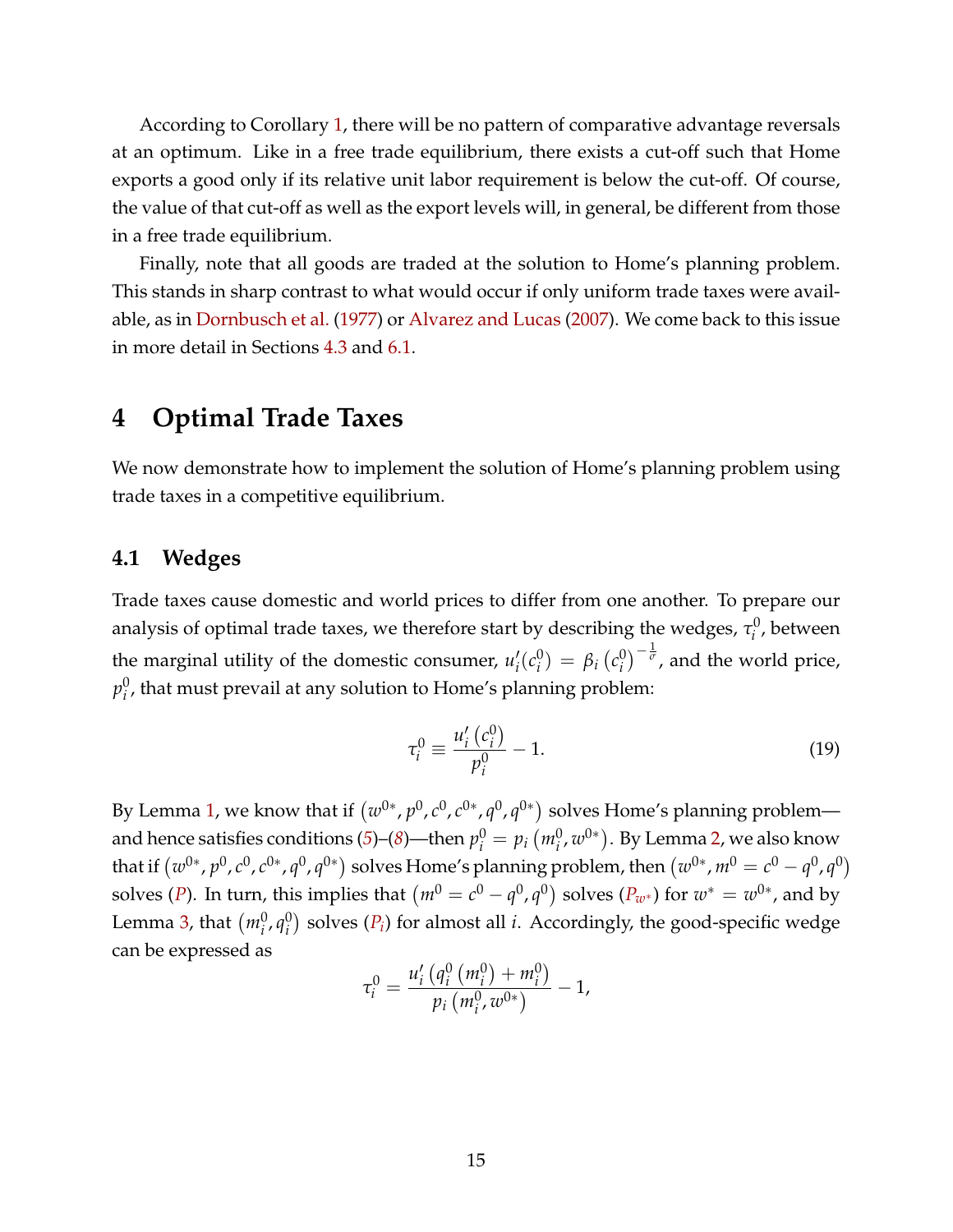for almost all *i*, with  $p_i(m_i^0, w^{0*})$  and  $q_i^0$  $\int_{i}^{0}(m_{i}^{0})$  given by equations [\(10\)](#page-8-5) and [\(18\)](#page-10-2) and  $m_{i}^{0}$ satisfying conditions  $(a)-(d)$  in Proposition [1.](#page-14-0) This further implies

<span id="page-16-1"></span>
$$
\tau_i^0 = \begin{cases}\n\frac{\sigma^* - 1}{\sigma^*} \mu^0 - 1, & \text{if } \frac{a_i}{a_i^*} < A^I \equiv \frac{\sigma^* - 1}{\sigma^*} \frac{\mu^0 w^{0*}}{\lambda^0}; \\
\frac{\lambda^0 a_i}{w^{0*} a_i^*} - 1, & \text{if } A^I < \frac{a_i}{a_i^*} \le A^{II} \equiv \frac{\mu^0 w^{0*} + \lambda^{0*}}{\lambda^0}; \\
\frac{\lambda^{0*}}{w^{0*}} + \mu^0 - 1, & \text{if } \frac{a_i}{a_i^*} > A^{II}.\n\end{cases} \tag{20}
$$

Since  $A^I \, \langle A^{II}, \rangle$  we see that good-specific wedges are (weakly) increasing with  $a_i/a_i^*$ . For goods that are exported,  $a_i/a_i^* < A^{II}$ , the magnitude of the wedge depends on the strength of Home's comparative advantage. It attains its minimum value,  $\frac{\sigma^* - 1}{\sigma^*} \mu^0 - 1$ , for goods such that  $a_i/a_i^* < A^I$  and increases linearly with  $a_i/a_i^*$  for goods such that  $a_i/a_i^* \in (A^I, A^{II})$ . For goods that are imported,  $a_i/a_i^* > A^{II}$ , wedges are constant and equal to their maximum value,  $\frac{\lambda^{0*}}{w^{0*}} + \mu^0 - 1$ .

#### <span id="page-16-2"></span>**4.2 Comparative Advantage and Trade Taxes**

Let us now demonstrate that any solution  $(w^{0*}, p^{0}, c^{0}, c^{0*}, q^{0}, q^{0*})$  to Home's planning problem can be implemented by constructing a schedule of trade taxes,  $t^0 = \tau^0$ , and a lump-sum transfer,  $T^0 = \int_i p_i \tau_i^0 m_i^0 dt$ . Since the domestic government's budget constraint is satisfied by construction and the resource constraint [\(9\)](#page-8-1) must bind at any solution to Home's planning problem, equations [\(3\)](#page-6-3) and [\(4\)](#page-6-4) trivially hold. Thus we only need to check that we can find a domestic wage, *w* 0 , such that the conditions for utility and profit maximization by domestic consumers and firms at distorted local prices  $p_i^0$  $\binom{0}{i}$  (1 +  $t_i^0$  $_{i}^{0}$ ), i.e., conditions [\(1\)](#page-6-0) and [\(2\)](#page-6-5), are satisfied as well.

Consider first the problem of a domestic firm. At a solution to Home's planning problem, we have already argued in Section [3.3](#page-12-0) that for almost all *i*,

$$
u_i'\left(q_i^0 + m_i^0\right) \leq \lambda^0 a_i
$$
, with equality if  $q_i^0 > 0$ .

By definition of  $\tau^0$ , we also know that  $u'_i (q_i^0 + m_i^0) = u'_i (c_i^0)$  $\binom{0}{i} = p_i^0$  $\int_{i}^{0}\left(1+\tau_{i}^{0}\right)$  $\binom{0}{i}$ . Thus if  $t_i^0 = \tau_i^0$  $t_i^0$ , then

<span id="page-16-0"></span> $p_i^0$  $\int_{i}^{0} (1+t_i^0)$  $\left(\begin{array}{c} 0 \\ i \end{array}\right) \leq \lambda^0 a_i$ , with equality if  $q_i^0 > 0$ . (21)

This implies that condition [\(2\)](#page-6-5) is satisfied, with the domestic wage in the competitive equilibrium given by the Lagrange multiplier on the labor resource constraint*,*  $w^0=\lambda^0.$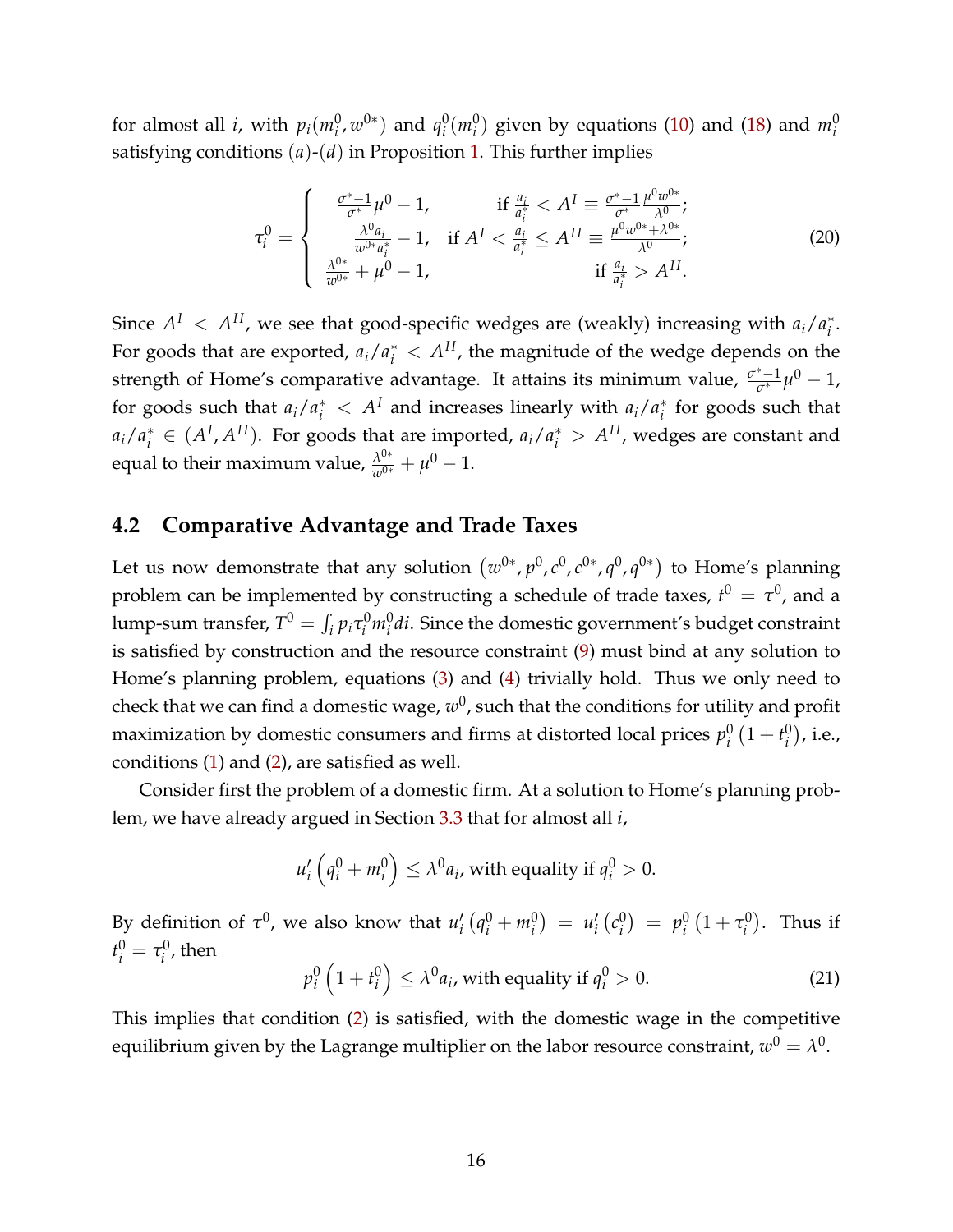Let us turn to the domestic consumer's problem. By definition of  $\tau^0$ , if  $t_i^0 = \tau_i^0$  $i^0$ , then

$$
u'_{i}\left(c_{i}^{0}\right)=p_{i}^{0}\left(1+t_{i}^{0}\right).
$$

Thus for any pair of goods, *i*<sup>1</sup> and *i*2, we have

<span id="page-17-1"></span>
$$
\frac{u'_{i_1}\left(c_{i_1}^0\right)}{u'_{i_2}\left(c_{i_2}^0\right)} = \frac{1+t_{i_1}^0}{1+t_{i_2}^0}\frac{p_{i_1}^0}{p_{i_2}^0}.
$$
\n(22)

Hence, the domestic consumer's marginal rate of substitution is equal to the domestic relative price. By Lemma [1,](#page-8-2) we know that trade must be balanced at a solution to Home's planning problem,  $\int_i p_i^0 m_i^0 di = 0$ . Together with  $T^0 = \int_i p_i \tau_i^0 m_i^0 di = \int_i p_i t_i^0 m_i^0 di$ , this implies

<span id="page-17-0"></span>
$$
\int_{i} p_{i}^{0} \left( 1 + t_{i}^{0} \right) c_{i}^{0} di = \int_{i} p_{i}^{0} \left( 1 + t_{i}^{0} \right) q_{i}^{0} di + T^{0}.
$$
 (23)

Since conditions [\(4\)](#page-6-4) and [\(21\)](#page-16-0) imply  $\int_i p_i^0$  $\binom{0}{i}$  (1 +  $t_i^0$  $\binom{0}{i} q_i^0$  $\partial_i^0 d i = \lambda^0 L$ , equation [\(23\)](#page-17-0) implies that the domestic consumer's budget constraint must hold for  $w^0 = \lambda^0.$  Combining this observation with equation [\(22\)](#page-17-1), we can conclude that condition [\(1\)](#page-6-0) must hold as well.

At this point, we have established that any solution  $(w^{0*}, p^{0}, c^{0}, c^{0*}, q^{0}, q^{0*})$  to Home's planning problem can be implemented by constructing a schedule of trade taxes,  $t^0 = \tau^0$ , and a lump-sum transfer,  $T^0 = \int_i p_i \tau_i^0 m_i^0 dt$ . Since Home's planning problem, as described in Definition 3, is a relaxed version of the domestic government's problem, as described in Definition 2, this immediately implies that  $(t^0, T^0, w^0, w^{0*}, p^0, c^0, c^{0*}, q^0, q^{0*})$  is a solution to the original problem. Conversely, suppose that  $(t^0, T^0, w^0, w^{0*}, p^0, c^0, c^{0*}, q^0, q^{0*})$  is a solution to the domestic's government problem, then  $(w^{0*}, p^{0}, c^{0}, c^{0*}, q^{0}, q^{0*})$  must solve Home's planning problem and, by condition [\(1\)](#page-6-0), the optimal trade taxes *t* <sup>0</sup> must satisfy

$$
t_i^0 = \frac{u_i' (c_i^0)}{v p_i^0} - 1,
$$

with  $\nu > 0$  the Lagrange multiplier on the domestic consumer's budget constraint. By equation [\(19\)](#page-15-1), this implies that  $1+t_i^0 = \frac{1}{\nu}(1+\tau_i^0)$  $\binom{0}{i}$ . Combining this observation with equation [\(20\)](#page-16-1), we obtain the following characterization of optimal trade taxes.

<span id="page-17-2"></span>**Proposition 2.** At any solution to the domestic government's problem, trade taxes, t<sup>0</sup>, are such that: (a)  $t_i^0 = (1 + \bar{t}) (A^I / A^{II}) - 1$ , if  $a_i/a_i^* < A^I$ ; (b)  $t_i^0 = (1 + \bar{t}) ((a_i/a_i^*) / A^{II}) - 1$ , if  $a_i/a_i^* \in \left[A^I,A^{II}\right]$ ; and  $(c)$   $t_i^0 = \overline{t}$ , if  $a_i/a_i^* > A^{II}$ , with  $\overline{t} > -1$  and  $A^I < A^{II}$ .

Proposition [2](#page-17-2) states that optimal trade taxes vary with comparative advantage as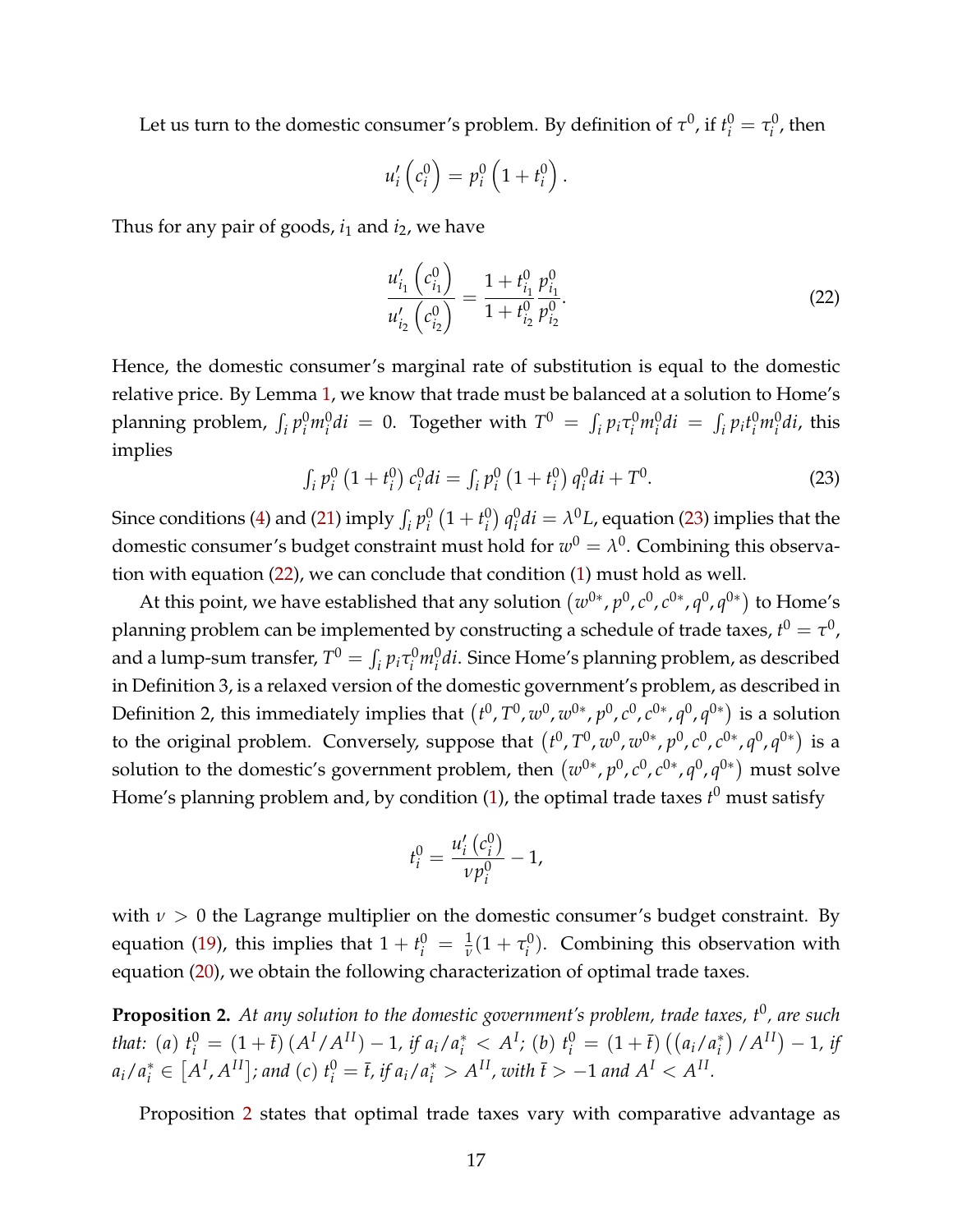<span id="page-18-1"></span><span id="page-18-0"></span>

<span id="page-18-2"></span>Figure 2: Optimal trade taxes.

wedges do. Trade taxes are at their lowest values,  $(1+\bar{t})$   $(A^I/A^{II})$   $-$  1, for goods in which Home's comparative advantage is the strongest,  $a_i/a_i^* < A^I$ ; they are linearly increasing with  $a_i/a_i^*$  for goods in which Home's comparative advantage is in some intermediate range,  $a_i/a_i^* \in \left[A^I,A^{II}\right]$ ; and they are at their highest value,  $\bar{t}$ , for goods in which Home's comparative advantage is the weakest,  $a_i/a_i^* > A^{II}$ .

Since only relative prices and hence relative taxes matter for domestic consumers and firms, the overall level of taxes is indeterminate. This is an expression of Lerner symmetry, which is captured by the free parameter  $\bar{t}$  >  $-1$  in the previous proposition. Figure [2](#page-18-0) illustrates two polar cases. In Figure [2a,](#page-18-1) there are no import tariffs,  $\bar{t} = 0$ , and all exported goods are subject to an export tax that rises in absolute value with comparative advantage. In Figure [2b,](#page-18-2) in contrast, all imported goods are subject to a tariff  $\bar{t}=\frac{A^{II}}{A^{I}}-1\geq 0$ , whereas exported goods receive a subsidy that falls with comparative advantage. For expositional purposes, we focus in the rest of our discussion on the solution with zero import tariffs,  $\bar{t} = 0$ , as in Figure [2a.](#page-18-1)

To gain intuition about the economic forces that shape optimal trade taxes, consider first the case in which foreign preferences are Cobb-Douglas,  $\sigma^* = 1$ , as in [Dornbusch](#page-39-1) [et al.](#page-39-1) [\(1977\)](#page-39-1). In this case,  $A^I = 0$  so that the first region,  $a_i/a_i^* < A^I$ , is empty. In the second region,  $a_i/a_i^* \in [A^I, A^{II}]$ , there is *limit pricing*: Home exports the goods and sets export taxes  $t_i^0 < \bar{t} = 0$  such that foreign firms are exactly indifferent between producing and not producing those goods, i.e., such that the world price satisfies  $p_i^0 = \lambda^0 a_i/\nu(1+\lambda)$ *t* 0  $\hat{u}^{(0)}_{i} = w^{0*} a_i^*$ . The less productive are foreign firms relative to domestic firms, the more room Home has to manipulate prices, and the bigger the export tax is (in absolute value). Finally, in the third region,  $a_i/a_i^* > A^{II}$ , relative prices are pinned down by the relative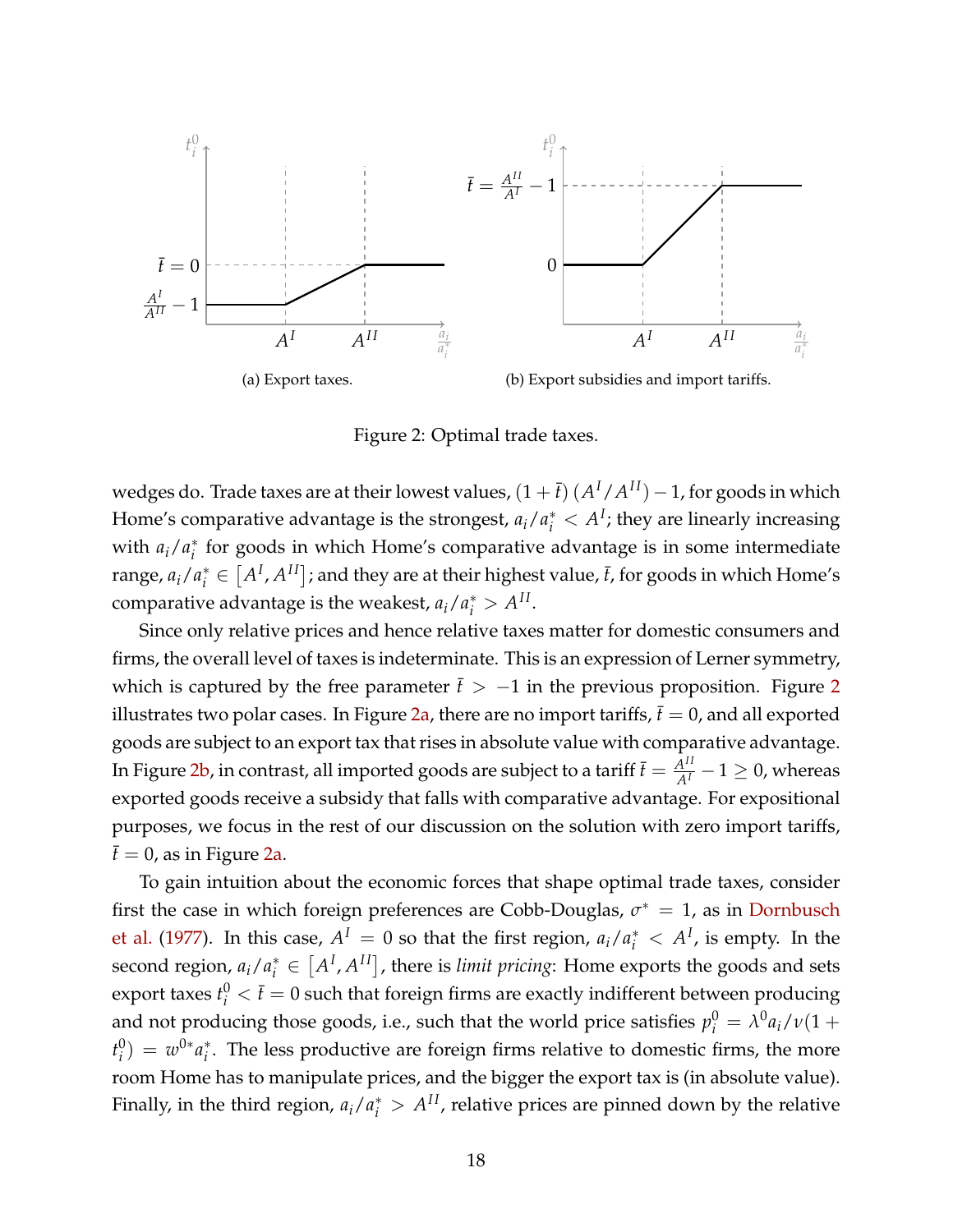unit labor requirements in Foreign. Since Home has no ability to manipulate these relative prices, a uniform import tariff (here normalized to zero) is optimal.

In the more general case,  $\sigma^* \geq 1$ , as in [Wilson](#page-41-0) [\(1980\)](#page-41-0), [Eaton and Kortum](#page-39-2) [\(2002\)](#page-39-2), and [Alvarez and Lucas](#page-38-0) [\(2007\)](#page-38-0), the first region,  $a_i/a_i^* < A^I$ , is no longer necessarily empty. The intuition, however, remains simple. In this region the domestic government has incentives to charge a *constant monopoly markup*, proportional to *σ* <sup>∗</sup>/(*σ* <sup>∗</sup> − 1). Specifically, the ratio between the world price and the domestic price is equal to  $1/(1+t_i^0)$  $\binom{0}{i} = \frac{\sigma^*}{\sigma^*-1}$  $\frac{\sigma^*}{\sigma^*-1} \frac{\nu}{\mu^0}$ . In the region  $a_i/a_i^* \in \left[A^I,A^{II}\right]$ , limit pricing is still optimal. But because  $A^I$  is increasing in  $\sigma^*$ , the extent of limit pricing, all else equal, decreases with the elasticity of demand in the foreign market.

#### <span id="page-19-0"></span>**4.3 Discussion**

Proposition [2](#page-17-2) accords well with the observation that governments often protect a small number of less competitive industries. Yet in our model, such targeted subsidies do not stem from a greater desire to expand production in these sectors. On the contrary, they reflect tighter constraints on the ability to exploit monopoly power by contracting exports. According to Proposition [2,](#page-17-2) Home can only charge constant monopoly markups for exported goods in which its comparative advantage is the strongest. For other exported goods, the threat of entry of foreign firms leads markups to decline together with Home's comparative advantage.

An interesting issue is whether our results could be interpreted more generally in terms of some hypothetical "No-Nontraded-Goods-Should-Be-Created-By-The-Optimal-Tax" rule. As we already pointed out in Section [3.3,](#page-12-0) all goods are traded at the optimal allocation. This suggests that the domestic government's desire to keep all goods traded may be the key driver of the relationship between comparative advantage and optimal trade taxes uncovered in Proposition [2.](#page-17-2) To clarify this issue, we consider in Appendix [B](#page-46-0) an alternative version of the domestic government's problem in which tax instruments are restricted to import taxes and subsidies. If the hypothetical "No-Nontraded-Goods-Should-Be-Created-By-The-Optimal-Tax" rule were operative, we would expect Home to impose different import taxes on different goods depending on Home's comparative advantage. Instead, we show that Home always finds it optimal to impose a uniform tariff, thereby creating non-traded goods. This casts doubt on the existence of a "No-Nontraded-Goods-Should-Be-Created-By-The-Optimal-Tax" rule. In our model, limit pricing per se is the economic channel that creates a link between comparative advantage and optimal trade taxes.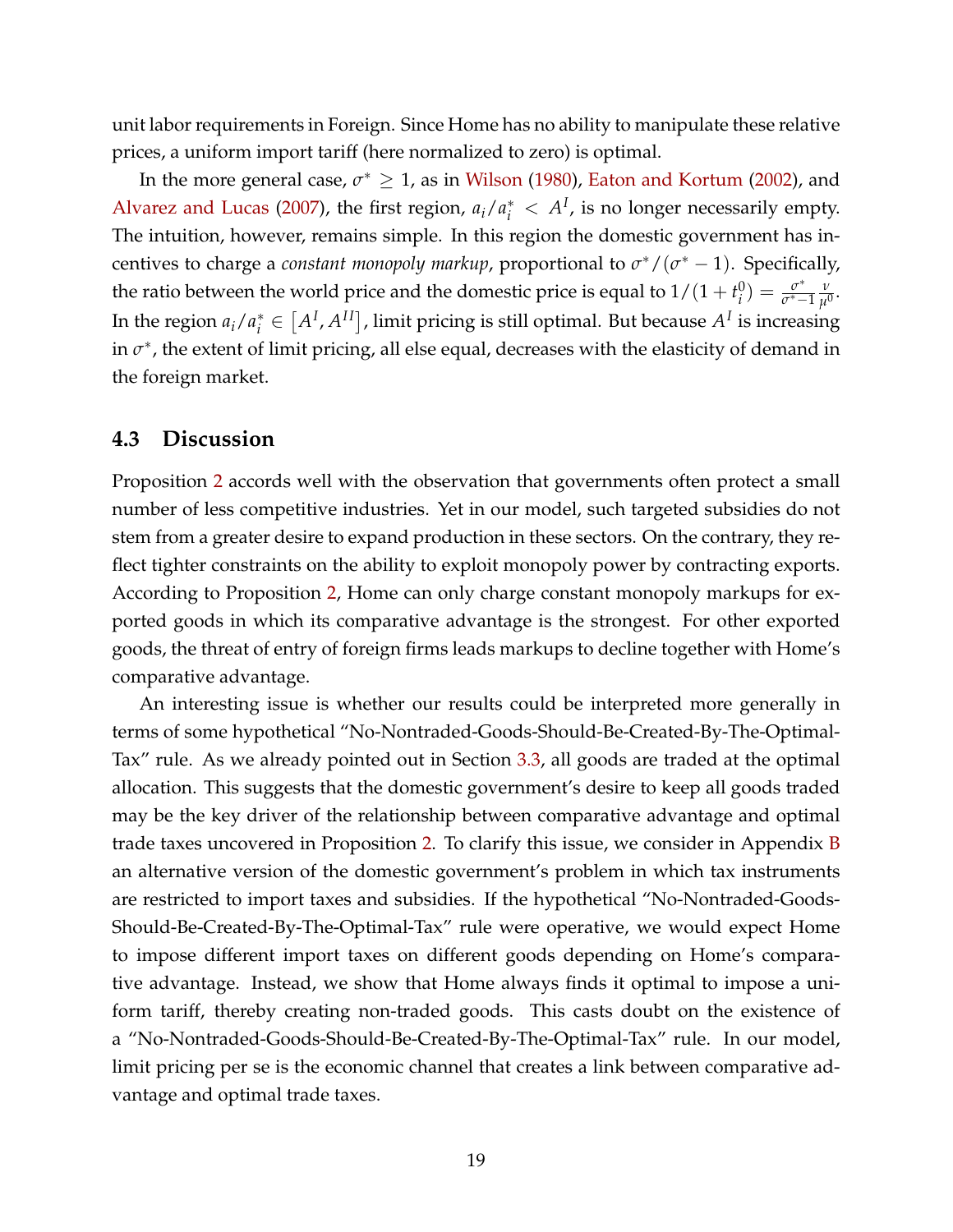Another interesting issue is whether the structure of optimal trade taxes described in Proposition [2](#page-17-2) crucially relies on the assumption that domestic firms are perfectly competitive. Since Home's government behaves like a domestic monopolist competing à la Bertrand against foreign firms, one may conjecture that if each good were produced by only one domestic firm, then Home would no longer have to use trade taxes to manipulate prices: domestic firms would already manipulate prices under laissez-faire. This conjecture, however, is incorrect for two reasons.

The first reason is that although the government behaves like a monopolist, the domestic government's problem involves non-trivial general equilibrium considerations. Namely, it internalizes the fact that by producing more goods at home, it lowers foreign labor demand, which must cause a decrease in the foreign wage and an improvement of Home's terms-of-trade. These considerations are captured by the foreign resource constraint [\(16\)](#page-9-3) in Home's planning problem. As we discuss in more detail in Section [6.1,](#page-29-0) provided that the Lagrange multiplier associated with that constraint*,*  $\lambda^{0*}$ *,* is not zero*,* the optimal level of the markup charged by the domestic government will be different from what an individual firm would have charged, i.e., *σ* <sup>∗</sup>/ (*σ* <sup>∗</sup> − 1).

The second reason is that to manipulate prices, Home's government needs to affect the behaviors of both firms and consumers: net imports depend both on supply and demand. If each good were produced by only one domestic firm, Home's government would still need to impose good-varying consumption taxes that mimic the trade taxes described above (plus output subsidies that reflect general equilibrium considerations). Intuitively, if each good were produced by only one domestic firm, consumers would face monopoly markups in each country, whereas optimality requires a wedge between consumer prices at home and abroad.

As mentioned in the Introduction, our findings are related to the results of [Itoh and](#page-40-4) [Kiyono](#page-40-4) [\(1987\)](#page-40-4). They have shown that in the Ricardian model with Cobb-Douglas preferences considered by [Dornbusch et al.](#page-39-1) [\(1977\)](#page-39-1), export subsidies may be welfare enhancing. A key feature of the welfare-enhancing subsidies that they consider is that they are not uniform across goods; instead, they are concentrated on "marginal" goods. This is consistent with our observation that, at the optimum, export taxes should be weakly decreasing (in absolute value) with Home's relative unit labor requirements,  $a_i/a_i^*$ , so that "marginal" goods should indeed be taxed less. The economic forces behind their results, however, are orthogonal to those emphasized in Proposition [2.](#page-17-2) Their results reflect the general-equilibrium considerations alluded to above: by expanding the set of goods produced at home, the domestic government can lower the foreign wage and improve its terms-of-trade. In contrast, the heterogeneity of taxes across goods in Proposition [2](#page-17-2) de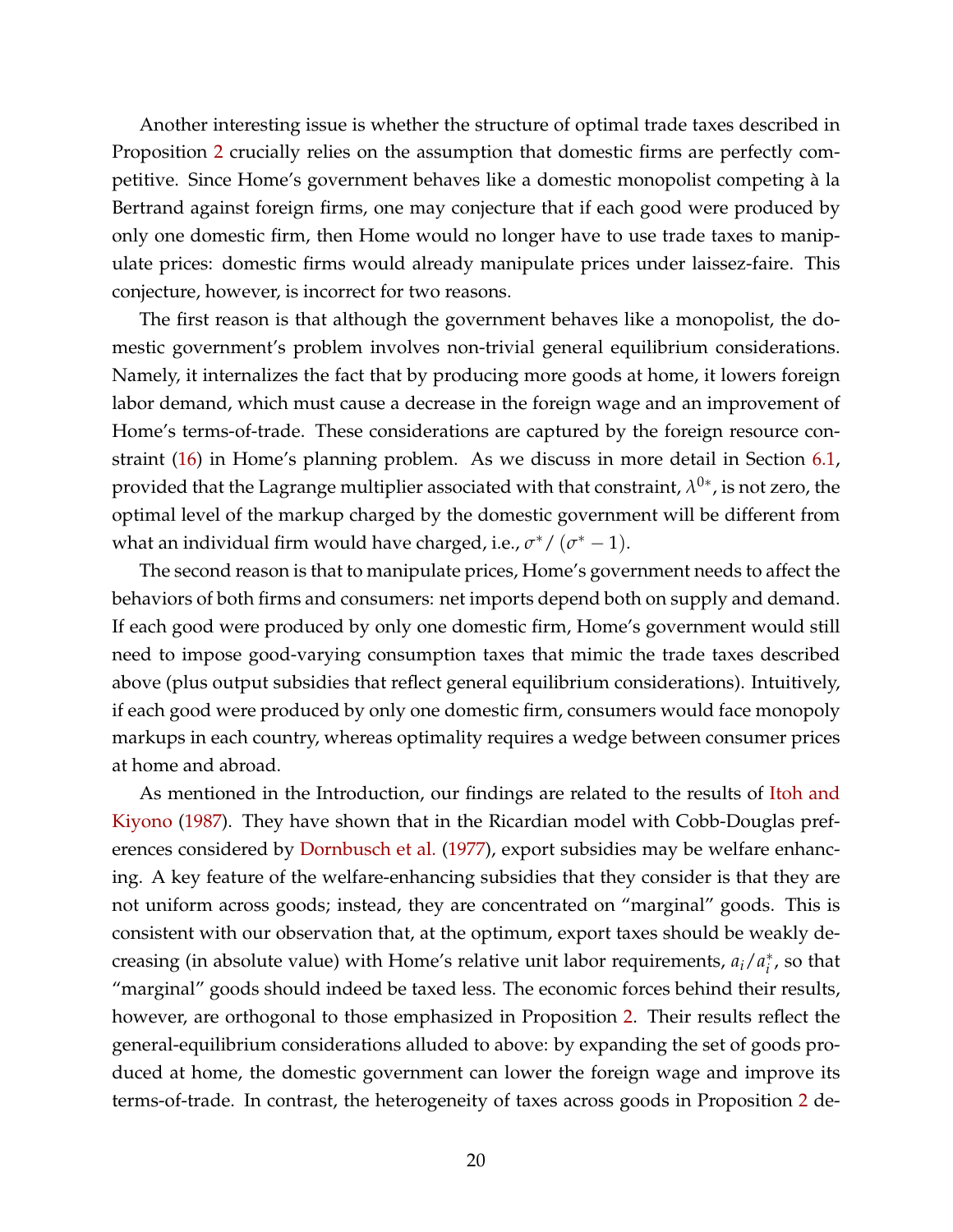rives entirely from the structure of the inner problem (*[P](#page-10-0)w*<sup>∗</sup> ), which takes the foreign wage as given. This implies, in particular, that Proposition [2](#page-17-2) would still hold if Home were a "small" country in the sense that it could not affect the foreign wage. $^{13}$  $^{13}$  $^{13}$ 

### <span id="page-21-0"></span>**5 Robustness**

In this section we incorporate general preferences, general technology, as well as trade costs into the Ricardian model presented in Section [2.](#page-5-1) Our goal is twofold. First, we want to demonstrate that Lagrange multiplier methods, and in particular our strategy of identifying concave cell-problems, remain well suited to analyzing optimal trade policy in these alternative environments. Second, we want to explore the extent to which the predictions derived in Section [4](#page-15-0) hinge on the assumption of CES utility, the fact that comparative advantage derives from differences in technologies alone, or the absence of trade costs. To save on space, we focus on sketching alternative environments and summarizing their main implications.

#### **5.1 Preferences**

While the assumption of CES utility is standard in the Ricardian literature—from [Dorn](#page-39-1)[busch et al.](#page-39-1) [\(1977\)](#page-39-1) to [Eaton and Kortum](#page-39-2) [\(2002\)](#page-39-2)—it implies strong restrictions on the demand-side of the economy: own-price elasticities and elasticities of substitution are both constant and pinned down by a single parameter,  $\sigma$ . In practice, price elasticities may vary with quantities consumed and substitution patterns may vary across goods.

Here we relax the assumptions of Section [2](#page-5-1) by assuming (*i*) that Home's preferences are weakly separable over a discrete number of sectors,  $s \in S \equiv \{1,...,S\}$ , and *(ii)* that subutility within each sector,  $U^s$ , is additively separable, though not necessarily CES. Specifically, we assume that Home's preferences can be represented by the following utility function,

<span id="page-21-2"></span>
$$
U = F(U^1(c^1), ..., U^S(c^S)),
$$
\n(24)

where *F* is a strictly increasing function;  $c^s \equiv (c_i)_{i \in \mathcal{I}^s}$  is the consumption of goods in sector *s*, with  $\mathcal{I}^s$  the set of goods that belongs to that sector; and  $U^s$  is such that

$$
U^{s}(c^{s})=\int_{i\in\mathcal{I}^{s}}u_{i}^{s}(c_{i})di.
$$

<span id="page-21-1"></span><sup>&</sup>lt;sup>13</sup>The observation that optimal trade policy may not converge towards zero as the economy becomes arbitrarily small is related to the point made by [Gros](#page-40-11) [\(1987\)](#page-40-11) in a monopolistically competitive model and [Alvarez and Lucas](#page-38-0) [\(2007\)](#page-38-0) in a Ricardian model.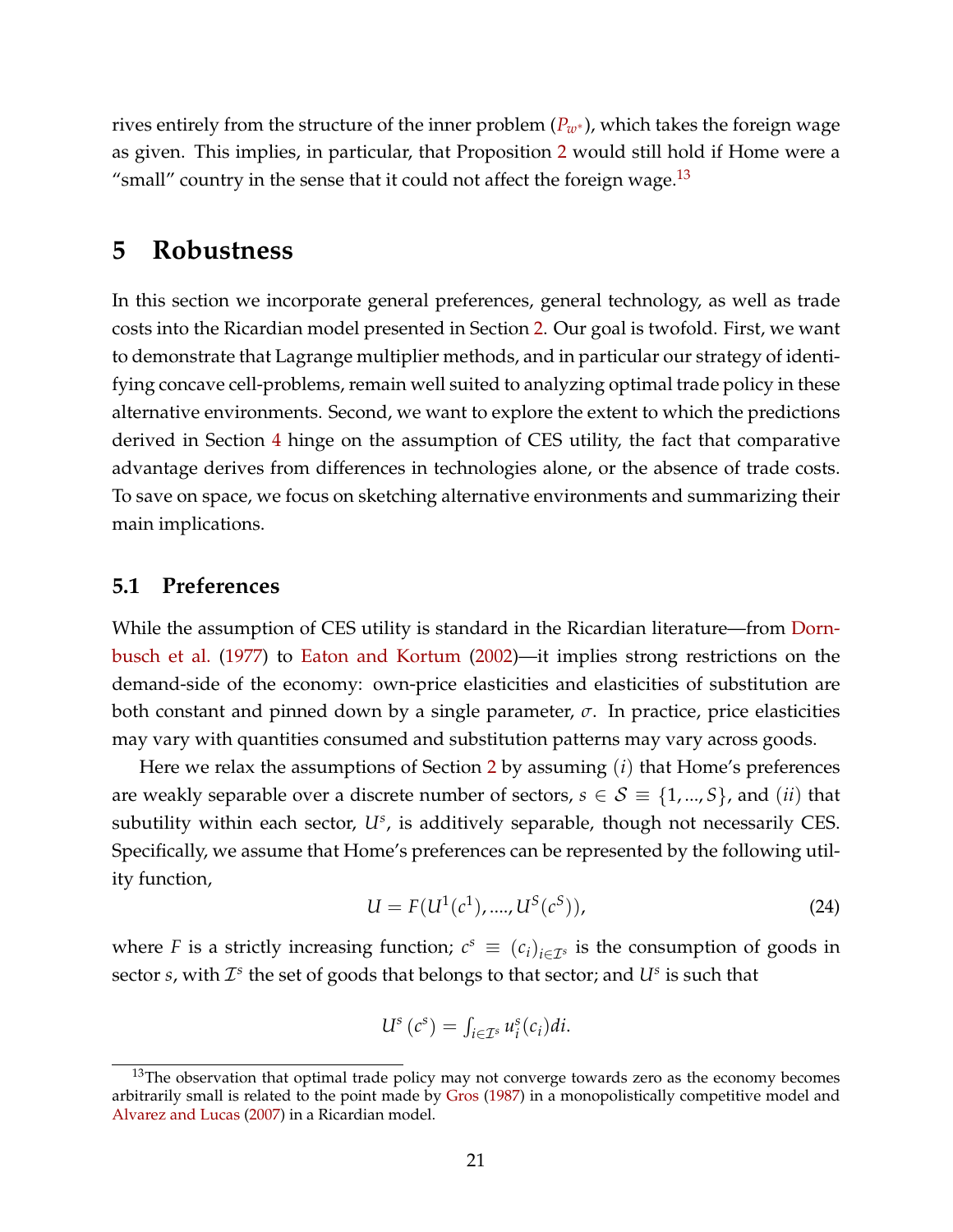Foreign's preferences are similar, and asterisks denote foreign variables. Section [2](#page-5-1) corresponds to the special case in which there is only one sector,  $S = 1$ , and  $U^s$  is CES,  $u_i^s$  $\beta_i^s(c_i) \equiv \beta_i^s$ *i*  $\left(c_i^{1-1/\tilde{\sigma}^s} - 1\right) / (1 - 1/\sigma^s).^{14}$  $\left(c_i^{1-1/\tilde{\sigma}^s} - 1\right) / (1 - 1/\sigma^s).^{14}$  $\left(c_i^{1-1/\tilde{\sigma}^s} - 1\right) / (1 - 1/\sigma^s).^{14}$ 

For expositional purposes, let us start by considering an intermediate scenario in which utility is not CES while maintaining the assumption that there is only one sector,  $S = 1$ . It should be clear that the CES assumption is not crucial for the results derived in Sections [2.2-](#page-6-6)[3.2.](#page-11-0) In contrast, CES plays a key role in determining the optimal level of net imports,  $m_i^I = -\left(\frac{\sigma^*}{\sigma^*-\sigma^*}\right)$ *σ* <sup>∗</sup>−1 *λa<sup>i</sup> µβ*∗ *i*  $\int$ <sup>- $\sigma^*$ </sup>, in Section [3.3](#page-12-0) and, in turn, in establishing that trade taxes are at their lowest values,  $(1 + \bar{t}) (A^{I}/A^{II}) - 1$ , for goods in which Home's comparative advantage is the strongest in Section [4.2.](#page-16-2) Absent CES utility, trade taxes on imported goods would still be uniform, but trade taxes on exported goods, like the optimal monopoly markup, would now also vary with the elasticity of demand.

Now let us turn to the general case with multiple sectors,  $S \geq 1$ . With weakly separable preferences abroad, one can check that foreign consumption in each sector,  $c^{s*} \equiv (c_i^*)_{i \in \mathcal{I}^s}$ , must be such that

$$
c^{s*} \in \operatorname{argmax}_{\tilde{c} \geq 0} \left\{ U^{s*}(\tilde{c}) | \int_{i \in \mathcal{I}^s} p_i^s \tilde{c}_i di \leq E^{s*} \right\},\,
$$

Accordingly, by the same argument as in Lemma [1,](#page-8-2) we can write the world price and foreign output for all  $s \in S$  and  $i \in \mathcal{I}^s$  as

<span id="page-22-1"></span>
$$
p_i^s(m_i, w^*, E^{s*}) \equiv \min \left\{ u_i^{s*}(-m_i) v^{s*} (E^{s*}), w^* a_i^* \right\},\tag{25}
$$

and

<span id="page-22-2"></span>
$$
q_i^{s*} (m_i, w^*, E^{s*}) \equiv \max \{ m_i + d_i^{s*} (w^* a_i^* / v^{s*} (E^{s*})), 0 \}, \qquad (26)
$$

where  $\nu$   $(E^{s*})$  is the Lagrange multiplier associated with the constraint,  $\int_{i\in\mathcal{I}^s} p_i^s$  ${}_{i}^{s}\tilde{c}_{i}di \leq E^{s*}.$ 

In this situation, Home's planning problem can still be decomposed into an outer problem and multiple inner problems, one for each sector. At the outer level, the government now chooses the foreign wage,  $w^*$ , together with the sectoral labor allocations in Home and Foreign, L<sup>s</sup> and L<sup>s\*</sup>, and the sectoral trade deficits, D<sup>s</sup>, subject to aggregate factor market clearing and trade balance. At the inner level, the government treats *L s* , L<sup>s\*</sup>, D<sup>s</sup>, and  $w^*$  as constraints and maximizes subutility sector-by-sector. More precisely,

<span id="page-22-0"></span> $14$ The analysis in this section trivially extends to the case in which only a subset of sectors have additively separable utility. For this subset of sectors, and this subset only, our predictions would remain unchanged.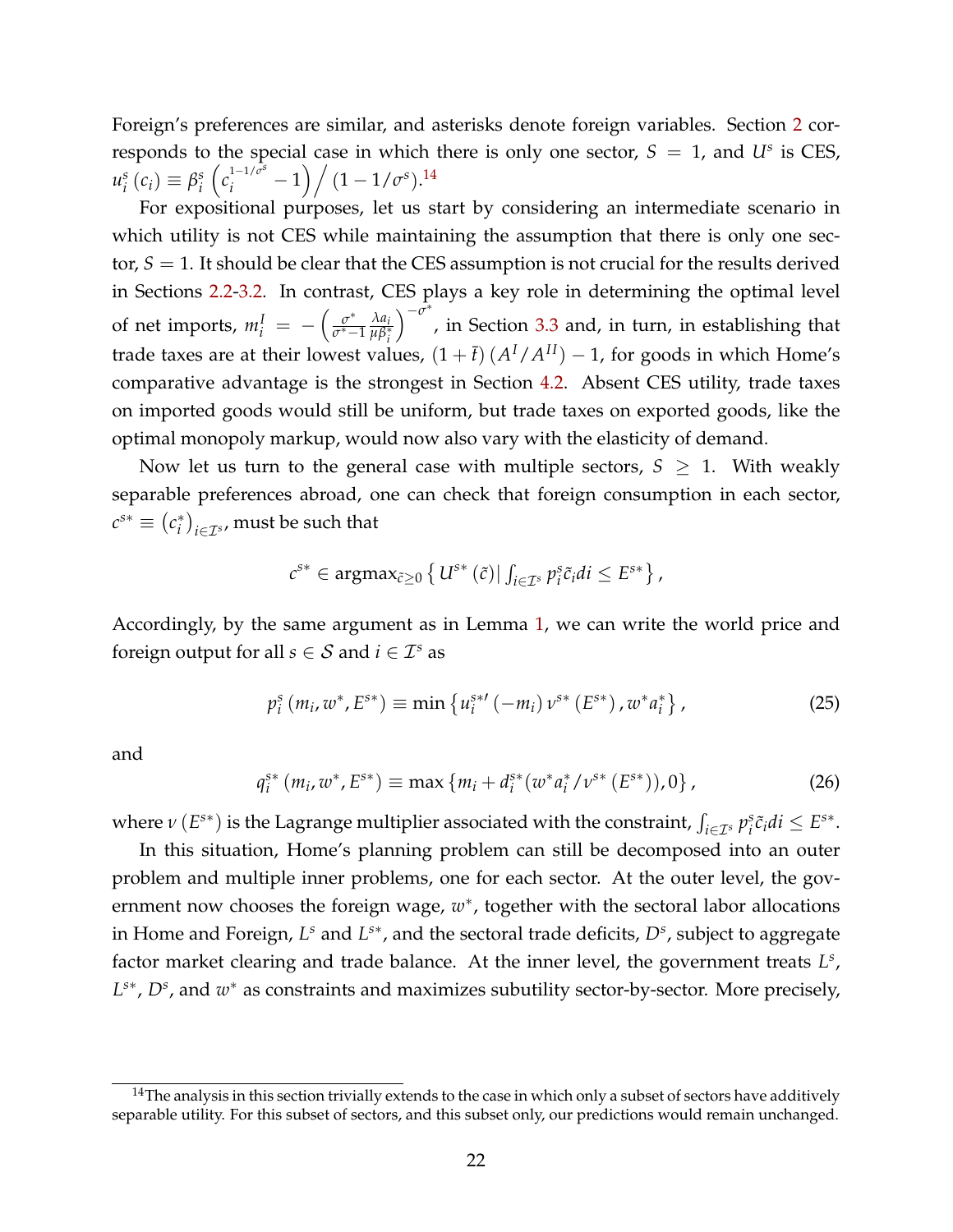Home's planning problem can be expressed as

$$
\max_{\{L^s, L^{s*}, D^s\}_{s \in \mathcal{S}}, w^* \in \mathcal{W}^*} F(V^1(L^1, L^{1*}, D^1, w^*), ..., V^S(L^S, L^{S*}, D^S, w^*))
$$

subject to

$$
\sum_{s \in \mathcal{S}} L^s = L,
$$
  

$$
\sum_{s \in \mathcal{S}} L^{s*} = L^*,
$$
  

$$
\sum_{s \in \mathcal{S}} D^s = 0,
$$

where the sector-specific value function is now given by

$$
V^{s}(L^{s}, L^{s*}, D^{s}, w^{*}) \equiv \max_{m^{s}, q^{s} \geq 0} \int_{i \in \mathcal{I}^{s}} u_{i}^{s}(m_{i} + q_{i}) di
$$

subject to

$$
\int_{i\in\mathcal{I}^s} a_i q_i di \leq L^s,
$$
  

$$
\int_{i\in\mathcal{I}^s} a_i^* q_i^{s*} (m_i, w^*, w^* L^{s*} - D^s) di \leq L^{s*},
$$
  

$$
\int_{i\in\mathcal{I}^s} p_i^s (m_i, w^*, w^* L^{s*} - D^s) m_i di \leq D^s.
$$

Given equations [\(25\)](#page-22-1) and [\(26\)](#page-22-2), the sector-specific maximization problem is of the same type as in the baseline case (program *[P](#page-9-1)*). As in Section [3.2,](#page-11-0) we can therefore reformulate each infinite-dimensional sector-level problem into many two-dimensional, unconstrained maximization problems using Lagrange multiplier methods. Within any sector with CES utility, all of our previous results hold exactly. Within any sector in which utility is not CES, our previous results continue to hold subject to the qualification about monopoly markups discussed above.

What about the variation in trade taxes across sectors when utility functions satisfy equation [\(24\)](#page-21-2)? A common special case in the literature consists in assuming that upperlevel utility functions are Cobb-Douglas and that lower-level utility functions are CES with goods being "differentiated" by country of origin. Formally, this corresponds to

$$
U = \sum_{s \in \mathcal{S}} \ln \left[ (c_s^d)^{1 - 1/\sigma} + (c_s^f)^{1 - 1/\sigma} \right],
$$

where  $c_s^d$  and  $c_s^f$  denote the consumption of the domestic and foreign versions of good *s*. In this so-called Armington case, one can show that our results still apply across sectors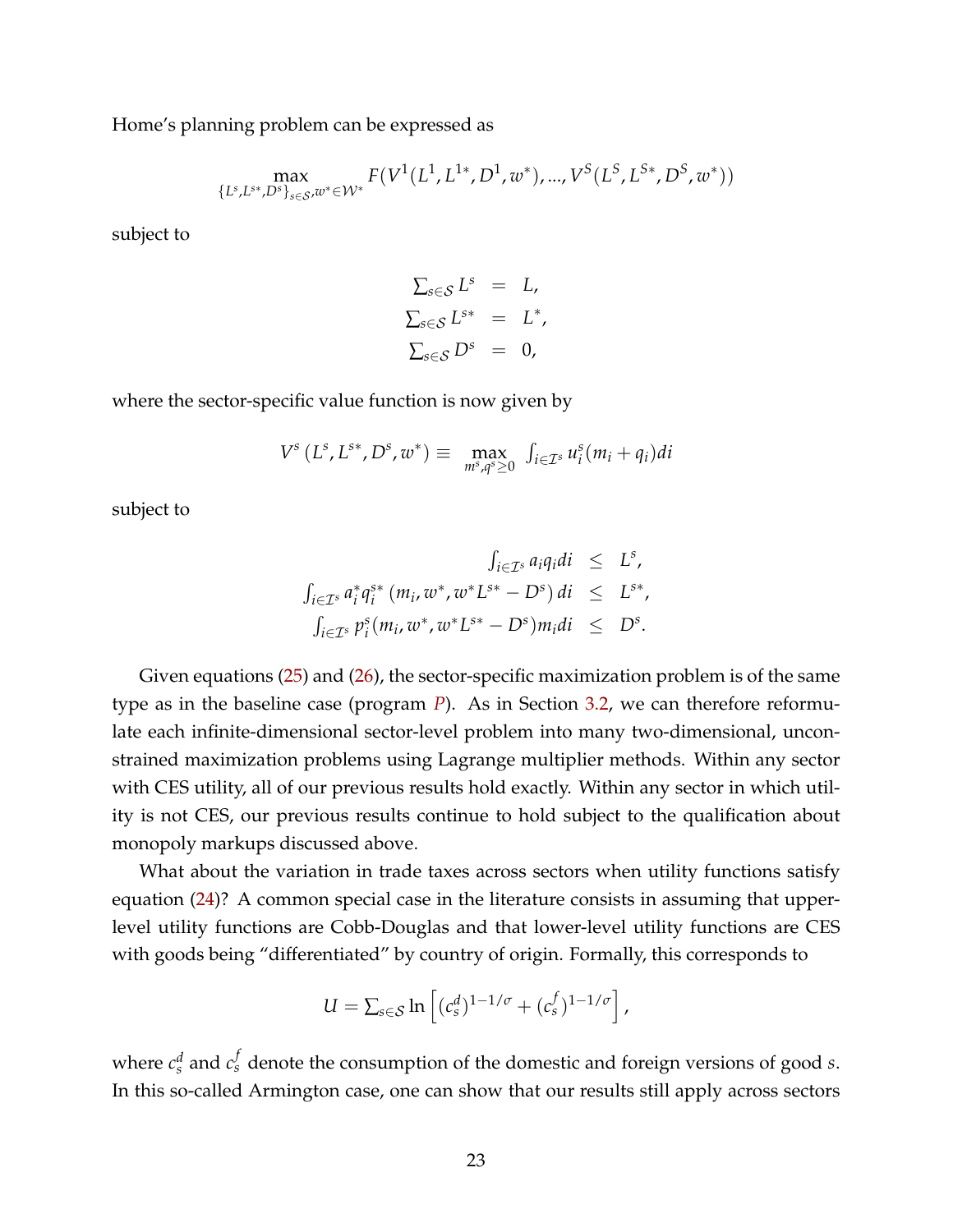without further qualification. Namely, optimal import tariffs are uniform across goods and optimal export taxes are decreasing (in absolute value) with  $a_s/a_s^*$ .<sup>[15](#page-24-0)</sup> As before, this reflects the fact that in sectors in which Home's comparative advantage is stronger, i.e.,  $a_s/a_s^*$  is lower, it has more room to manipulate prices, which leads to bigger export taxes. In short, none of our qualitative insights hinge on the assumption that domestic and foreign goods are perfect substitutes.

#### **5.2 Technology**

As is well known, the Ricardian model can always be interpreted as a neoclassical model with multiple factors of production under the restriction that all goods use factors of production in the same proportions. In practice, however, factor intensities do differ across sectors. Thus, relative production costs depend not only on productivity differences—as in our baseline model—but also on factor intensities and factor prices. Here we generalize the model of Section [2.1](#page-5-3) to allow for arbitrary neoclassical production functions. In spite of the generality of this new environment, we find that our main prediction survives: due to limit pricing, taxes remain weakly monotone with respect to relative cost across exported goods.

The new environment can be described as follows. There are multiple factors of production indexed by *n*, each of which are perfectly mobile across goods and immobile across countries. We now denote by  $L \equiv (L_n) \geq 0$  the exogenous vector of factor endowments at home. Production of each good is subject to constant returns to scale. If  $l_i \equiv (l_{in})$  units of each factor are employed in sector *i* at home or abroad, then total output is given by  $f_i\left(l_i\right)$  or  $f_i^\ast\left(l_i\right)$ . The Ricardian model considered in Section [2.1](#page-5-3) corresponds to the special case in which  $f_i(l_i) = l_i/a_i$ .

The competitive equilibrium can still be described as in Section [2.2.](#page-6-6) Besides the fact that multiple factor markets must now clear at home and abroad, the only additional equilibrium condition is that firms must choose unit factor requirements to minimize their costs,

$$
a_i(w) \equiv (a_{in}(w)) = \operatorname{argmin}_{a_i \equiv (a_{in})} \{ a_i \cdot w | f_i(a_i) \geq 1 \},
$$

where  $w \equiv (w_n)$  is now the vector of factor prices and  $\cdot$  denotes the scalar product. A similar condition holds abroad, with asterisks denoting foreign factor prices and foreign production functions.

<span id="page-24-0"></span><sup>&</sup>lt;sup>15</sup>As  $\sigma$  goes to infinity, optimal taxes converge to those derived in Section [4.2.](#page-16-2) Because of the assumption of Cobb-Douglas upper-level utility functions, though, all goods fall in the region with limit pricing. We conjecture that similar results extend to the more general case with nested CES utility functions.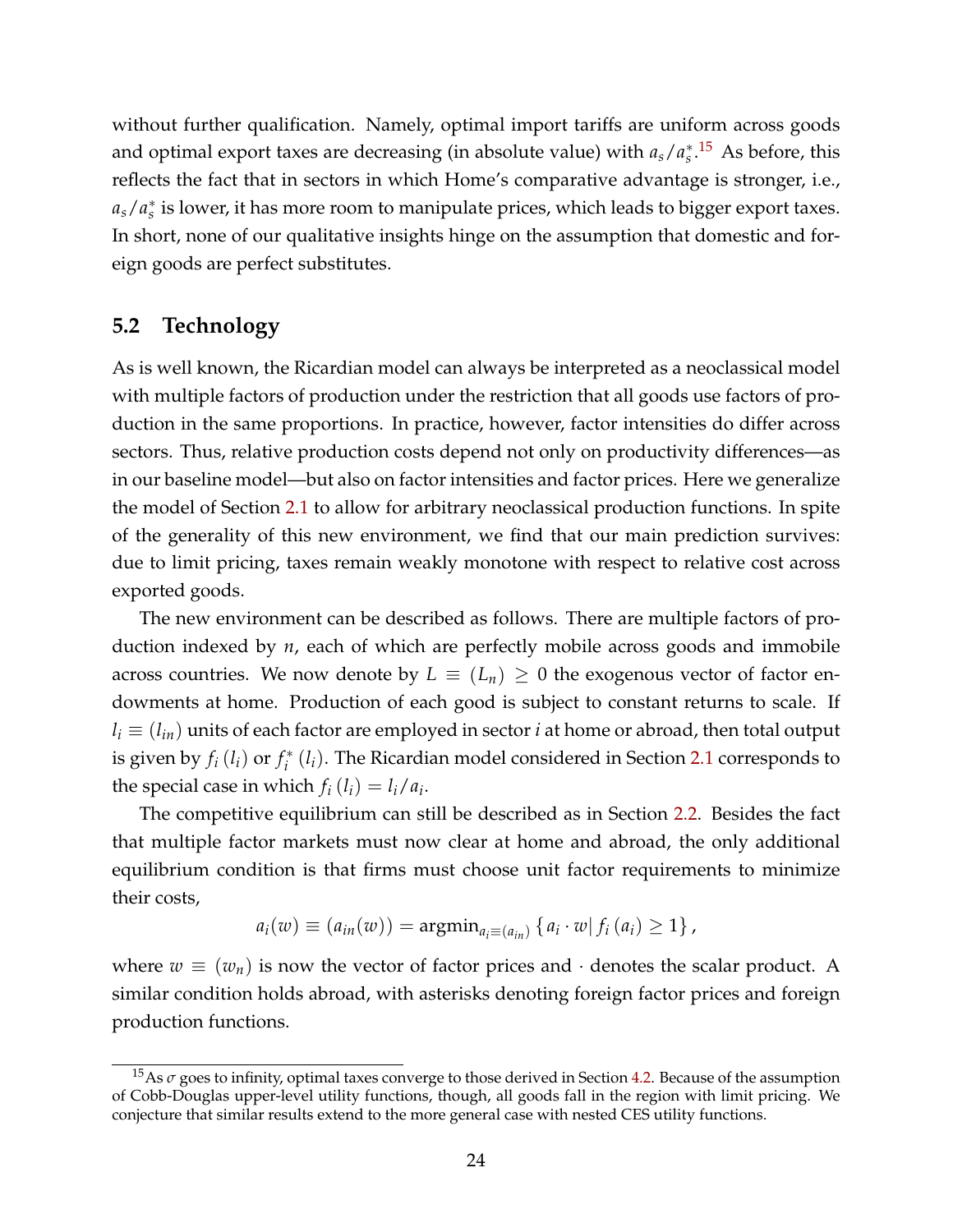Regarding Home's planning problem, the same argument as in Lemma [1](#page-8-2) implies that the world price, foreign consumption, foreign unit factor requirements, and foreign production can be expressed more compactly as functions of net imports and foreign factor prices alone. Similarly, Home's planning problem can still be decomposed into an outer problem and an inner problem. At the inner level, the government treats the vector of foreign factor prices,  $w^* \equiv (w_n^*)$ , as given and chooses net imports and output,  $m, q \ge 0$ , as well as domestic unit factor requirements,  $a \geq 0$ . At the outer level, the government then chooses the vector of foreign factor prices, *w* ∗ . Using the same approach as in Section [3.2](#page-11-0) and substituting for the optimal unit factor requirements, we can then reduce Home's Problem to maximizing with respect to  $(m_i,q_i)$  the good-specific Lagrangian,

$$
\mathcal{L}_i(m_i,q_i,\lambda,\lambda^*,\mu;w^*)\equiv u_i(q_i+m_i)-\lambda\cdot a_i(\lambda)q_i-\lambda^*\cdot a_i^*(w^*)q_i^*(m_i,w^*)-\mu p_i(m_i,w^*)m_i,
$$

where  $\lambda \equiv (\lambda_n)$  and  $\lambda^* \equiv (\lambda_n^*)$  now denote the vectors of Lagrange multipliers associated with the domestic and foreign resource constraints, respectively.

Solving for optimal output and net imports follows similar arguments as in Section [3.3.](#page-12-0) First, we find optimal output,  $q_i^0$  $\binom{0}{i}$  ( $m_i$ ), as a function of net imports. Second, we find the value of  $m_i$  that maximizes  $\mathcal{L}_i$ . As in the baseline model, the Lagrangian has two kinks. The first one occurs at  $m_i = M_i^I \equiv -d_i^* (w^* \cdot a_i^*(w^*)) < 0$ , when Foreign starts producing good *i*, and the second occurs at  $m_i = M_i^{\text{II}} \equiv d_i (\lambda \cdot a_i(\lambda)) > 0$ , when Home stops producing good *i*. Letting  $\gamma_i \equiv \lambda \cdot a_i(\lambda)$  and  $\gamma_i^* \equiv w^* \cdot a_i^* (w^*)$  denote the unit costs of production in the two countries and considering separately the three regions partitioned by the two kinks, we obtain the following generalization of Proposition [1.](#page-14-0)

<span id="page-25-0"></span>**Proposition 3.** Optimal net imports are such that: (a) 
$$
m_i^0 = m_i^I \equiv -\left(\frac{\sigma^*}{\sigma^* - 1} \frac{\gamma_i}{\mu \beta_i^*}\right)^{-\sigma^*}
$$
, if  $\frac{\gamma_i}{\gamma_i^*} < \mu \frac{\sigma^* - 1}{\sigma^*}$ ; (b)  $m_i^0 = M_i^I$ , if  $\frac{\gamma_i}{\gamma_i^*} \in \left[\mu \frac{\sigma^* - 1}{\sigma^*}, \frac{\lambda^* \cdot a_i^*(w^*)}{\gamma_i^*} + \mu\right)$ ; (c)  $m_i^0 \in \left[M_i^I, M_i^{II}\right]$  if  $\frac{\gamma_i}{\gamma_i^*} = \frac{\lambda^* \cdot a_i^*(w^*)}{\gamma_i^*} + \mu$ ; and (d)  $m_i^0 = m_i^{II} \equiv d_i \left(\lambda^* \cdot a_i^* \left(w^*\right) + \mu \gamma_i^*\right)$ , if  $\frac{\gamma_i}{\gamma_i^*} > \frac{\lambda^* \cdot a_i^*(w^*)}{\gamma_i^*} + \mu$ .

Starting from Proposition [3](#page-25-0) and using the same arguments as in Section [4.1,](#page-15-2) one can show that wedges should be constant and equal to  $\frac{\sigma^*-1}{\sigma^*}\mu-1$  in Region (a) and linear in *λγi γ* ∗ *i* in Region (b). This implies that optimal taxes on exported goods should be constant for goods in which Home's relative cost is the lowest (Region a) and monotone in relative costs for other goods (Region b). Like in our baseline Ricardian model, the previous monotonic relationship reflects the constraints on the ability of the domestic government to manipulate world prices in that region.

Proposition [3,](#page-25-0) however, differs from Proposition [1](#page-14-0) in two important respects. First, it establishes a relationship between imports and relative costs, not a relationship between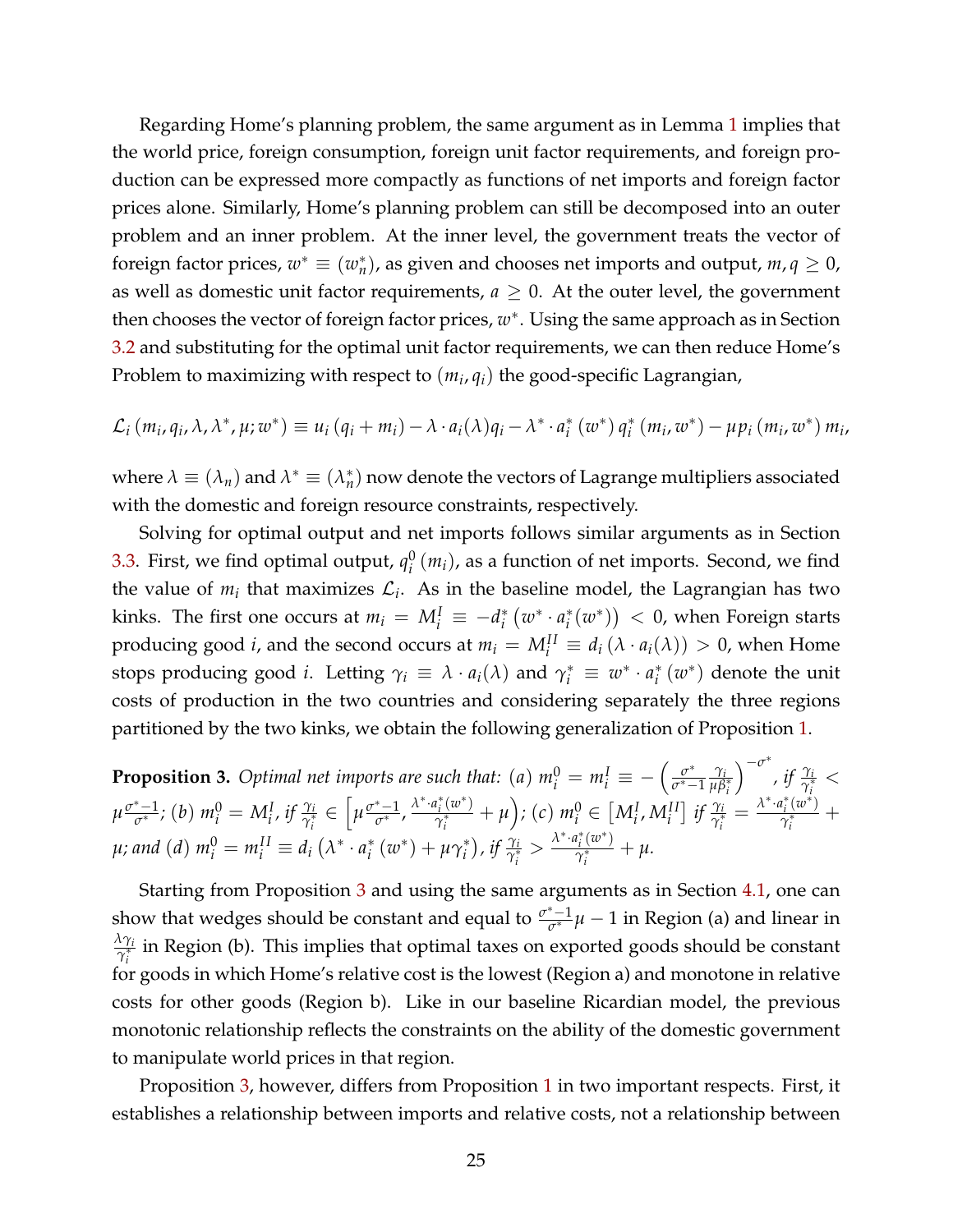imports and comparative advantage. Since unit costs of production—unlike unit labor requirements in a Ricardian model—are endogenous objects, it is a priori possible that no goods may fall into Regions (a), (b), and (d). $^{16}$  $^{16}$  $^{16}$ An important question, therefore, is whether there are other canonical models for which Proposition [3](#page-25-0) can be re-stated in terms of primitive assumptions about technology and factor endowments. Another prominent example for which this is the case is the Heckscher-Ohlin model considered by [Dornbusch](#page-39-7) [et al.](#page-39-7) [\(1980\)](#page-39-7). In an economy with a continuum of goods, CES utility, two factors (capital and labor), and identical technologies across countries, one can show that at the solution of the planning problem, the capital-abundant country should have relatively lower costs in the capital-intensive sectors. Accordingly, optimal taxes should be constant on the most capital-intensive goods and monotone in capital intensity for other exported goods, i.e. monotone in comparative advantage.

The second difference between Propositions [1](#page-14-0) and [3](#page-25-0) is more subtle and relates to optimal taxes on imported goods. Compared to the baseline Ricardian model, the domestic government may now manipulate the relative price of its imports. In the Ricardian model, those relative prices were pinned down by relative unit labor requirements abroad. In this more general environment, the domestic government may affect the relative price of its imports by affecting relative factor demand abroad and, in turn, relative factor prices. Whenever the vector of Lagrange multipliers associated with the foreign resource constraint,  $\lambda^*$ , is not collinear with the vector of foreign factor prices,  $w^*$ , it will have incentives to do so, thereby leading to taxes on imported goods that may now vary across goods.

Based on the quantitative results presented in Section [6,](#page-28-0) we expect the manipulation of relative factor demand abroad to be relatively unimportant in practice. Even when considering a country as large as the United States, we find that  $\lambda^*$  is close to zero. This is suggestive of most countries being "small" in the sense that they cannot affect factor market clearing conditions in the rest of the world. Yet, as our analysis demonstrates, this does not imply that most countries would not want to manipulate world prices to their advantage. Even if  $\lambda^*$  is equal to zero—so that  $\lambda^*$  is trivially collinear with  $w^*$ — Proposition [3](#page-25-0) shows that a small, but strategic country would like to impose taxes on exported goods that are weakly monotone in relative costs. Put differently, whereas the ability to affect factor prices in the rest of the world clearly depends on country size, the incentives for limit pricing do not.

<span id="page-26-0"></span> $16$ This would happen if all goods are produced by both countries, perhaps because in the short-run there are factors of production specific to each sector in all countries, as assumed in the Ricardo-Viner model. In such a situation, all goods would fall in Region (c).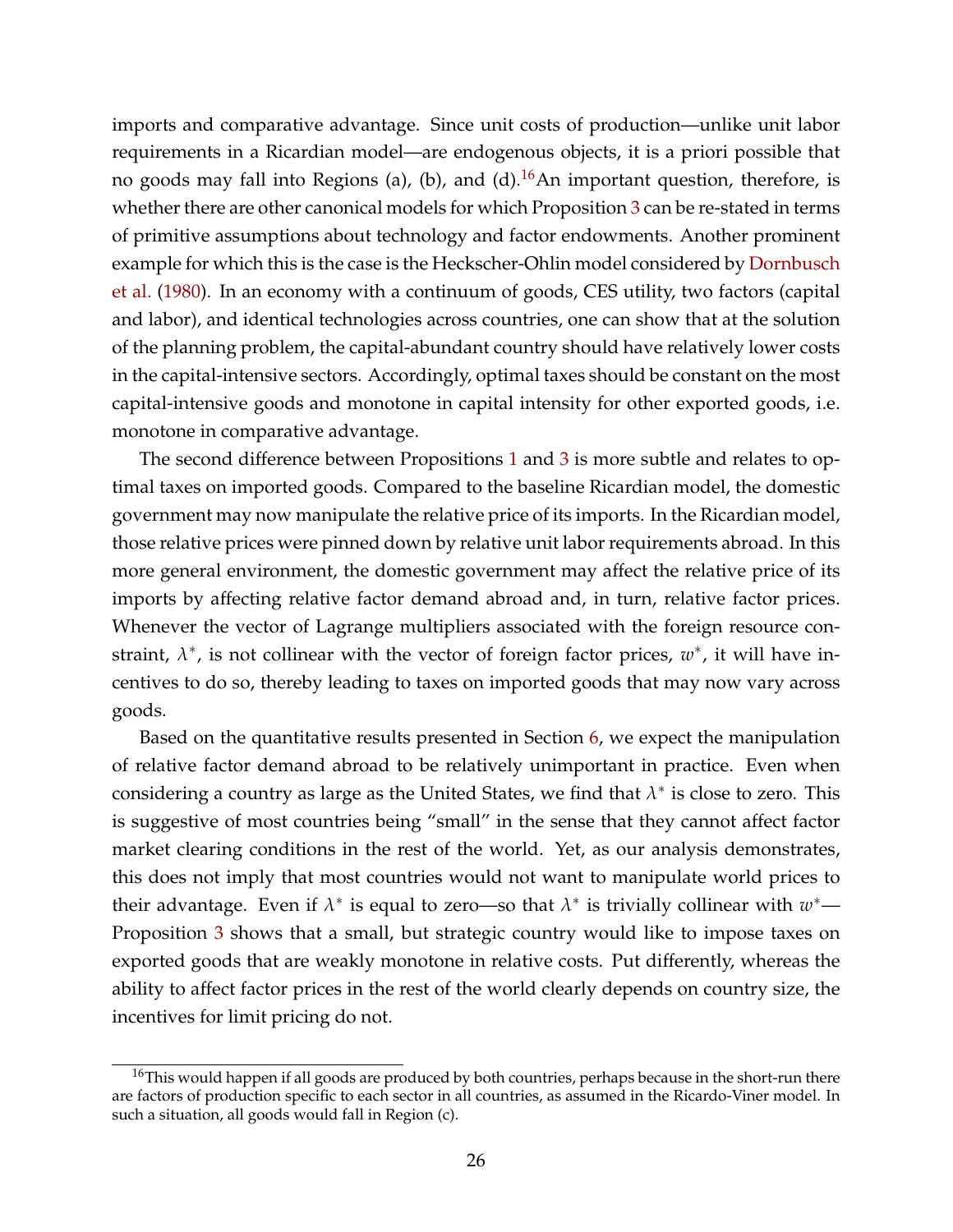#### <span id="page-27-0"></span>**5.3 Trade Costs**

Trade taxes are not the only forces that may cause domestic and world prices to diverge. Here we extend our model to incorporate exogenous iceberg trade costs,  $\delta \geq 1$ , such that if 1 unit of good *i* is shipped from one country to another, only a fraction 1/*δ* arrives. In the canonical two-country Ricardian model with Cobb-Douglas preferences considered by [Dornbusch et al.](#page-39-1) [\(1977\)](#page-39-1), these costs do not affect the qualitative features of the equilibrium beyond giving rise to a range of commodities that are not traded. We now show that similar conclusions arise from the introduction of trade costs in our analysis of optimal trade policy.

We continue to define world prices, *p<sup>i</sup>* , as those prevailing in Foreign and let

$$
\phi(m_i) \equiv \begin{cases} \delta, & \text{if } m_i \ge 0, \\ 1/\delta, & \text{if } m_i < 0, \end{cases}
$$
 (27)

denote the gap between domestic and world prices in the absence of trade taxes.

As in our benchmark model, the domestic government's problem can be reformulated and transformed into many two-dimensional, unconstrained maximization problems using Lagrange multiplier methods. In the presence of trade costs, Home's objective is to find the solution  $(m_i^0, q_i^0)$  $\binom{0}{i}$  of the good-specific Lagrangian,

$$
\max_{m_i, q_i \ge 0} \mathcal{L}_i(m_i, q_i, \lambda, \lambda^*, \mu; w^*) \equiv u_i(q_i + m_i) - \lambda a_i q_i
$$
  
-  $\lambda^* a_i^* q_i^* (m_i, w^*) - \mu p_i(m_i, w^*) \phi(m_i) m_i,$ 

where  $p_i(m_i, w^*)$  and  $q_i^*$   $(m_i, w^*)$  are now given by

$$
p_{i}(m_{i}, w^{*}) \equiv \min \{ u_{i}^{*'}(-m_{i}\phi(m_{i})), w^{*}a_{i}^{*} \}, \qquad (28)
$$

$$
q_i^* (m_i, w^*) \equiv \max \{ m_i \phi (m_i) + d_i^* (w^* a_i^*), 0 \}.
$$
 (29)

Compared to the analysis of Section [3,](#page-8-0) if Home exports −*m<sup>i</sup>* > 0 units abroad, then Foreign only consumes  $-m_i/\delta$  units. Conversely, if Home imports  $m_i > 0$  units from abroad, then Foreign must export  $m_i\delta$  units. This explains why  $\phi(m_i)$  appears in the two previous expressions.

The introduction of transportation costs leads to a new kink in the good-specific Lagrangian. In addition to the kink at  $m_i = \delta M_i^I \equiv -\delta d_i^*(w^* a_i^*)$ , there is now a kink at  $m<sub>i</sub> = 0$ , reflecting the fact that some goods may no longer be traded at the solution of Home's planning problem. As before, since we are not looking for stationary points,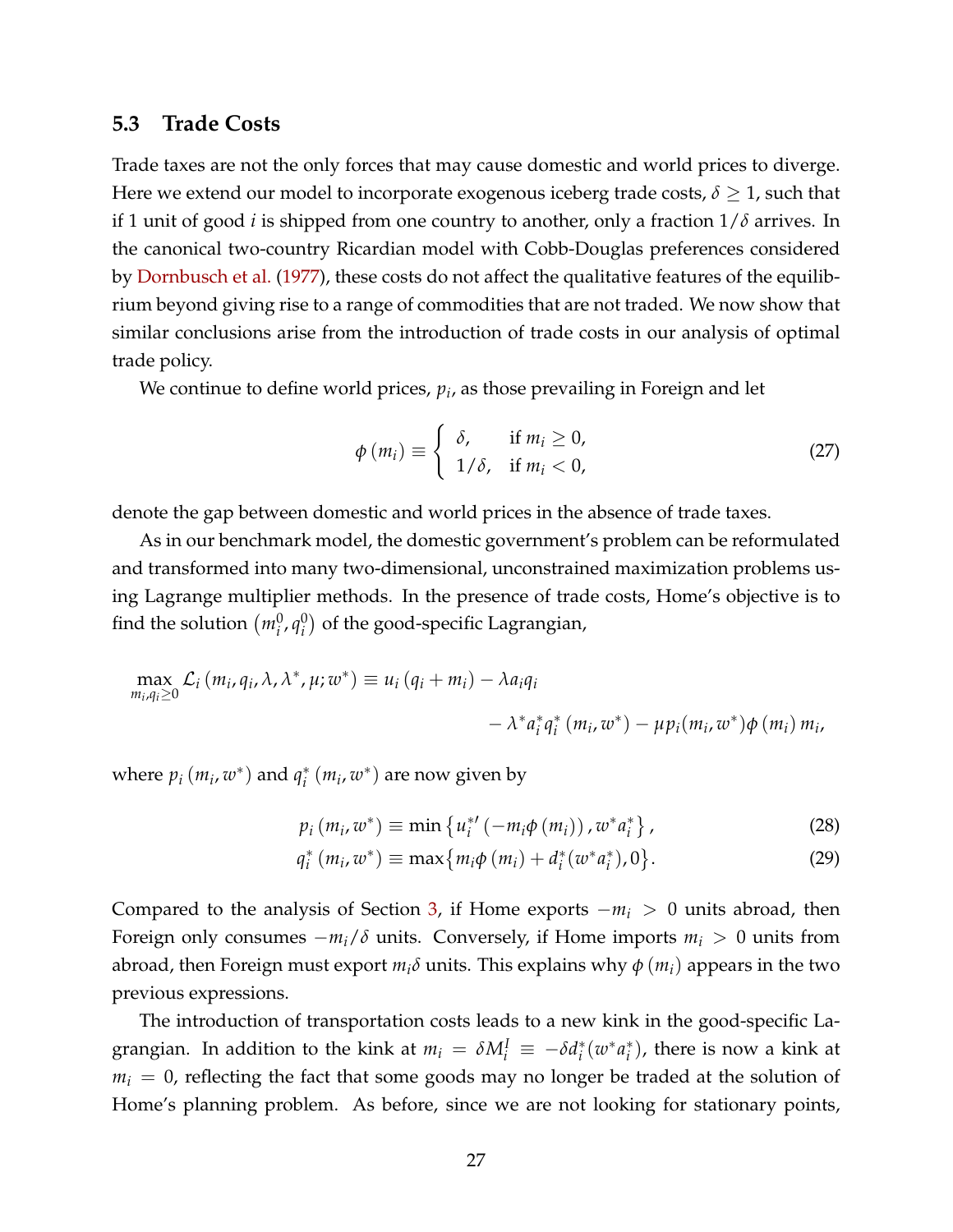this technicality does not complicate our problem. When maximizing the good-specific Lagrangian, we simply consider four regions in  $m_i$  space:  $m_i < \delta M_i^I$ ,  $\delta M_i^I \le m_i < 0$ ,  $0 \leq m_i < M_i^{\text{II}}$ , and  $m_i \geq M_i^{\text{II}}$ .

As in Section [3,](#page-8-0) if Home's comparative advantage is sufficiently strong,  $a_i/a_i^* \leq \frac{1}{\delta}A^I \equiv$ 1 *δ σ* <sup>∗</sup>−1 *σ* ∗ *µw* ∗  $\frac{w^*}{\lambda}$ , then optimal net imports are  $m_i^0 = \delta^{1-\sigma^*} m_i^I \equiv -\left(\frac{\sigma^*}{\sigma^*-\sigma^*}\right)$ *σ* <sup>∗</sup>−1 *λa<sup>i</sup> µβ*∗ *i* −*<sup>σ</sup>* ∗ *δ* 1−*σ* ∗ . Similarly, if Foreign's comparative advantage is sufficiently strong,  $a_i/a_i^* > \delta A^{II} \equiv \delta \frac{\lambda^* + \mu w^*}{\lambda}$  $\frac{1}{\lambda}$ , then optimal net imports are  $m_i^0 = \delta^{-\sigma^*} m_i^{II} \equiv d_i \left( (\lambda^* + \mu w^*) \, \delta a_i^* \right)$ . Relative to the benchmark model, there is now a range of goods for which comparative advantage is intermediate,  $a_i/a_i^*$  ∈  $\left(\frac{1}{\delta}A^{II}, \delta A^{II}\right)$ , in which no international trade takes place. For given values of the foreign wage,  $w^*$ , and the Lagrange multipliers,  $\lambda$ ,  $\lambda^*$ ,  $\mu$ , this region expands as trade costs become larger, i.e., as *δ* increases.

Building on the previous observations, we obtain the following generalization of Proposition [1.](#page-14-0)

<span id="page-28-1"></span>**Proposition 4.** Optimal net imports are such that: (a)  $m_i^0 = \delta^{1-\sigma^*} m_i^I$ , if  $a_i/a_i^* \leq \frac{1}{\delta} A^I$ ; (b)  $m_i^0 = \delta M_i^I$ , if  $a_i/a_i^* \in$  $\left(\frac{1}{\delta}A^{I}, \frac{1}{\delta}A^{II}\right);$  (c)  $m_i^0 \in [\delta M_i^I, 0]$  if  $a_i/a_i^* = \frac{1}{\delta}A^{II};$  (d)  $m_i^0 = 0$ , *if*  $a_i/a_i^* \in$  $\left(\frac{1}{\delta}A^{II}, \delta A^{II}\right);$  (e)  $m_i^0 \in [0, M_i^{II}]$  if  $a_i/a_i^* = \delta A^{II};$  and (f)  $m_i^0 = \delta^{-\sigma^*} m_i^{II}$ , if  $a_i/a_i^* > \delta A^{II}$ .

Using Proposition [4,](#page-28-1) it is straightforward to show, as in Section [4.1,](#page-15-2) that wedges across traded goods are (weakly) increasing with Home's comparative advantage. Similarly, as in Section [4.2,](#page-16-2) one can show that any solution to Home's planning problem can be implemented using trade taxes and that the optimal taxes vary with comparative advantage as wedges do. In summary, our main theoretical results are also robust to the introduction of exogenous iceberg trade costs.

## <span id="page-28-0"></span>**6 Applications**

To conclude, we apply our theoretical results to two sectors: agriculture and manufacturing. Our goal is to take a first look at the quantitative importance of optimal trade taxes for welfare, both in an absolute sense and relative to the simpler case of uniform import tariffs.

In both applications, we compute optimal trade taxes as follows. First, we use Proposition [1](#page-14-0) to solve for optimal imports and output given arbitrary values of the Lagrange multipliers, (*λ*, *λ* ∗ , *µ*), and the foreign wage, *w* ∗ . Second, we use constraints [\(15\)](#page-9-2)-[\(17\)](#page-9-4) to solve for the Lagrange multipliers. Finally, we find the value of the foreign wage that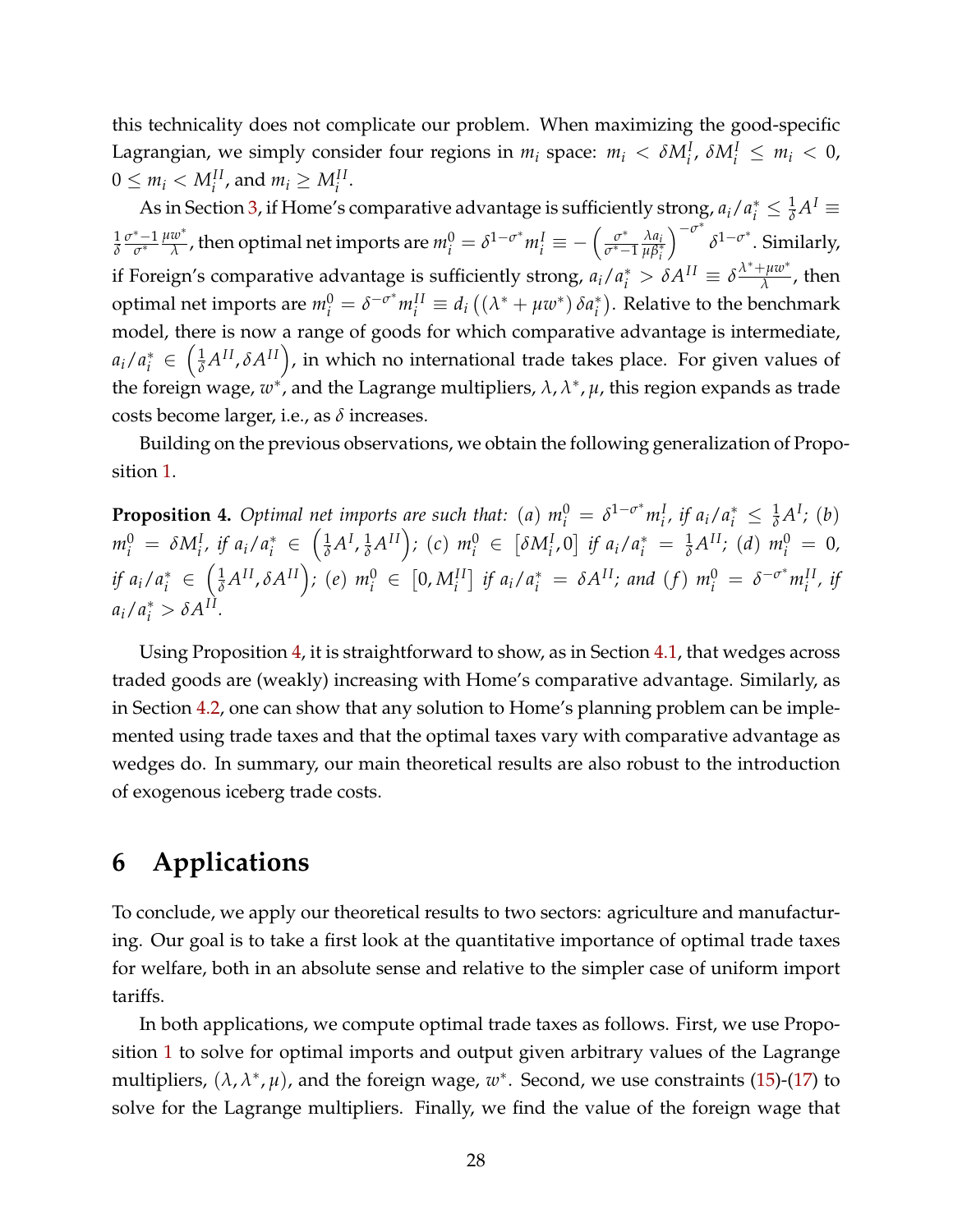maximizes the value function  $V(w^*)$  associated with the inner problem. Given the optimal foreign wage*,*  $w^{0*}$ *,* and the associated Lagrange multipliers,  $(\lambda^0, \lambda^{0*}, \mu^0)$ , we finally compute optimal trade taxes using Proposition [2.](#page-17-2)

#### <span id="page-29-0"></span>**6.1 Agriculture**

In many ways, agriculture provides an ideal environment in which to explore the quantitative importance of our results. From a theoretical perspective, the market structure in this sector is arguably as close as possible to the neoclassical ideal. And from a measurement perspective, the scientific knowledge of agronomists provides a unique window into the structure of comparative advantage, as discussed in [Costinot and Donaldson](#page-39-8) [\(2011\)](#page-39-8). Finally, from a policy perspective, agricultural trade taxes are pervasive and one of the most salient and contentious global economic issues, as illustrated by the World Trade Organization's current, long-stalled Doha round.

**Calibration.** We start from the Ricardian economy presented in Section [2.1](#page-5-3) and assume that each good corresponds to one of 39 crops for which we have detailed productivity data, as we discuss below. All crops enter utility symmetrically in all countries,  $\beta_i$  =  $\beta_i^* = 1$ , and with the same elasticity of substitution,  $\sigma = \sigma^*$ . Home is the United States and Foreign is an aggregate of the rest of the world (henceforth R.O.W.). The single factor of production is equipped land. We also explore how our results change in the presence of exogenous iceberg trade costs, as in Section [5.3.](#page-27-0)

The parameters necessary to apply our theoretical results are: (*i*) the unit factor requirement for each crop in each country,  $a_i$  and  $a_i^*$ ;  $(ii)$  the elasticity of substitution,  $\sigma$ ;  $(iii)$  the relative size of the two countries,  $L^*/L$ ; and  $(iv)$  trade costs,  $\delta$ , when relevant. For setting each crop's unit factor requirements, we use data from the Global Agro-Ecological Zones (GAEZ) project from the Food and Agriculture Organization (FAO); see [Costinot](#page-39-8) [and Donaldson](#page-39-8) [\(2011\)](#page-39-8). Feeding data on local conditions—e.g., soil, topography, elevation and climatic conditions—into an agronomic model, scientists from the GAEZ project have computed the yield that parcels of land around the world could obtain if they were to grow each of the 39 crops we consider in 2009.<sup>[17](#page-29-1)[18](#page-29-2)</sup> We set  $a_i$  and  $a_i^*$  equal to the aver-

<span id="page-29-1"></span> $17$ While there are 43 crops in the original GAEZ database, we collapse this to 39 because of our need to merge the GAEZ crops with those in the FAOSTAT data (on trade flows and land usage). In doing so, we combine wetland rice and dryland rice, pearl millet and foxtail millet, and phaseolus bean and gram, in each case taking the maximum predicted GAEZ yield as the yield of the combined crop. In addition, we dropped jatropha from the analysis because this crop is not tracked in the FAOSTAT data.

<span id="page-29-2"></span> $^{18}$ The GAEZ project constructs output per hectare predictions under different assumptions on a farmer's use of complementary inputs (e.g. irrigation, fertilizers, and machinery). We use the measure that is constructed under the assumption that irrigation and a "moderate" level of other inputs (fertilizers, machinery,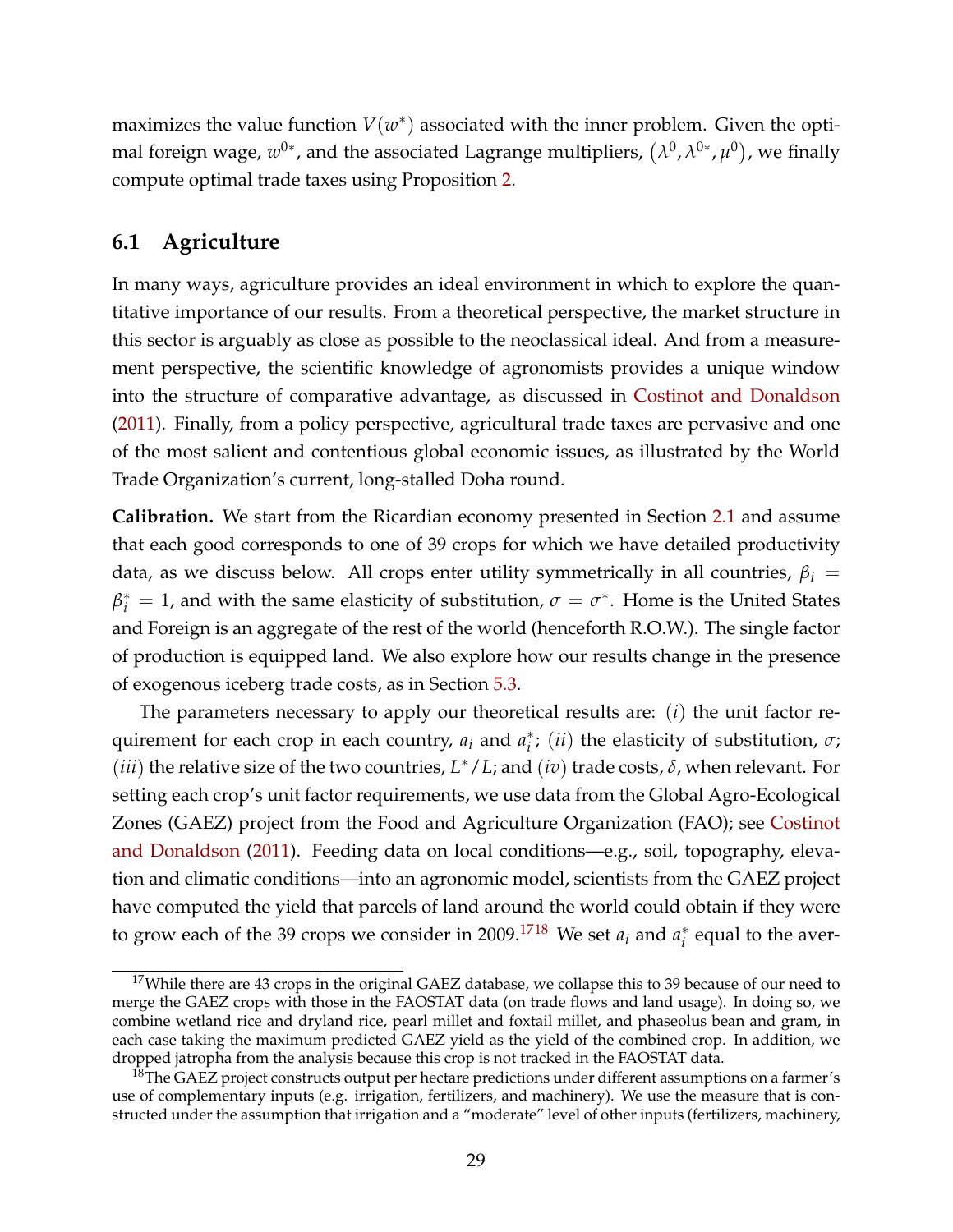<span id="page-30-1"></span>

Figure 3: Optimal trade taxes for the agricultural case. The left panel assumes no trade costs,  $\delta = 1$ . The right panel assumes trade costs,  $\delta = 1.72$ .

age hectare per ton of output across all parcels of land in the United States and R.O.W., respectively.

The other parameters are chosen as follows. We set  $\sigma = 2.9$  in line with the median es-timate of the elasticity of substitution across our 39 crops in [Broda and Weinstein](#page-38-8) [\(2006\)](#page-38-8).<sup>[19](#page-30-0)</sup> We set  $L = 1$  and  $L^* = 10.62$  to match the relative acreage devoted to the 39 crops considered, as reported in the FAOSTAT data in 2009. Finally, in the extension with trade costs, we set  $\delta = 1.72$  so that Home's import share in the equilibrium without trade policy matches the U.S. agriculture import share—that is, the total value of U.S. imports over the 39 crops considered divided by the total value of U.S. expenditure over those same crops—in the FAOSTAT data in 2009, 11.1%.

**Results.** The left and right panels of Figure [3](#page-30-1) report optimal trade taxes on all traded crops *i* as a function of comparative advantage,  $a_i/a_i^*$ , in the calibrated examples without trade costs,  $\delta = 1$ , and with trade costs,  $\delta = 1.72$ , respectively.<sup>[20](#page-30-2)</sup> The region between the two vertical lines in the right panel corresponds to goods that are not traded at the

etc.) are available to farmers.

<span id="page-30-0"></span><sup>&</sup>lt;sup>19</sup>The elasticity of substitution estimated by [Broda and Weinstein](#page-38-8) [\(2006\)](#page-38-8) are available for 5-digit SITC sectors. When computing the median across our 39 crops, we restrict ourselves to 5-digit SITC codes that can be matched to raw versions of the 39 FAO crops.

<span id="page-30-2"></span> $^{20}$ We compute optimal trade taxes, throughout this and the next subsection, by performing a grid search over the foreign wage  $w^*$  so as to maximize  $V(w^*)$ . Since Foreign cannot be worse off under trade than under autarky—whatever world prices may be, there are gains from trade—and cannot be better off than under free trade—since free trade is a Pareto optimum, Home would have to be worse off—we restrict our grid search to values of the foreign wage between those that would prevail in the autarky and free trade equilibria. Recall that we have normalized prices so that the Lagrange multiplier associated with the foreign budget constraint is equal to one. Thus w<sup>∗</sup> is the real wage abroad.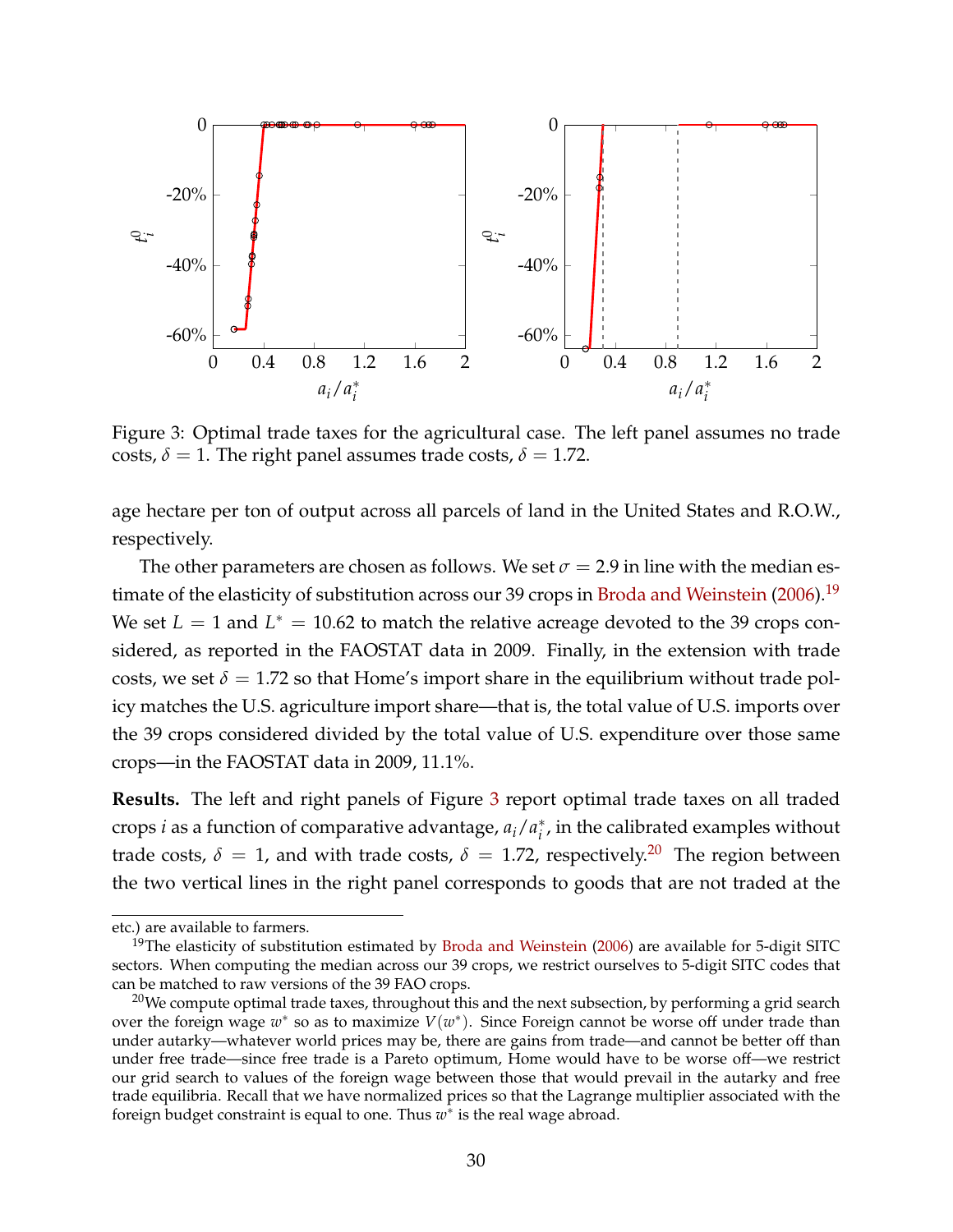<span id="page-31-0"></span>

|                         | No Trade Costs ( $\delta = 1$ ) |          | Trade Costs ( $\delta = 1.72$ ) |          |
|-------------------------|---------------------------------|----------|---------------------------------|----------|
|                         | US.                             | R.O.W.   | U.S.                            | R.O.W.   |
| Laissez-Faire $39.15\%$ |                                 | $3.02\%$ | $5.02\%$                        | $0.25\%$ |
| Uniform Tariff 42.60%   |                                 | $1.41\%$ | $5.44\%$                        | 0.16%    |
| Optimal Taxes 46.92%    |                                 | $0.12\%$ | $5.71\%$                        | $0.04\%$ |

Table 1: Gains from trade for the agricultural case.

solution of Home's planning problem.

As discussed in Section [4.2,](#page-16-2) the overall level of taxes is indeterminate. Figure [3](#page-30-1) focuses on a normalization with zero import tariffs. In both cases, the maximum export tax is close to the optimal monopoly markup that a domestic firm would have charged on the foreign market,  $\sigma/(\sigma-1) - 1 \simeq 52.6\%$ . The only difference between the two markups comes from the fact that the domestic government internalizes the effect that the net imports of each good have on the foreign wage. Specifically, if the Lagrange multiplier on the foreign resource constraint*,*  $\lambda^{0*}$ *,* were equal to zero*,* then the maximum export tax*,* which is equal  $A^{I}/A^{II} - 1$ , would simplify to the firm-level markup,  $\sigma/(\sigma - 1) - 1$ . In other words, such general equilibrium considerations appear to have small effects on the design of optimal trade taxes for goods in which the U.S. comparative advantage is the strongest. In light of the discussion in Section [4.3,](#page-19-0) these quantitative results suggest that if domestic firms were to act as monopolists rather than take prices as given, then the domestic government could get close to the optimal allocation by only using consumption taxes that mimic the optimal trade taxes.

The first column of Table [1](#page-31-0) displays U.S. welfare gains from trade, i.e. the percentage change in total income divided by the CES price index relative to autarky, in the baseline model with no trade costs,  $\delta = 1$ . Three rows report the values of these gains from trade under each of three scenarios: (*i*) a laissez-faire regime with no U.S. trade taxes, (*ii*) a U.S. optimal uniform tariff, and (*iii*) U.S. optimal trade taxes as characterized in Proposition  $2.^{21}$  $2.^{21}$  $2.^{21}$  $2.^{21}$  In this example, optimal trade taxes that are monotone in comparative advantage increase U.S. gains from trade in agriculture by 20% (46.92/39.15  $-1 \simeq 0.20$ ) relative to the laissez-faire case. Interestingly, we also see that more than half of the previous U.S. gains arise from the use of non-uniform trade taxes since a uniform tariff would increase U.S. gains by only 9%  $(42.60/39.15 - 1 \approx 0.09)$ .

The third column of Table [1](#page-31-0) revisits the previous three scenarios using the model with trade costs, setting  $\delta = 1.72$ . Not surprisingly, as the U.S. import shares goes down

<span id="page-31-1"></span><sup>&</sup>lt;sup>21</sup>Scenarios  $(i)$  and  $(ii)$  are computed using the equilibrium conditions  $(1)-(8)$  $(1)-(8)$  $(1)-(8)$  in Section [2.2.](#page-6-6) In scenario (*i*), we set  $t_i = 0$  for all goods *i*. In scenario (*ii*) we set  $t_i = t$  for all imported goods, we set  $t_i = 0$  for other goods, and we do a grid search over *t* to find the optimal tariff.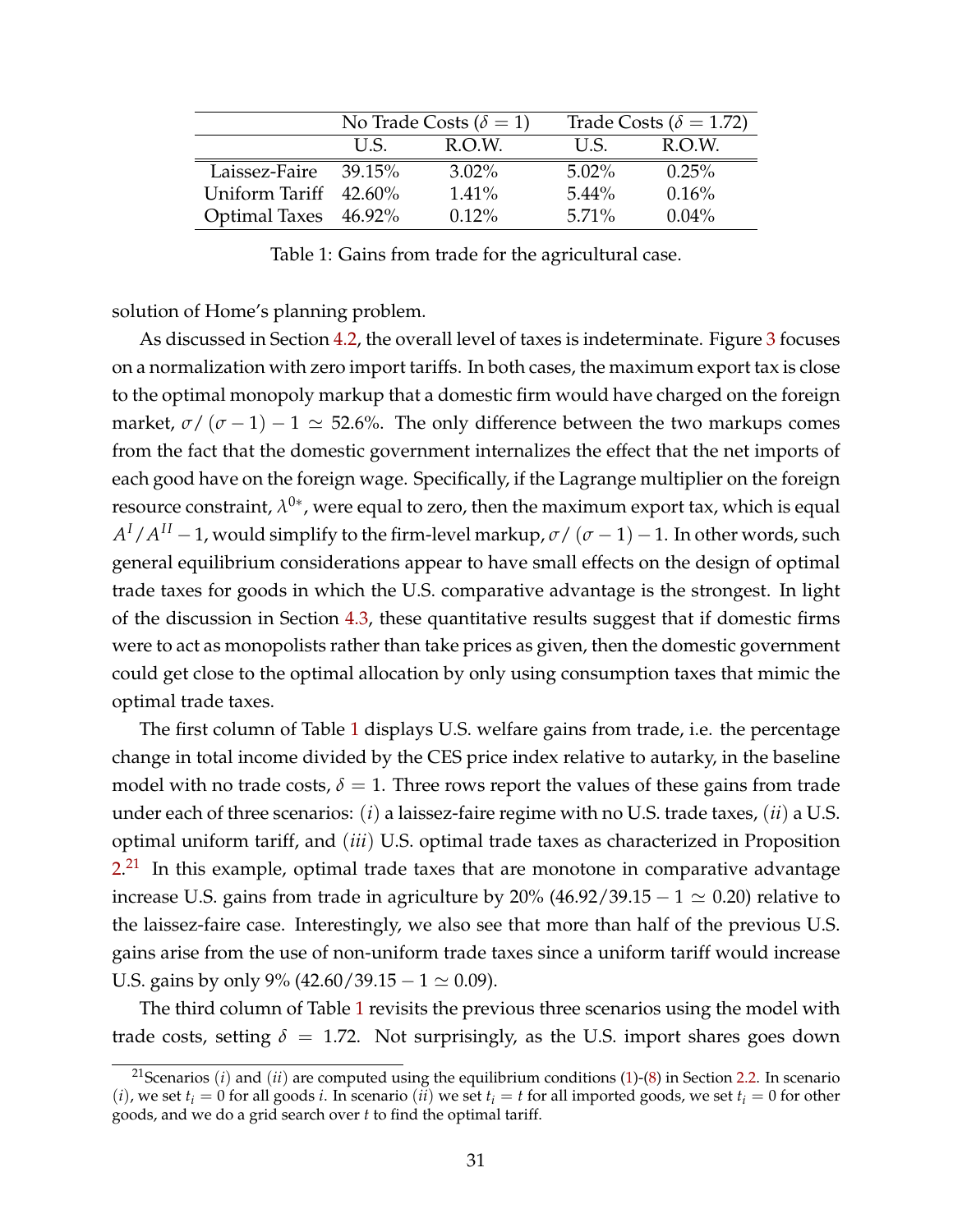from around 80% in the model without trade costs to its calibrated value of 11.1% in the model with trade costs, gains from trade also go down by an order of magnitude, from 39.15% to 5.02%. Yet, the relative importance of trade taxes that vary with comparative advantage remains fairly stable. Even with trade costs, gains from trade for the United States are 14% larger under optimal trade taxes than in the absence of any trade taxes  $(5.71/5.02 - 1 \approx 0.14)$  and, again, slightly more than half of these gains arise from the use of non-uniform trade taxes  $(5.44/5.02 - 1 \approx 0.08)$ .

At the world level, the welfare impact of non-uniform relative to uniform trade taxes is theoretically ambiguous. By construction, the solution to the inner problem  $(P_{w^*})$  $(P_{w^*})$  $(P_{w^*})$  maximizes domestic welfare conditional on *w* ∗ , i.e foreign welfare. Thus holding *w* ∗ fixed, allowing for non-uniform trade taxes must improve world efficiency. This is reflected in the fact that unlike in the case of a uniform tariff, all goods are traded at the optimal taxes. The real foreign wage, however, may not remain fixed. Since non-uniform taxes make it less costly for the domestic government to manipulate its terms-of-trade, it may end up lowering further the real foreign wage and exacerbating inefficiencies at the world level.<sup>[22](#page-32-0)</sup> Columns 2 and 4 illustrate the quantitative importance of this second force. In the absence of trade costs, for instance, we see that non-uniform taxes decrease R.O.W.'s gains from trade by 96% (1 – 0.12/3.02  $\simeq$  0.96) relative to the laissez-faire case and by 91% (1 – 0.12/1.41  $\simeq$  0.96) relative to the case of a uniform import tariff.

### **6.2 Manufacturing**

There are good reasons to suspect that the quantitative results from Section [6.1](#page-29-0) may not generalize to other tradable sectors. In practice, most traded goods are manufactured goods and the pattern of comparative advantage within those goods may be very different than within agricultural products. We now explore the quantitative importance of such considerations.

**Calibration.** As in the previous subsection, we focus on the baseline Ricardian economy presented in Section [2.1](#page-5-3) and the extension to iceberg trade costs presented in Section [5.3.](#page-27-0) Home and Foreign still correspond to the United States and R.O.W., respectively, but we now assume that each good corresponds to one of 400 manufactured goods that are produced using equipped labor.<sup>[23](#page-32-1)</sup>

<span id="page-32-1"></span><span id="page-32-0"></span> $22$ We thank Bob Staiger for pointing out this trade-off.

<sup>&</sup>lt;sup>23</sup>The number of goods is chosen to balance computational burden against distance between our model and models with a continuum of goods such as [Eaton and Kortum](#page-39-2) [\(2002\)](#page-39-2). We find similar results with other numbers of goods.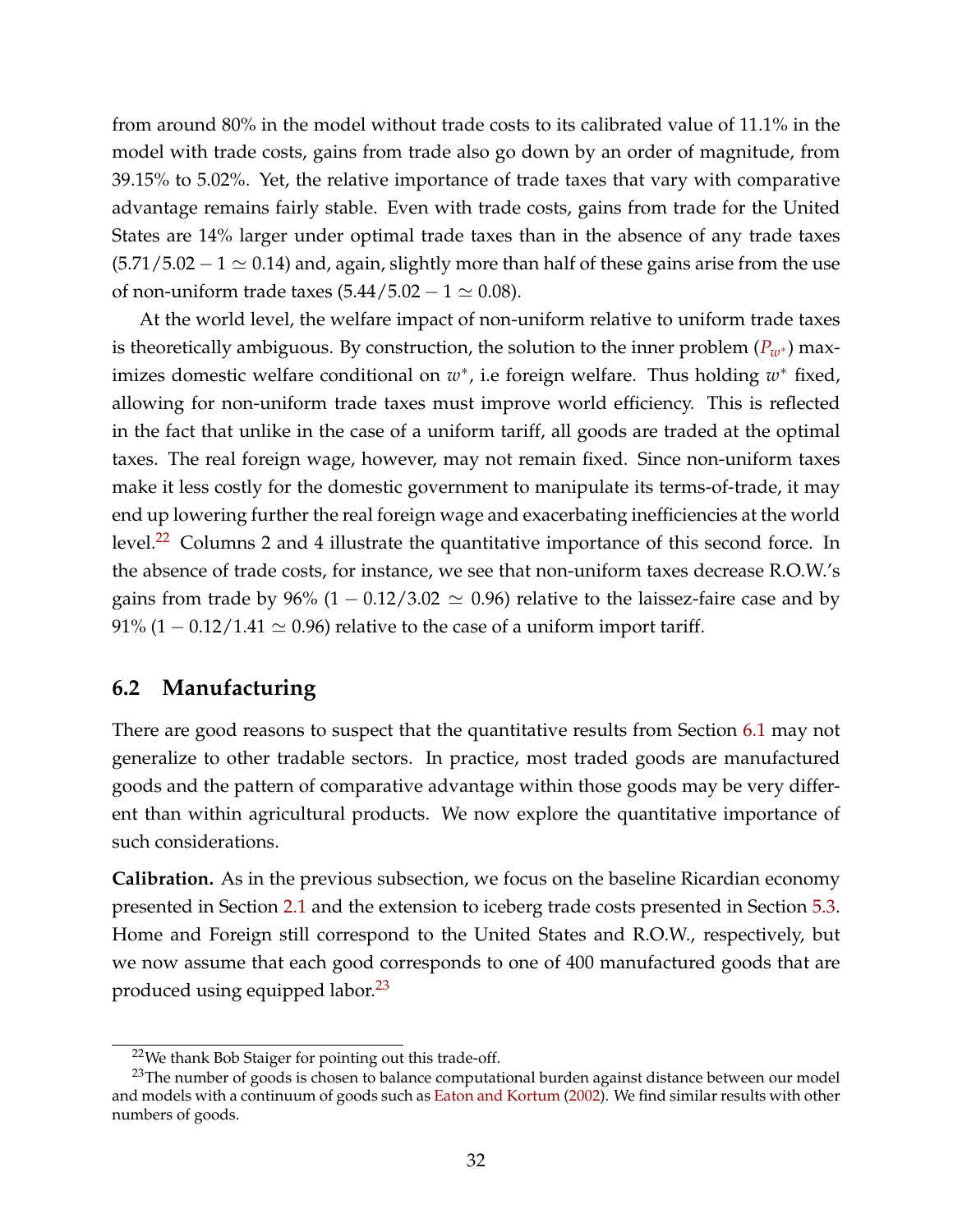Compared to agriculture, the main calibration issue is how to set unit factor requirements. Since one cannot measure unit factor requirements directly for all manufactured goods in all countries, we follow the approach pioneered by [Eaton and Kortum](#page-39-2) [\(2002\)](#page-39-2) and assume that unit factor requirements are independently drawn across countries and goods from an extreme value distribution whose parameters can be calibrated to match a few key moments in the macro data. In a two-country setting, [Dekle et al.](#page-39-9) [\(2007\)](#page-39-9) have shown that this approach is equivalent to assuming

<span id="page-33-2"></span>
$$
a_i = \left(\frac{i}{T}\right)^{\frac{1}{\theta}} \quad \text{and} \quad a_i^* = \left(\frac{1-i}{T^*}\right)^{\frac{1}{\theta}}, \quad (30)
$$

with  $\theta$  the shape parameter of the extreme value distribution, that is assumed to be common across countries, and *T* and *T* ∗ the scale parameters, that are allowed to vary across countries. The goods index *i* is equally spaced between 1/10, 000 and 1 − 1/10, 000 for the 400 goods in the economy.

Given the previous functional form assumptions, we choose parameters as follows. We set  $\sigma = 2.5$  to match the median estimate of the elasticity of substitution among 5digit SITC manufacturing sectors in [Broda and Weinstein](#page-38-8) [\(2006\)](#page-38-8), which is very close to the value used in the agricultural exercise.<sup>[24](#page-33-0)</sup> We set  $L = 1$  and  $L^* = 19.2$  to match population in the U.S. relative to R.O.W., as reported in the 2013 World Development Indicators for 2009. Since the shape parameter *θ* determines the elasticity of trade flows with respect to trade costs, we set  $\theta = 5$ , which is a typical estimate in the literature; see e.g. [Anderson and Van Wincoop](#page-38-9) [\(2004\)](#page-38-9) and [Head and Mayer](#page-40-12) [\(2013\)](#page-40-12). Given the previous parameters, we then set  $T = 5$ , 194.8 and  $T^* = 1$  so that in the equilibrium without trade policy Home's share of world GDP matches the U.S. share, 26.2%, as reported in the World Development Indicators for 2009.<sup>[25](#page-33-1)</sup> Finally, in the extension with trade costs, we now set  $\delta = 1.44$  so that Home's import share in the equilibrium without trade policy matches the U.S. manufacturing import share—i.e., total value of U.S. manufacturing imports divided by total value of U.S. expenditure in manufacturing—as reported in the OECD STructural ANalysis (STAN) database in 2009, 24.7%.

**Results.** Figure [4](#page-34-0) reports optimal trade taxes as a function of comparative advantage for

$$
\frac{T}{T^*} = \left(\frac{wL}{w^*L^*}\right)^{1+\theta} \left(\frac{L}{L^*}\right)^{-\theta}.
$$

Given values of  $\theta$ ,  $L/L^*$ , and  $wL/w^*L^*$  , the previous equation pins down  $T/T^*$ .

<span id="page-33-0"></span><sup>24</sup>SITC manufacturing sectors include "Manufactured goods classified chiefly by material," "Machinery and transport equipment," and "Miscellaneous manufactured articles."

<span id="page-33-1"></span><sup>&</sup>lt;sup>25</sup>Specifically, using equation [\(30\)](#page-33-2), one can show that in the equilibrium without trade policy, the following relationship must hold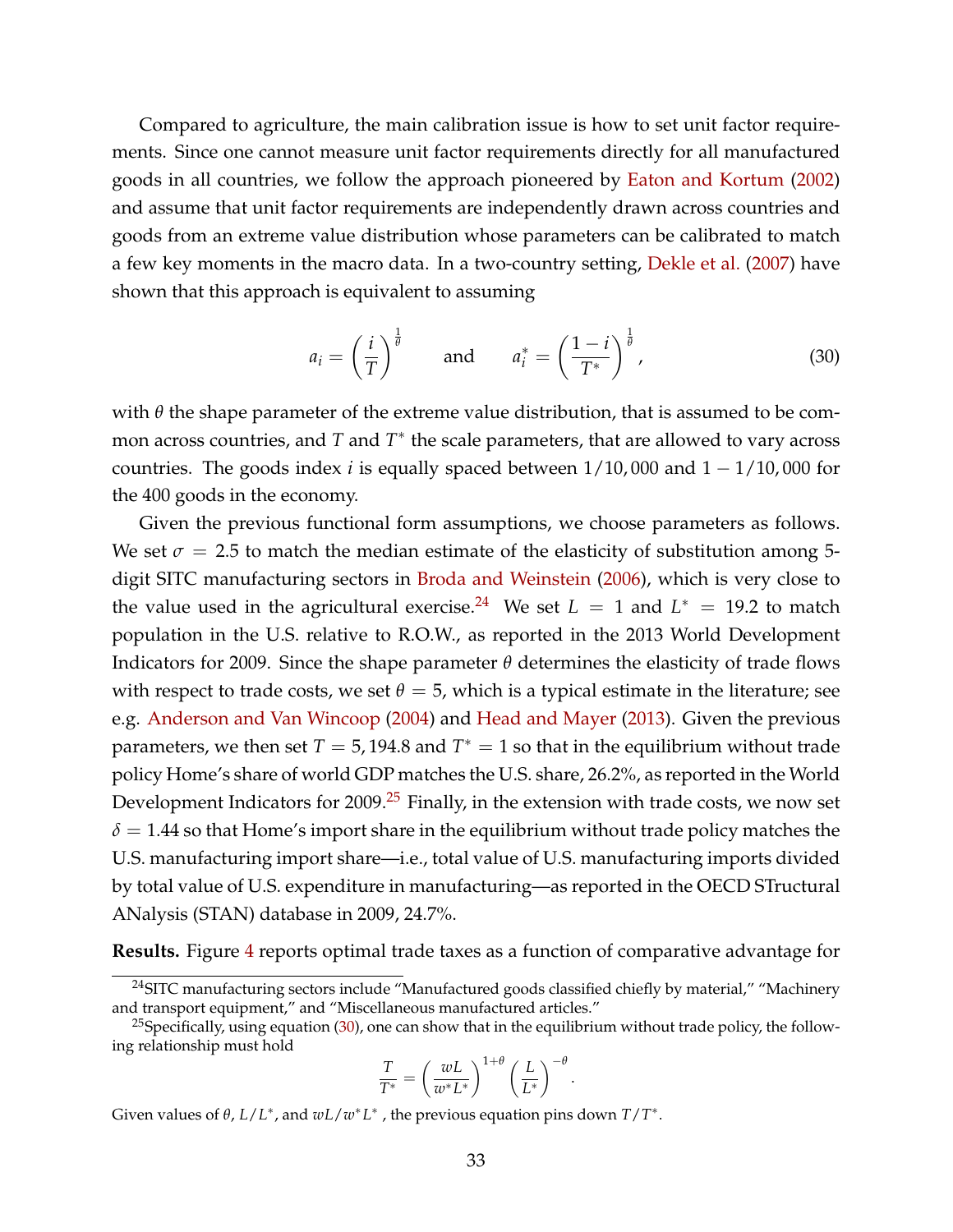<span id="page-34-0"></span>

Figure 4: Optimal trade taxes for the manufacturing case. The left panel assumes no trade costs,  $\delta = 1$ . The right panel assumes trade costs,  $\delta = 1.44$ .

manufacturing. As before, the left and right panels correspond to the models without and with trade costs, respectively, under a normalization with zero import tariffs. Like in the agricultural exercise of Section [6.1,](#page-29-0) we see that the maximum export tax is close to the optimal monopoly markup that a domestic firm would have charged on the foreign market,  $\sigma/(\sigma-1) - 1 \simeq 66.7\%$ , suggesting that the U.S. remains limited in its ability to manipulate the foreign wage.

Table 2 displays welfare gains in the manufacturing sector. In the absence of trade costs, as shown in the first two columns, gains from trade for the U.S. are 33% larger under optimal trade taxes than in the absence of any trade taxes (36.85/27.70 – 1  $\simeq$  0.33) and 86% smaller for the R.O.W.  $(1 - 0.93/6.59 \approx 0.86)$ . This again suggests large inefficiencies from terms-of-trade manipulation at the world level. Compared to our agricultural exercise, the share of the U.S. gains arising from the use of non-uniform trade taxes is now even larger: more than two thirds  $(30.09/27.70 - 1 \approx 0.09$  as compared to 0.33).

As in Section [6.1,](#page-29-0) although the gains from trade are dramatically reduced by trade costs—they go down to 6.18% and 2.02% for the U.S. and the R.O.W, respectively—the importance of non-uniform trade taxes relative to uniform tariffs remains broadly stable. In the presence of trade costs, gains from trade for the U.S., reported in the third column, are 49% larger under optimal trade taxes than in the absence of any trade taxes  $(9.21/6.18 - 1 \simeq 0.49)$ , and more than half of these gains (since 7.31/6.18 – 1  $\simeq 0.18$ ) arise from the use of trade taxes that vary with comparative advantage.

In contrast to the equivalence results of [Arkolakis et al.](#page-38-3) [\(2012\)](#page-38-3), the present results speak well to the importance of micro-level heterogeneity for the design of and gains from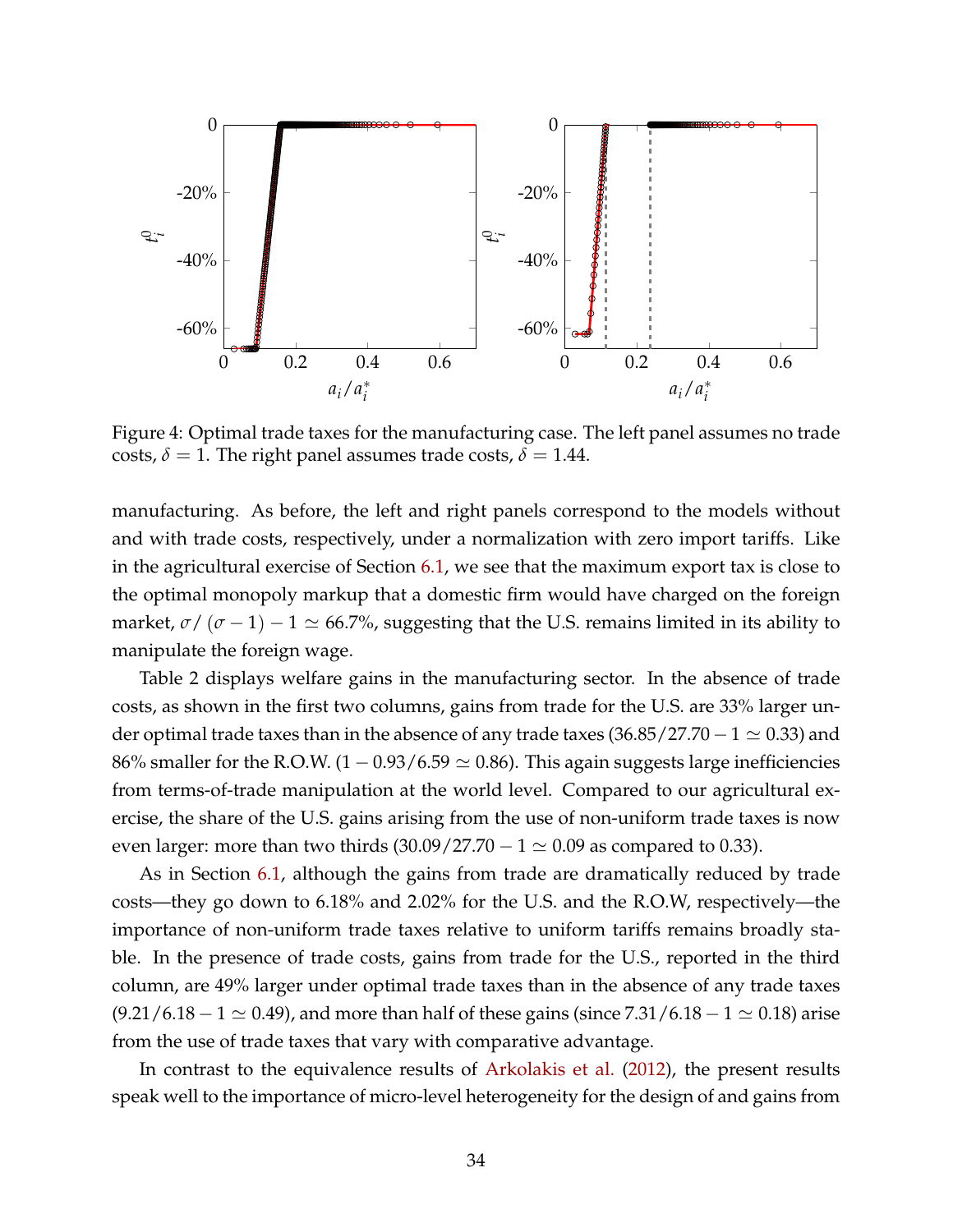|                         | No Trade Costs ( $\delta = 1$ ) |          | Trade Costs ( $\delta = 1.44$ ) |          |
|-------------------------|---------------------------------|----------|---------------------------------|----------|
|                         | U.S.                            | R.O.W.   | US.                             | R.O.W.   |
| Laissez-Faire $27.70\%$ |                                 | $6.59\%$ | $6.18\%$                        | $2.02\%$ |
| Uniform Tariff 30.09%   |                                 | $4.87\%$ | $7.31\%$                        | $1.31\%$ |
| Optimal Taxes 36.85%    |                                 | $0.93\%$ | $9.21\%$                        | $0.36\%$ |

Table 2: Gains from trade for the manufacturing case

trade policy. In this example, the functional form assumption imposed on the distribution of unit labor requirements—equation [\(30\)](#page-33-2)—implies that the model satisfies a gravity equation, as in [Eaton and Kortum](#page-39-2) [\(2002\)](#page-39-2). Conditional on matching the same trade elasticity and observed trade flows, the welfare changes associated with any uniform trade tax would be the same as in a simple Armington or [Krugman](#page-40-13) [\(1980\)](#page-40-13) model.<sup>[26](#page-35-0)</sup> This equivalence is reflected in the fact that the optimal uniform tariff in the present example is equal to the inverse of the trade elasticity multiplied by the share of foreign expenditure on foreign goods, as established by [Gros](#page-40-11) [\(1987\)](#page-40-11) in the context of the [Krugman](#page-40-13) [\(1980\)](#page-40-13) model. Since the United States is small compared to the rest of the world, this is roughly  $1/\theta \simeq 20\%$ , both in the exercises with and without trade costs. In contrast, Figure [4](#page-34-0) shows that the optimal export tax is around 60% and slowly decreasing in absolute value with Foreign's relative unit labor requirements. As shown in Table 2, these differences in design are associated with significant welfare effects, at least within the scope of this simple calibrated example.

Intuitively, the equivalence emphasized by [Arkolakis et al.](#page-38-3) [\(2012\)](#page-38-3) builds on the observation that at the aggregate level, standard gravity models are equivalent to endowment models in which countries exchange labor and relative labor demand curves are iso-elastic. Hence, conditional on the shape of these demand curves, the aggregate implications of uniform changes in trade costs, i.e. exogenous demand shifters, must be the same in all gravity models. For those particular changes, the micro-level assumptions through which iso-elastic demand curves come about—either CES utility functions in the Armington model or an extreme value distribution in the [Eaton and Kortum](#page-39-2) [\(2002\)](#page-39-2) model—are irrelevant. Trade taxes, however, are imposed on goods, not labor. When heterogeneous across goods, such taxes no longer act as simple labor demand shifters and the equivalence in [Arkolakis et al.](#page-38-3) [\(2012\)](#page-38-3) breaks down. This is precisely what happens when trade taxes are chosen optimally.

<span id="page-35-0"></span><sup>&</sup>lt;sup>26</sup>The basic argument is the same as the one used by [Arkolakis et al.](#page-38-3) [\(2012\)](#page-38-3) to establish that the welfare changes associated with any movement in iceberg trade costs are the same in the Armington, [Krugman](#page-40-13) [\(1980\)](#page-40-13), and [Eaton and Kortum](#page-39-2) [\(2002\)](#page-39-2) models. See [Costinot and Rodríguez-Clare](#page-39-10) [\(2013\)](#page-39-10) for a general discussion of the effects of trade policy in gravity models.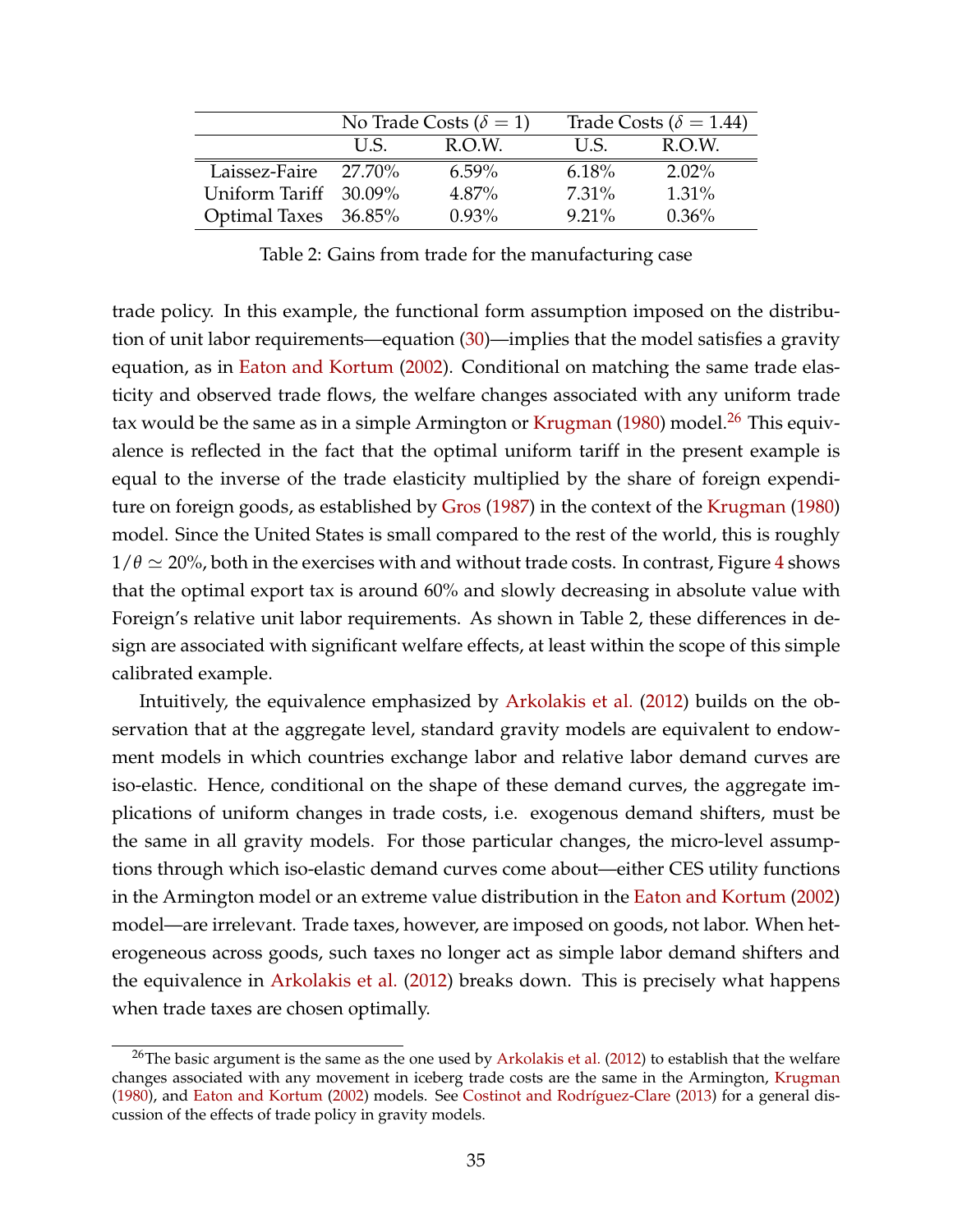### <span id="page-36-0"></span>**7 Concluding Remarks**

Comparative advantage is at the core of neoclassical trade theory. In this paper we have taken a first stab at exploring how comparative advantage across nations affects the design of optimal trade policy. In the context of a canonical Ricardian model of international trade we have shown that optimal trade taxes should be uniform across imported goods and weakly monotone with respect to comparative advantage across exported goods. Specifically, export goods featuring weaker comparative advantage should be taxed less (or subsidized more) relative to those featuring stronger comparative advantage, reflecting the fact that countries have more room to manipulate world prices in their comparative-advantage sectors.

Though the focus of our paper is primarily normative, the previous results also have positive implications. Like perfectly competitive models providing a benchmark to identify market failures, we view our model with a welfare-maximizing government as a useful benchmark to assess the importance of political-economy considerations in practice. Previous empirical work by [Broda et al.](#page-38-10) [\(2008\)](#page-38-10) and [Bagwell and Staiger](#page-38-11) [\(2011\)](#page-38-11) suggests that terms-of-trade considerations do affect observed trade policies across countries and industries. In future work it would be interesting to explore empirically the extent to which comparative advantage shapes trade taxes across import-oriented and exportoriented sectors. The extent to which it does may provide a new window on the preferences and constraints faced by policymakers, including in agriculture where protection-ism remains a salient global policy issue.<sup>[27](#page-36-1)</sup>

At a technical level, characterizing optimal trade taxes in a Ricardian model is nontrivial. As mentioned in the Introduction, the maximization problem of the country manipulating its terms-of-trade is infinite-dimensional, non-concave, and non-smooth. A second contribution of our paper is to show how to use Lagrange multiplier methods to solve such problems. Our basic strategy can be sketched as follows: (*i*) use the primal approach to go from taxes to quantities; (*ii*) identify concave subproblems for which general Lagrangian necessity and sufficiency theorems apply; and (*iii*) use the additive separability of preferences to break the Lagrangian into multiple low-dimensional maximization problems that can be solved by simple calculus. Although we have focused on optimal trade taxes in a Ricardian model, our approach is well suited to other additively separable problems. For instance, one could use these tools to compute fully optimal policy in the [Melitz](#page-40-9) [\(2003\)](#page-40-9) model, extending the results of [Demidova and Rodríguez-Clare](#page-39-11) [\(2009\)](#page-39-11) and

<span id="page-36-1"></span> $27$ Interestingly, export restrictions, which play a central role in our theory, have also become a serious concern in recent years for trade in agricultural goods and natural resources; see [Karapinar](#page-40-14) [\(2012\)](#page-40-14).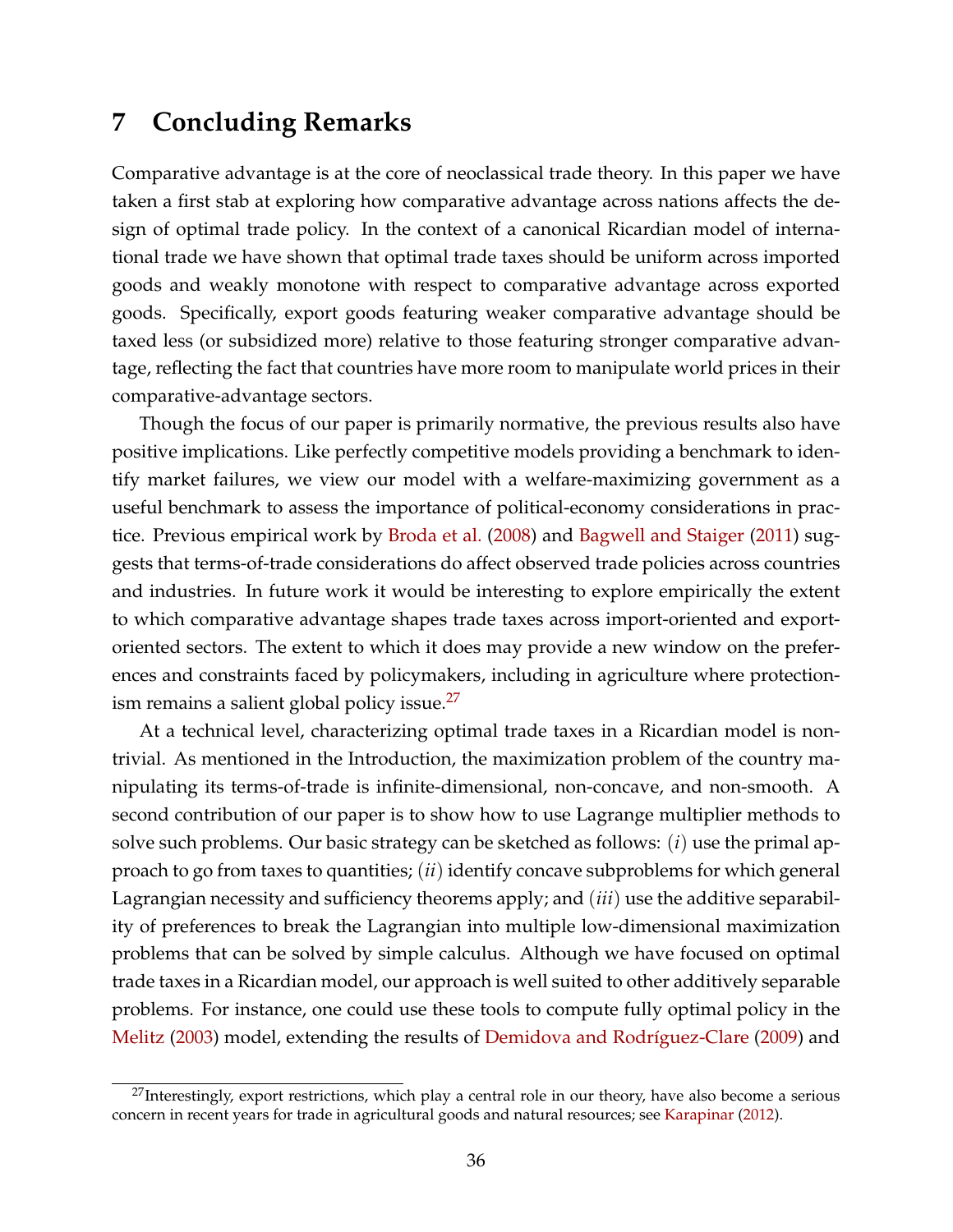#### [Felbermayr et al.](#page-39-12) [\(2011\)](#page-39-12).

Finally, we have studied the quantitative implications of our theoretical results for the design of unilaterally optimal trade taxes in agricultural and manufacturing sectors. In our applications, we have found that trade taxes that vary with comparative advantage across goods lead to substantially larger welfare gains than optimal uniform trade taxes. In spite of the similarities between welfare gains from trade across models featuring different margins of adjustment—see e.g. [Atkeson and Burstein](#page-38-12) [\(2010\)](#page-38-12) and [Arkolakis et al.](#page-38-3) [\(2012\)](#page-38-3)—this result illustrates that the design of and the gains associated with optimal trade policy may crucially depend on the extent of heterogeneity at the micro level.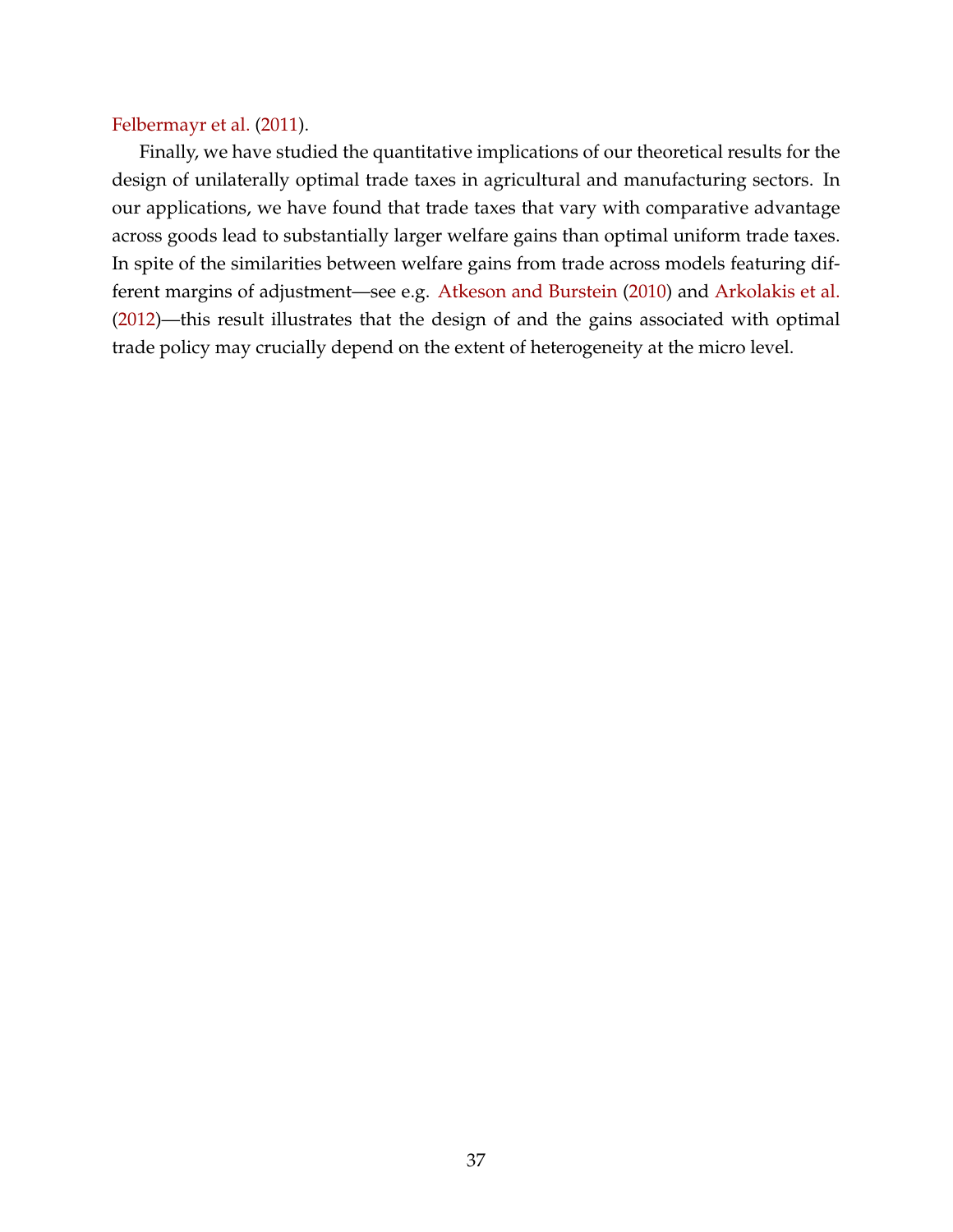### **References**

- <span id="page-38-0"></span>**Alvarez, Fernando and Robert E. Lucas**, "General Equilibrium Analysis of the Eaton-Kortum Model of International Trade," *Journal of Monetary Economics*, 2007, *54* (6), 1726– 1768.
- <span id="page-38-6"></span>**Amador, Manuel and Kyle Bagwell**, "The Theory of Optimal Delegation with an Application to Tariff Caps," *Econometrica*, 2013, *81* (4), 1541–600.
- <span id="page-38-5"></span>**, Ivan Werning, and George-Marios Angeletos**, "Commitment versus Flexibility," *Econometrica*, 2006, *74* (2), 365–396.
- <span id="page-38-9"></span>**Anderson, James E. and Eric Van Wincoop**, "Trade Costs," *Journal of Economic Literature*, 2004, *42* (3), 691–751.
- <span id="page-38-3"></span>**Arkolakis, Costas, Arnaud Costinot, and Andres Rodríguez-Clare**, "New Trade Models, Same Old Gains?," *American Economic Review*, 2012, *102* (1), 94–130.
- <span id="page-38-12"></span>**Atkeson, Andrew and Ariel Burstein**, "Innovation, Firm Dynamics, and International Trade," *Journal of Political Economy*, 2010, *118* (3), 433–489.
- <span id="page-38-2"></span>**Bagwell, Kyle and Robert W. Staiger**, "An Economic Theory of GATT," *American Economic Review*, 1999, *89* (1), 215–248.
- <span id="page-38-11"></span> $\Box$  and  $\Box$ , "What Do Trade Negotiators Negotiate About? Empirical Evidence from the World Trade Organization," *American Economic Review*, 2011, *101* (4), 1238–73.
- <span id="page-38-7"></span>**Baldwin, Robert E.**, "Equilibrium in International Trade: A Diagrammatic Approach," *Quarterly Journal of Economics*, 1948, *62* (5), 748–762.
- <span id="page-38-4"></span>**Bernard, Andew B., Jonathan Eaton, J. Bradford Jensen, and Samuel Kortum**, "Plants and Productivity in International Trade," *American Economic Review*, 2003, *93* (4), 1268– 1290.
- <span id="page-38-1"></span>**Bond, Eric W**, "The Optimal Tariff Structure in Higher Dimensions," *International Economic Review*, February 1990, *31* (1), 103–16.
- <span id="page-38-10"></span>**Broda, Christian, Nuno Limao, and David E. Weinstein**, "Optimal Tariffs and Market Power: The Evidence," *American Economic Review*, December 2008, *98* (5), 2032–65.
- <span id="page-38-8"></span>**Broda, Cristian and David Weinstein**, "Globalization and the Gains from Variety," *Quarterly Journal of Economics*, 2006, *121* (2), 541–585.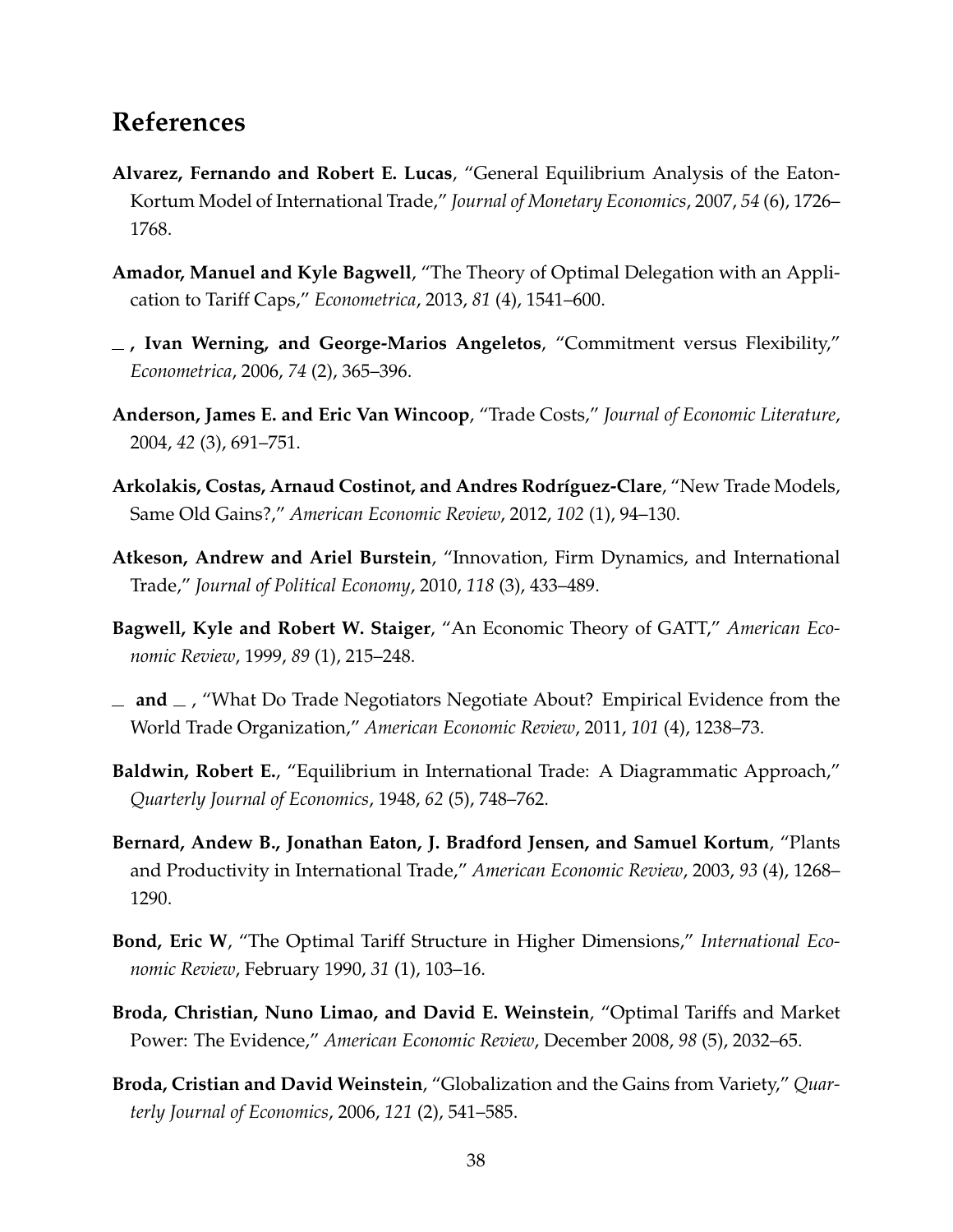- <span id="page-39-10"></span>**Costinot, Arnaud and Andres Rodríguez-Clare**, *Trade Theory with Numbers: Quantifying the Consequences of Globalization*, Vol. 4 of *Handbook of International Economics*, Elsevier, 2013.
- <span id="page-39-8"></span>**and Dave Donaldson**, "How Large Are the Gains from Economic Integration? Theory and Evidence from U.S. Agriculture, 1880-2002," *mimeo MIT*, 2011.
- <span id="page-39-5"></span>**, Guido Lorenzoni, and Ivan Werning**, "A Theory of Capital Controls as Dynamic Terms-of-Trade Manipulation," *mimeo MIT*, 2013.
- <span id="page-39-9"></span>**Dekle, Robert, Jonathan Eaton, and Samuel Kortum**, "Unbalanced Trade," *NBER working paper 13035*, 2007.
- <span id="page-39-11"></span>**Demidova, Svetlana and Andres Rodríguez-Clare**, "Trade policy under firm-level heterogeneity in a small economy," *Journal of International Economics*, 2009, *78* (1), 100–112.
- <span id="page-39-3"></span>**Dixit, Avinash**, "Tax policy in open economies," in A. J. Auerbach and M. Feldstein, eds., *Handbook of Public Economics*, Vol. 1 of *Handbook of Public Economics*, Elsevier, 1985, chapter 6, pp. 313–374.
- <span id="page-39-1"></span>**Dornbusch, Rudiger S., Stanley Fischer, and Paul A. Samuelson**, "Comparative Advantage, Trade, and Payments in a Ricardian Model with a Continuum of Goods," *The American Economic Review*, 1977, *67* (5), 823–839.
- <span id="page-39-7"></span>**Dornbusch, Rudiger, Stanley Fischer, and Paul Samuelson**, "Heckscher-Ohlin Trade Theory with a Continuum of Goods," *Quarterly Journal of Economics*, 1980, *95* (2), 203– 224.
- <span id="page-39-2"></span>**Eaton, Jonathan and Samuel Kortum**, "Technology, Geography and Trade," *Econometrica*, 2002, *70* (5), 1741–1779.
- <span id="page-39-0"></span>**and** , "Putting Ricardo to Work," *Journal of Economic Perspectives*, 2012, *26* (2), 65–90.
- <span id="page-39-6"></span>**Everett, Hugh**, "Generalized Lagrange Multiplier Methods for Solving Problems of Optimal Allocation of Resources," *Operations Research*, 1963, *11* (3), 399–417.
- <span id="page-39-4"></span>**Feenstra, Robert C.**, "Trade policy with several goods and 'market linkages'," *Journal of International Economics*, 1986, *20* (3-4), 249–267.
- <span id="page-39-12"></span>**Felbermayr, Gabriel J., Benjamin Jung, and Mario Larch**, "Optimal Tariffs, Retaliation and the Welfare Loss from Tariff Wars in the Melitz Model," *CESifo Working Paper Series*, 2011.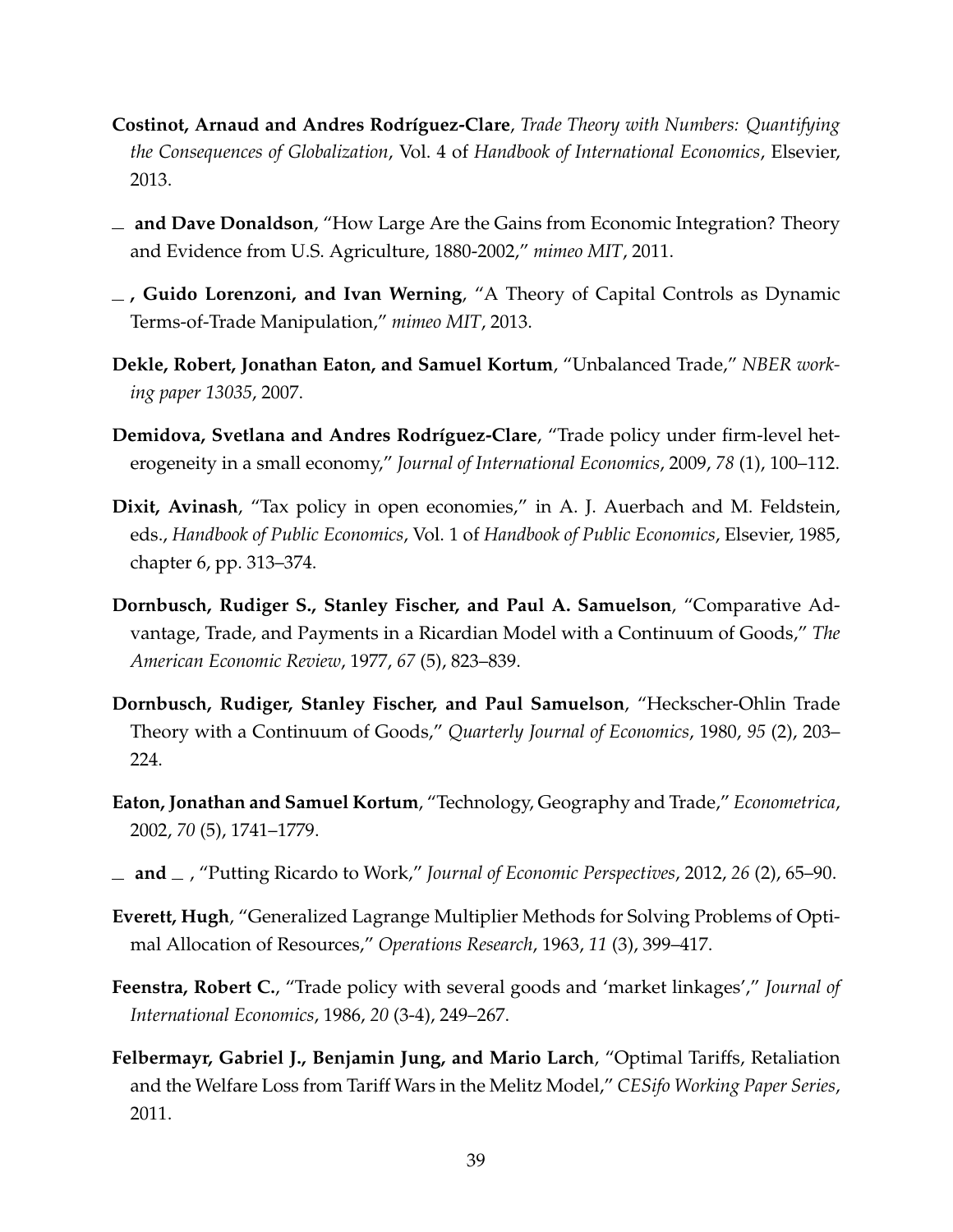- <span id="page-40-11"></span>**Gros, Daniel**, "A Note on the Optimal Tariff, Retaliation and the Welfare Loss from Tariff Wars in a Framework with Intra-Industry Trade," *Journal of Intermational Economics*, 1987, *23*, 357–367.
- <span id="page-40-0"></span>**Grossman, Gene M. and Elhanan Helpman**, "Protection for Sale," *American Economic Review*, 1994, *84* (4), 833–850.
- <span id="page-40-12"></span>**Head, Keith and Thierry Mayer**, *Gravity Equations: Toolkit, Cookbook, Workhorse*, Vol. 4 of *Handbook of International Economics*, Elsevier, 2013.
- <span id="page-40-7"></span>**Helpman, Elhanan**, "Foreign Trade and Investment: Firm-Level Perspectives," *mimeo Harvard University*, 2013.
- <span id="page-40-4"></span>**Itoh, Motoshige and Kazuharu Kiyono**, "Welfare-Enhancing Export Subsidies," *Journal of Political Economy*, February 1987, *95* (1), 115–37.
- <span id="page-40-14"></span>**Karapinar, Baris**, "Defining the Legal Boundaries of Export Restrictions: a Case Law Analysis," *Journal of International Economic Law*, 2012, *15* (2), 443–479.
- <span id="page-40-13"></span>**Krugman, Paul**, "Scale Economies, Product Differentiation, and the Pattern of Trade," *The American Economic Review*, 1980, *70* (5), 950–959.
- <span id="page-40-5"></span>**Limao, Nuno**, "Optimal Tariffs," *The New Palgrave Dictionary of Economics*, 2008.
- <span id="page-40-10"></span>**Luenberger, David G.**, *Optimization by Vector Space Methods*, John Wiley and Sons, Inc, 1969.
- <span id="page-40-8"></span>**Melitz, Marc and Stephen Redding**, "Firm Heterogeneity and Aggregate Welfare," *mimeo Harvard University*, 2013.
- <span id="page-40-9"></span>**Melitz, Marc J.**, "The Impact of Trade on Intra-Industry Reallocations and Aggregate Industry Productivity," *Econometrica*, 2003, *71* (6), 1695–1725.
- <span id="page-40-2"></span>**Mill, J.S**, *Essays on Some Unsettled Questions of Political Economy*, London: Parker, 1844.
- <span id="page-40-6"></span>**Opp, Marcus M.**, "Tariff Wars in the Ricardian Model with a Continuum of Goods," *Journal of Intermational Economics*, 2009, *80*, 212–225.
- <span id="page-40-3"></span>**Ossa, Ralph**, "Trade Wars and Trade Talks with Data," *NBER Working Paper*, 2011.
- <span id="page-40-1"></span>**Torrens, R.**, *The Budget: On Commercial Policy and Colonial Policy*, London: Smith, Elder, 1844.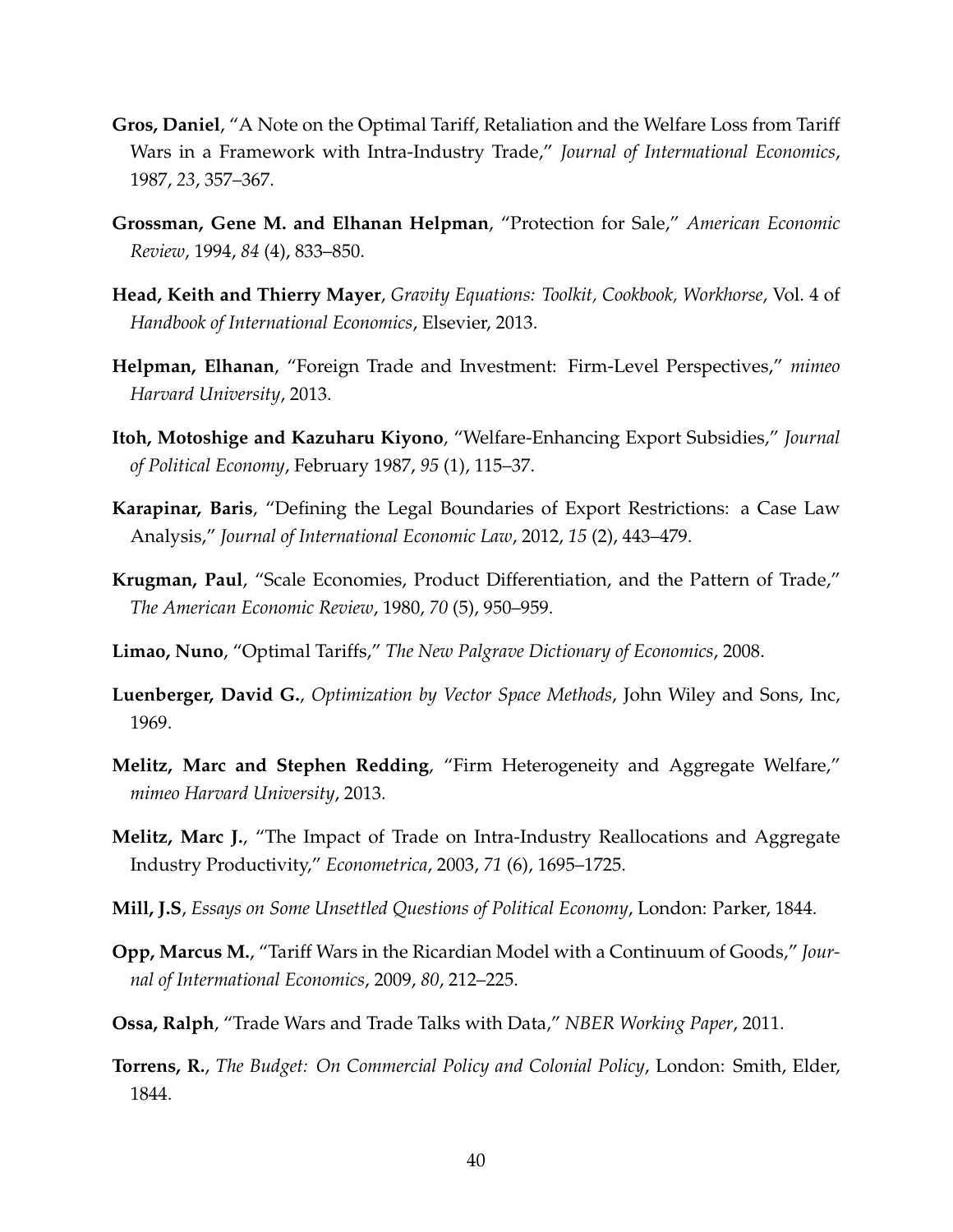<span id="page-41-0"></span>**Wilson, Charles A.**, "On the General Structure of Ricardian Models with a Continuum of Goods: Applications to Growth, Tariff Theory, and Technical Change," *Econometrica*, 1980, *48* (7), 1675–1702.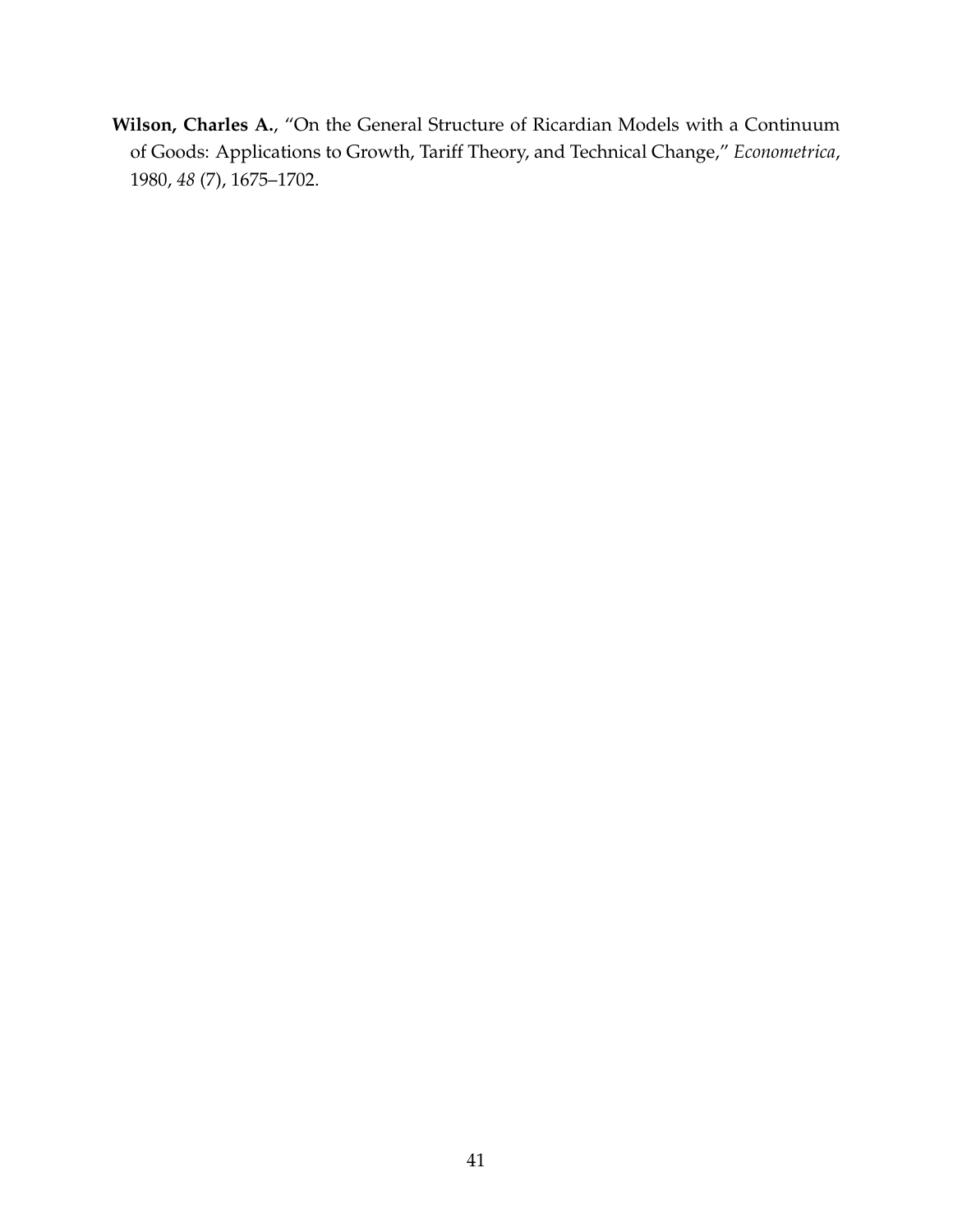### <span id="page-42-0"></span>**A Proofs**

#### **A.1 Lemma 1**

*Proof of Lemma 1.* ( $\Rightarrow$ ) Suppose that  $(w^*, p, m, c^*, q^*)$  satisfies conditions ([5](#page-6-2))-([8](#page-6-1)). Let us start with the first-order condition associated with utility maximization abroad. Since we have normalized prices so that the marginal utility of income in Foreign is equal to one, the necessary first-order condition associated with [\(5\)](#page-6-2) implies

<span id="page-42-6"></span><span id="page-42-1"></span>
$$
u_i^{*'}(c_i^*) = p_i,\tag{31}
$$

$$
\int_{i} p_{i} c_{i}^{*} di = w^{*} L^{*}.
$$

Turning to the necessary first-order condition associated with profit maximization abroad, condition  $(6)$ , we get

<span id="page-42-2"></span>
$$
p_i \le w^* a_i^*, \text{ with equality if } q_i^* > 0. \tag{33}
$$

Together with the definition of  $m_i \equiv c_i - q_i$ , the good market clearing condition ([8](#page-6-1)) implies

<span id="page-42-3"></span>
$$
c_i^* = q_i^* - m_i. \tag{34}
$$

Combining conditions [\(31\)](#page-42-1), [\(33\)](#page-42-2), and [\(34\)](#page-42-3) and using the convention  $u_i^{*'}(-m_i) \equiv \infty$  if  $m_i \geq 0$ , we obtain equation [\(10\)](#page-8-5). Similarly, we can rearrange equations [\(31\)](#page-42-1) and [\(34\)](#page-42-3) as

<span id="page-42-5"></span><span id="page-42-4"></span>
$$
c_i^* = d_i^* \left( p_i \right), \tag{35}
$$

$$
q_i^* = c_i^* + m_i, \t\t(36)
$$

where  $d_i^*$   $(\cdot) \equiv u_i^{*/2}$   $(\cdot)$  denotes the foreign demand for good *i*. Equation [\(12\)](#page-8-4) immediately derives from equations [\(33\)](#page-42-2), [\(35\)](#page-42-4), and [\(36\)](#page-42-5). Equation [\(11\)](#page-8-6) can then be obtained from equations [\(12\)](#page-8-4) and [\(34\)](#page-42-3). To conclude, note that equations (*[7](#page-6-2)*) and [\(12\)](#page-8-4) immediately imply equation [\(13\)](#page-8-3), whereas equations (*[7](#page-6-2)*) and [\(33\)](#page-42-2) imply

$$
\int_i p_i q_i^* di = w^* L^*.
$$

Combining the previous expression with equations [\(10\)](#page-8-5), [\(31\)](#page-42-1), and [\(34\)](#page-42-3), we obtain equation [\(14\)](#page-8-3).

(←) Now suppose that  $(w^*, p, m, c^*, q^*)$  satisfies equations [\(10\)](#page-8-5)-[\(14\)](#page-8-3). Equations (10) and [\(11\)](#page-8-6) imply  $(31)$ , whereas equations  $(10)$ ,  $(12)$ ,  $(13)$ , and  $(14)$  imply equation  $(32)$ . Since the foreign consumer's utility maximization problem is concave, the two first-order conditions [\(31\)](#page-42-1) and [\(32\)](#page-42-6) are sufficient for condition (*[5](#page-6-2)*) to hold. Similarly, equations [\(10\)](#page-8-5) and [\(12\)](#page-8-4) imply condition [\(33\)](#page-42-2). Since the foreign firm's profit maximization problem is concave, this first-order condition is sufficient for condition [\(6\)](#page-6-2) to hold as well. Finally, equations [\(12\)](#page-8-4) and [\(13\)](#page-8-3) imply equation (*[7](#page-6-2)*) and equations [\(11\)](#page-8-6) and [\(12\)](#page-8-4) imply equation (*[8](#page-6-1)*).  $\Box$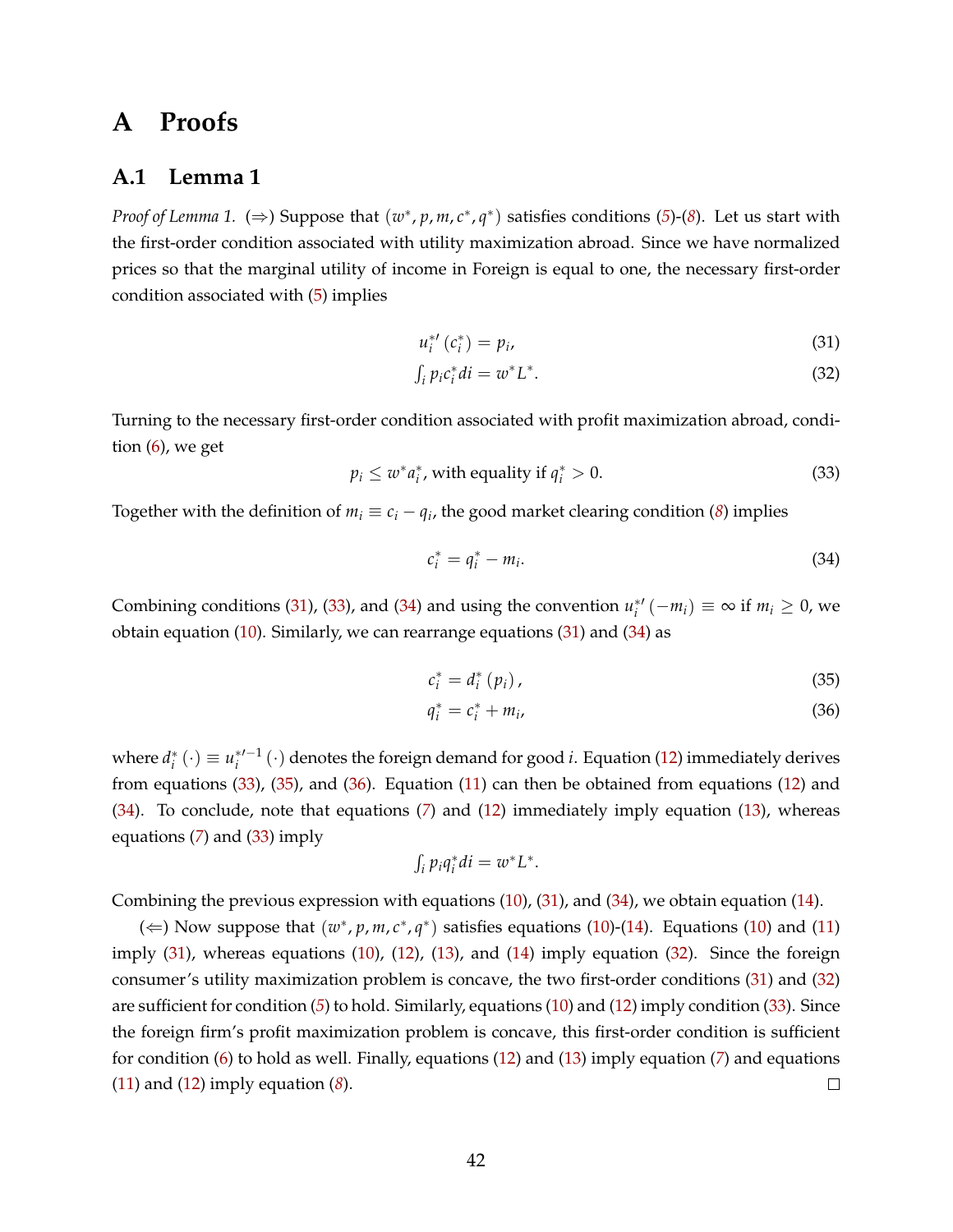#### **A.2 Lemma 2**

*Proof of Lemma 2.* ( $\Rightarrow$ ) Suppose that  $(w^{0*}, p^0, c^0, c^{0*}, q^0, q^{0*})$  solves Home's planning problem. By Definition 3,  $(w^{0*}, p^{0}, c^{0}, c^{0*}, q^{0}, q^{0*})$  solves

$$
\max_{w^*\geq 0, p\geq 0, c\geq 0, c^*, q\geq 0, q^*} \int u_i(c_i) \, di
$$

subject to [\(5\)](#page-6-2)-([9](#page-8-1)). By definition of  $m \equiv c - q$ , we know that  $c_i = m_i + q_i$  for all *i*. By Lemma [1,](#page-8-2) we also know that  $(w^*, p, c, c^*, q, q^*)$  satisfies conditions ([5](#page-6-2))-([8](#page-6-1)) if and only if equations [\(10\)](#page-8-5)-[\(14\)](#page-8-3) hold. The two previous observations imply that  $(w^{0*}, m^0 = c^0 - q^0, q^0)$  solves

$$
\max_{w^* \ge m, q \ge 0} \int_i u_i (q_i + m_i) di \tag{P'}
$$

subject to

<span id="page-43-0"></span>
$$
\int_{i} a_{i} q_{i} di \le L,
$$
\n(37)

$$
\int_{i} a_{i}^{*} q_{i}^{*} (m_{i}, w^{*}) di = L^{*}, \qquad (38)
$$

$$
\int_{i} p_i(m_i, w^*) m_i di = 0. \tag{39}
$$

The rest of the argument proceeds by contradiction. Suppose that  $(w^{0*}, m^0, q^0)$  solves ([P](#page-43-0)'), but does not solve (*[P](#page-9-1)*). Then there must exist a solution  $(w^{1*},m^{1},q^{1})$  of (*P*) such that at least one of the two constraints [\(16\)](#page-9-3) and [\(17\)](#page-9-4) is slack. There are three possible cases. First, constraints [\(16\)](#page-9-3) and [\(17\)](#page-9-4) may be simultaneously slack. In this case, starting from *m*<sup>1</sup> , one could strictly increase imports for a positive measure of goods by a small amount, while still satisfying [\(15\)](#page-9-2)-[\(17\)](#page-9-4). This would strictly increase utility and contradict the fact that  $(w^{1*}, m^1, q^1)$  solves ([P](#page-9-1)). Second, constraint [\(16\)](#page-9-3) may be slack, whereas constraint [\(17\)](#page-9-4) is binding. In this case, starting from *w* <sup>∗</sup><sup>1</sup> and *m*<sup>1</sup> , one could strictly increase imports for a positive measure of goods and decrease the foreign wage by a small amount such that [\(17\)](#page-9-4) still binds. Since [\(15\)](#page-9-2) is independent of *w* ∗ and *m* and [\(16\)](#page-9-3) is slack to start with,  $(15)$ - $(17)$  would still be satisfied. Since domestic utility is independent of  $w^*$ , this would again increase utility and contradict the fact that  $(w^{1*}, m^1, q^1)$  solves ([P](#page-9-1)). Third, constraint [\(17\)](#page-9-4) may be slack, whereas constraint [\(16\)](#page-9-3) is binding. In this case, starting from *w* <sup>∗</sup><sup>1</sup> and *m*<sup>1</sup> , one could strictly increase imports for a positive measure of goods and increase the foreign wage by a small amount such that [\(16\)](#page-9-3) still binds. For the exact same reasons as in the previous case, this would again contradict the fact that  $(w^{1*}, m^1, q^1)$  solves ([P](#page-9-1)).

(←) Suppose that  $(w^{0*}, m^0, q^0)$  solves ([P](#page-9-1)). From the first part of our proof we know that at any solution to ([P](#page-43-0)), [\(16\)](#page-9-3) and [\(17\)](#page-9-4) must be binding. Thus  $(m^0, q^0, w^{0*})$  solves (P'). Now consider  $(w^{0*}, p^0, c^0, c^{0*}, q^0, q^{0*})$  such that  $p^0 = p(m^0, w^{0*})$ ,  $c^0 = m^0 + q^0$ ,  $c^{0*} = c^* (m^0, w^{0*})$ , and  $q^{0*}=q^*$   $(m^0,w^{0*})$ . From Lemma [1,](#page-8-2)  $(w^{0*},p^0,c^0,c^{0*},q^0,q^{0*})$  therefore also satisfies constraints [\(5\)](#page-6-2)-([9](#page-8-1)). Furthermore, from the first part of our proof, any solution  $(w^{1*}, p^{1}, c^{1}, c^{1*}, q^{1}, q^{1*})$  to Home's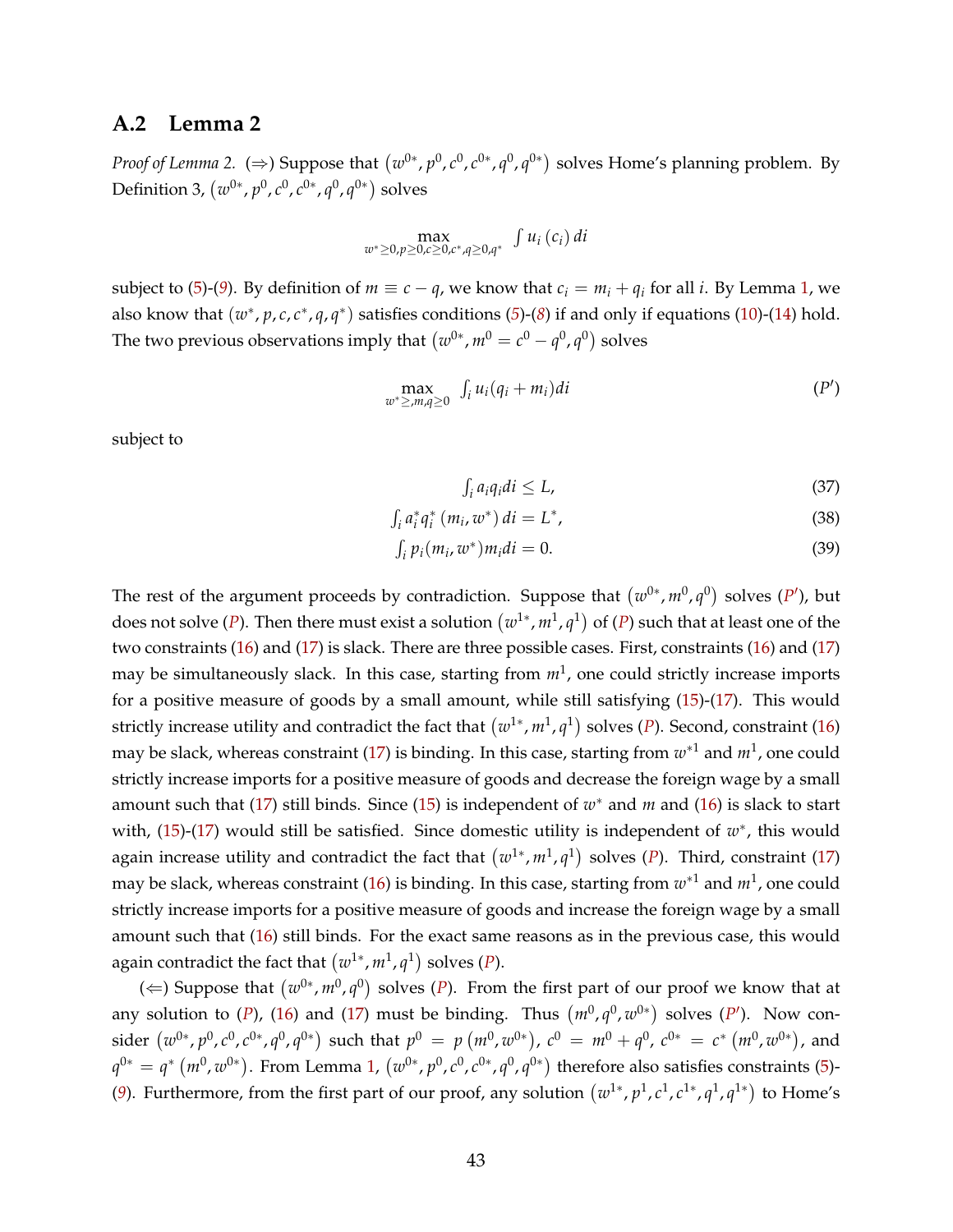planning problem must also solve ([P](#page-43-0)') and, in turn, satisfy

$$
\int_i u_i (q_i^1 + m_i^1) \, di = \int_i u_i (q_i^0 + m_i^0) \, di.
$$

This implies that  $(w^{0*}, p^0, c^0, c^{0*}, q^0, q^{0*})$  solves Home's planning problem.

#### **A.3 Lemma 3**

*[P](#page-10-0)roof of Lemma 3.* ( $\Rightarrow$ ) Suppose that  $(m^0, q^0)$  solves ( $P_{w^*}$ ). Let us first demonstrate that ( $P_{w^*}$ ) is a concave maximization problem. Consider  $f_i(m_i) \equiv p_i(m_i, w^{0*})m_i$ . By equation [\(10\)](#page-8-5), we know that

$$
f_i(m_i) = \begin{cases} m_i w^* a_i^*, & \text{if } m_i > -d_i^*(w^* a_i^*), \\ m_i u_i^{*'}(-m_i), & \text{if } m_i \leq -d_i^*(w^* a_i^*). \end{cases}
$$

.

For  $m_i > -d_i^*(w^*a_{i_i}^*)$ , we have  $f'_i(m_i) = w^*a_i^*$ . For  $m_i < -d_i^*(w^*a_i^*)$ ,  $\sigma^* \ge 1$  implies  $f'_i(m_i) =$  $\left(1-\frac{1}{\sigma^*}\right)\beta_i^*\left(-m_i\right)^{-\frac{1}{\sigma^*}}>0$  and  $f_i''(m_i)=\frac{1}{\sigma^*}\left(1-\frac{1}{\sigma^*}\right)\beta_i^*\left(-m_i\right)^{-\frac{1}{\sigma^*}-1}>0$ . Since

$$
\lim_{m_i\to^+-d_i^*(w^*a_i^*)} f'(m_i)=w^*a_i^*> \lim_{m_i\to^--d_i^*(w^*a_i^*)} \left(1-\frac{1}{\sigma^*}\right)w^*a_i^*,
$$

*fi* is convex and increasing for all *i*.

Now consider  $g_i(m_i) \equiv a_i^* q_i^* (m_i, w^{0*})$ . By equation [\(12\)](#page-8-4), we know that

$$
g_i(m_i) = \begin{cases} m_i a_i^* + a_i^* d_i^* (w^* a_i^*), & \text{if } m_i > -d_i^* (w^* a_i^*), \\ 0, & \text{if } m_i \leq -d_i^* (w^* a_i^*). \end{cases}
$$

For  $m_i > -d_i^*(w^*a_i^*)$ , we have  $g_i'(m_i) = a_i^*$ . For  $m_i < -d_i^*(w^*a_i^*)$ ,  $g'(m_i) = 0$ . Thus  $g_i$  is convex and increasing for all *i*.

Since  $u_i$  is strictly concave in  $(m_i, q_i)$ ,  $a_i q_i$  is linear in  $q_i$ , and  $f_i$  and  $g_i$  are convex in  $m_i$ , the objective function is a concave functional, whereas the constraints are of the form  $G(m, q) \leq 0$ , with *G* a convex functional. Accordingly, Theorem 1, p. 217 in [Luenberger](#page-40-10) [\(1969\)](#page-40-10) implies the existence of  $(\lambda, \lambda^*, \mu) \ge 0$  such that  $(m^0, q^0)$  solves

$$
\max_{m,q\geq 0} \mathcal{L}(m,q,\lambda,\lambda^*,\mu;w^*) \equiv \int_i u_i (q_i+m_i) di - \lambda \int_i a_i q_i di
$$
  
-  $\lambda^* \int_i a_i^* q_i^* (m_i,w^*) di - \mu \int_i p_i (m_i,w^*) m_i di.$ 

 $\Box$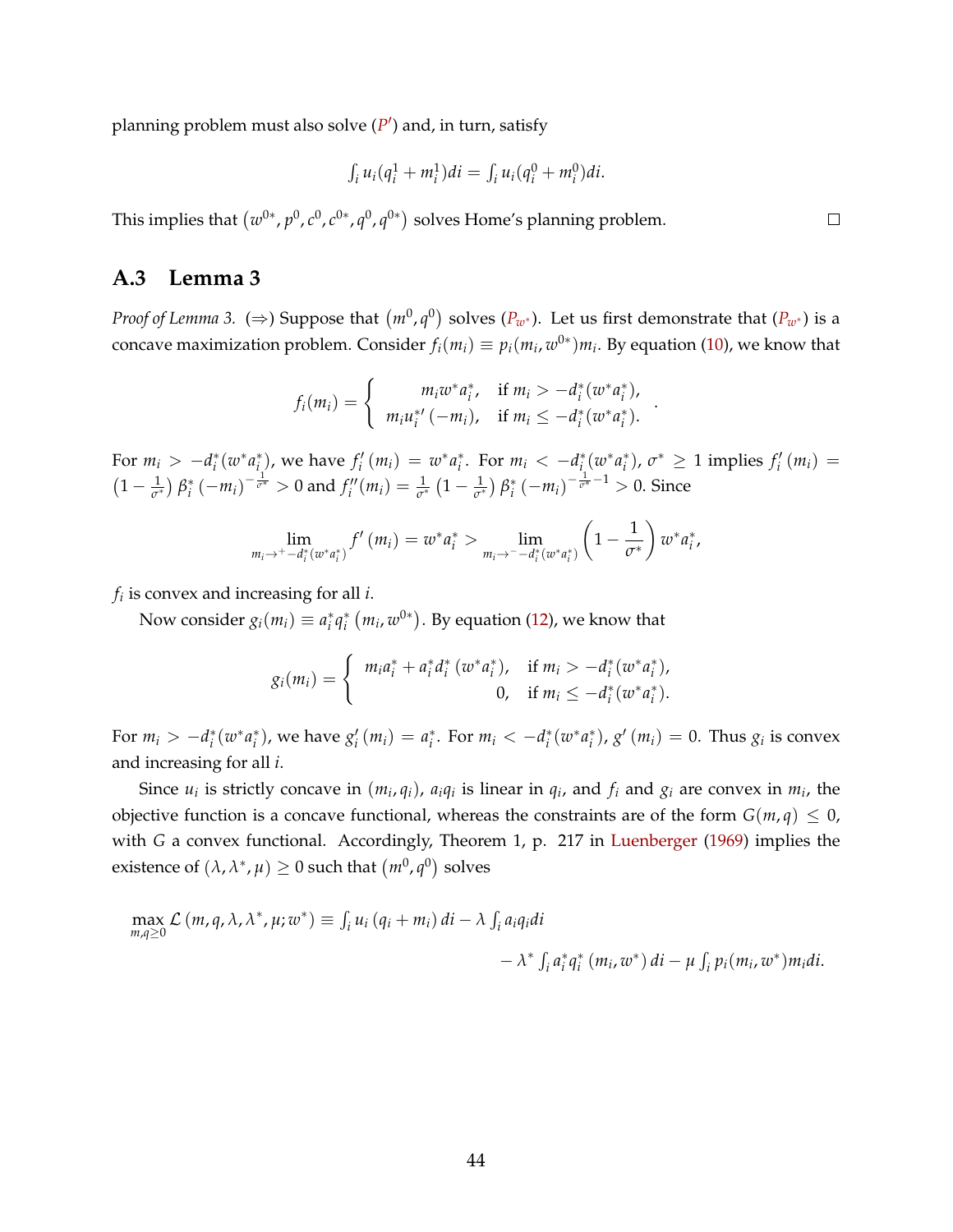and the three following conditions hold:

<span id="page-45-1"></span><span id="page-45-0"></span>
$$
\lambda \left( L - \int_i a_i q_i^0 di \right) = 0,
$$
  

$$
\lambda^* \left( L^* - \int_i a_i^* q_i^* \left( m_i^0, w^* \right) di \right) = 0,
$$
  

$$
\mu \left( \int_i p_i (m_i^0, w^*) m_i^0 di \right) = 0.
$$

Since  $(m^0, q^0)$  satisfies constraints [\(15\)](#page-9-2)-[\(17\)](#page-9-4), we therefore have

$$
\lambda \ge 0, \int_{i} a_{i} q_{i}^{0} di \le L, \text{ with complementary slackness}, \tag{40}
$$

$$
\lambda^* \ge 0, \int_i a_i^* q_i^* \left( m_i^0, w^* \right) di \le L^*, \text{ with complementary slackness}, \tag{41}
$$

$$
\mu \ge 0, \int_{i} p_{i}(m_{i}, w^{*}) m_{i}^{0} di \le 0, \text{ with complementary slackness.}
$$
\n(42)

To conclude, note that if  $(m^0, q^0)$  solves  $\max_{m,q\geq 0} \mathcal{L}(m,q,\lambda,\lambda^*,\mu;w^*)$ , then for almost all *i*,  $(m^0_i,q^0_i)$ must solve

$$
\max_{m_i, q_i \geq 0} \mathcal{L}_i(m_i, q_i, \lambda, \lambda^*, \mu; w^*) \equiv u_i(q_i + m_i) - \lambda a_i q_i
$$
  
-  $\lambda^* a_i^* q_i^* (m_i, w^*) - \mu p_i(m_i, w^*) m_i.$ 

 $(\Leftarrow)$  Now suppose that  $(m_i^0, q_i^0)$  solves  $(P_i)$  $(P_i)$  $(P_i)$  for almost all *i* with  $\lambda, \lambda^*, \mu$  such that conditions [\(40\)](#page-45-0)-[\(42\)](#page-45-1) hold. This implies

$$
(m^0, q^0) \in \arg\max_{m,q \geq 0} \mathcal{L}(m, q, \lambda, \lambda^*, \mu; w^*).
$$

Suppose first that all Lagrange multipliers are strictly positive:  $\lambda > 0$ ,  $\lambda^* > 0$ ,  $\mu > 0$ , then conditions  $(40)-(42)$  $(40)-(42)$  $(40)-(42)$  imply

$$
\int_i a_i q_i^0 di = L,
$$
  
\n
$$
\int_i a_i^* q_i^* (m_i^0, w^*) di = L^*,
$$
  
\n
$$
\int_i p_i (m_i^0, w^*) m_i^0 di = 0.
$$

Thus Theorem 1, p. 220 in [Luenberger](#page-40-10) [\(1969\)](#page-40-10) immediately implies that  $(m^0, q^0)$  is a solution to (*[P](#page-10-0)w*<sup>∗</sup> ). Now suppose that at least one Lagrange multiplier is equal to zero. For expositional purposes suppose that  $\lambda = 0$ , whereas  $\lambda^* > 0$  and  $\mu > 0$ . In this case, we have

$$
(m^0, q^0) \in \arg\max_{m,q \geq 0} \mathcal{L}(m, q, 0, \lambda^*, \mu; w^*)
$$

and

$$
\int_{i} a_{i}^{*} q_{i}^{*} (m_{i}^{0}, w^{*}) di = L^{*}, \n\int_{i} p_{i} (m_{i}^{0}, w^{*}) m_{i}^{0} di = 0.
$$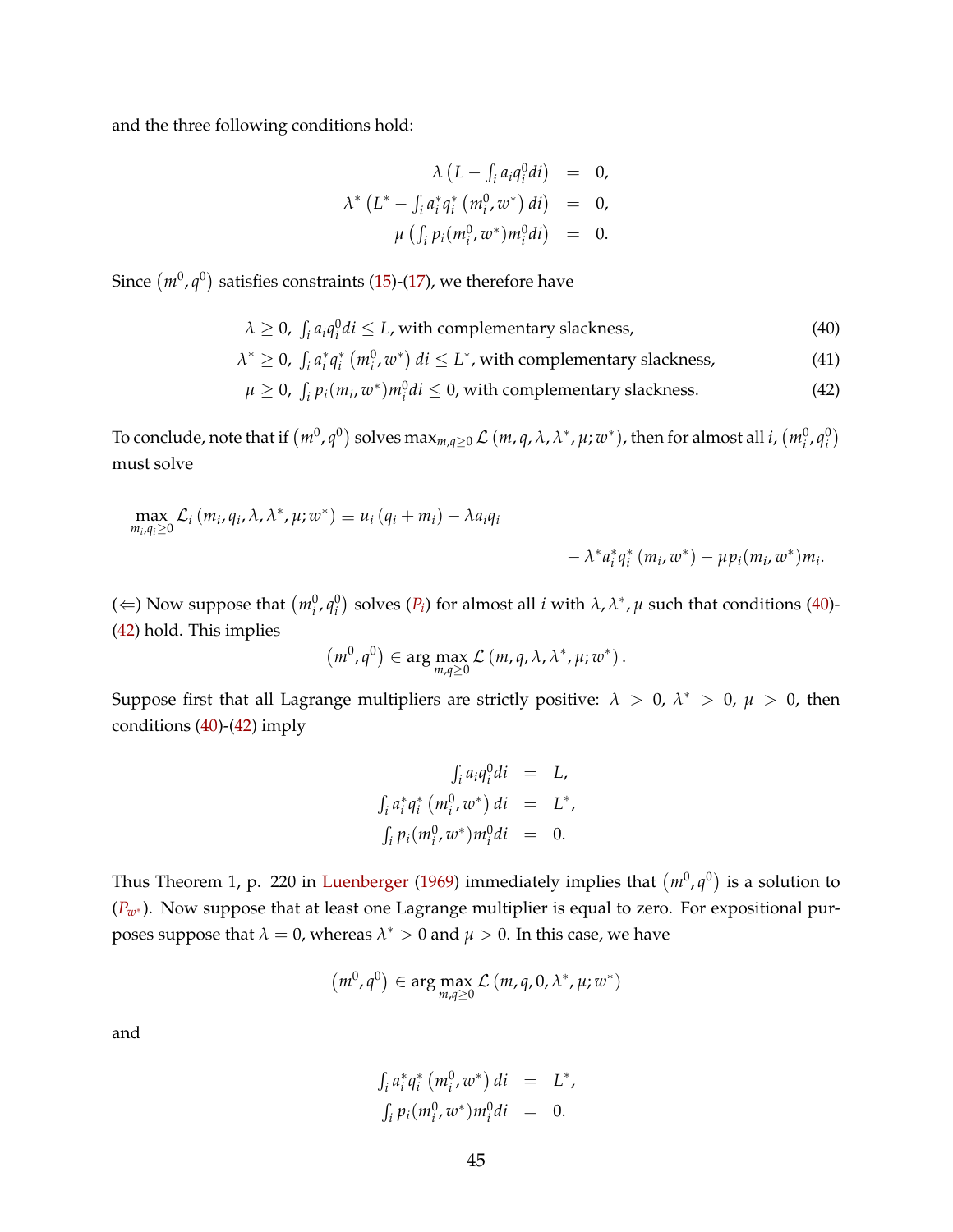Thus Theorem 1, p. 220 in [Luenberger](#page-40-10) [\(1969\)](#page-40-10) now implies that  $(m^0, q^0)$  is a solution to

$$
\max_{m,q\geq 0} \ \int_i u_i \left( q_i + m_i \right) di
$$

subject to

$$
\int_i a_i^* q_i^* (m_i, w^*) \, di \leq L^*,
$$
  

$$
\int_i m_i p_i (m_i, w^*) \, di \leq 0.
$$

Since  $\int_i a_i q_i^0 di \leq L$  by condition [\(40\)](#page-45-0),  $(m^0, q^0)$  is therefore also a solution to  $(P_{w^*})$  $(P_{w^*})$  $(P_{w^*})$ . The other cases can be dealt with in a similar manner.  $\Box$ 

## <span id="page-46-0"></span>**B Restricted Tax Instruments**

The goal of this appendix is to characterize the solution to the domestic government's problem, as described in Definition 2, when ad-valorem trade taxes  $t \equiv (t_i)$  are constrained to be zero for all exported goods. Our main finding is that optimal tariffs remain uniform under this restriction. The formal proof is an alternative to the one offered in Proposition 1 of [Opp](#page-40-6) [\(2009\)](#page-40-6).

Using the equilibrium conditions derived in Section [2.2,](#page-6-6) one can express the domestic government's problem in the absence of export taxes and subsidies as

$$
\max_{t,\alpha,\alpha^*,c,c^*,\lambda,w,w^*}\int u_i(c_i)di
$$

subject to foreign constraints

$$
u_i^{*'}(c_i^*) = \min \{w^* a_i^*, wa_i\},
$$

$$
\int a_i^* (c_i^* \alpha_i^* + c_i \alpha_i) \, di = L^*,
$$

$$
\int \min \{w^* a_i^*, wa_i\} \, c_i^* \, di = w^* L^*,
$$

$$
\alpha_i^* = \begin{cases} = 0 & wa_i < w^* a_i^*, \\ \in [0, 1] & wa_i = w^* a_i^*, \\ = 1 & wa_i > w^* a_i^*, \end{cases}
$$

as well as local constraints

$$
u'_{i}(c_{i}) = \lambda \min \{ (1 + t_{i}) w^{*} a_{i}^{*}, w a_{i} \},
$$

$$
\int a_{i} (c_{i}^{*} (1 - \alpha_{i}^{*}) + c_{i} (1 - \alpha_{i})) di = L,
$$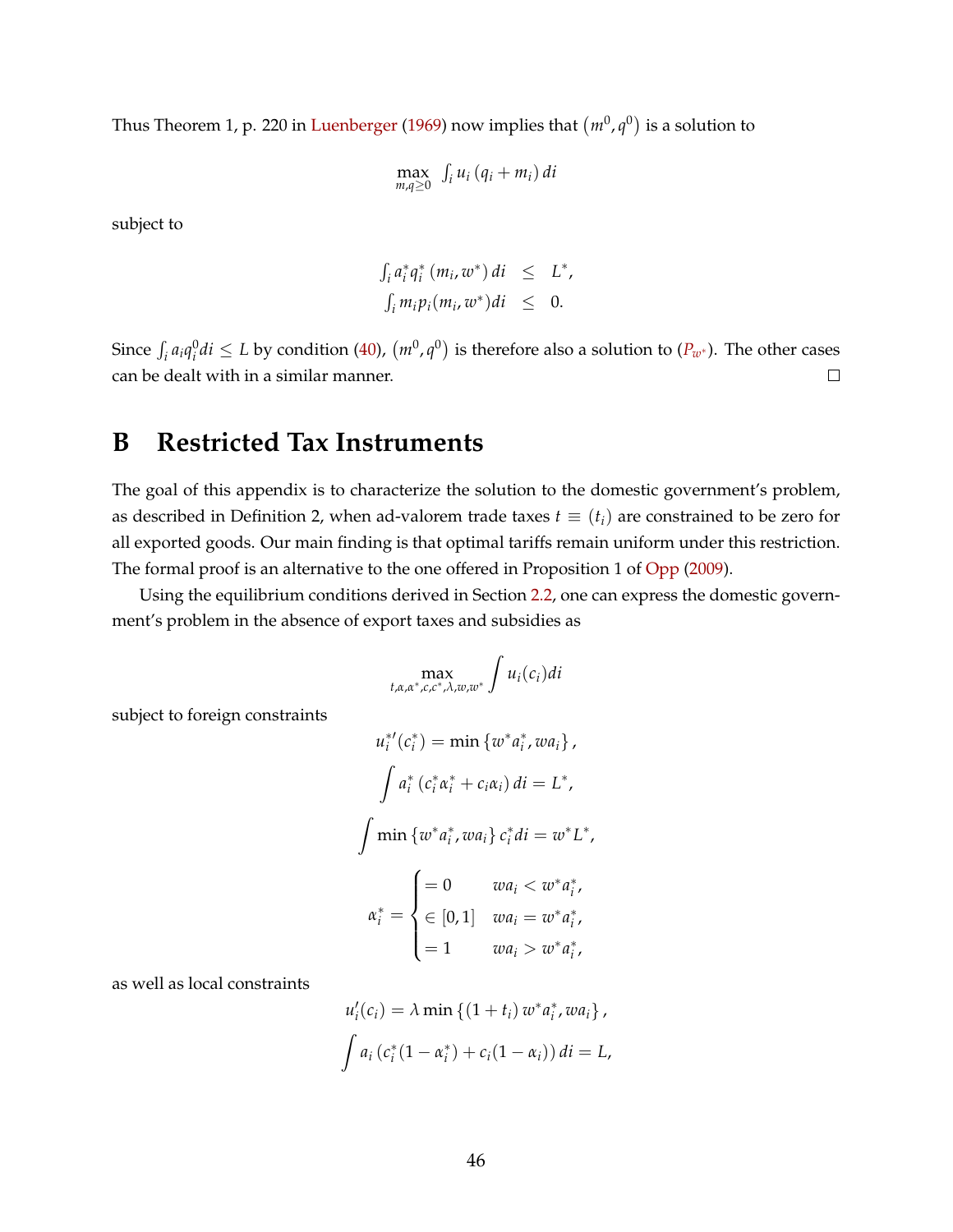$$
\alpha_{i} = \begin{cases}\n= 0 & wa_{i} < (1 + t_{i}) w^* a_{i}^*, \\
\in [0, 1] & wa_{i} = (1 + t_{i}) w^* a_{i}^*, \\
= 1 & wa_{i} > (1 + t_{i}) w^* a_{i}^*.\n\end{cases}
$$

In the previous constraints,  $\alpha_i$  and  $\alpha_i^*$  measure the share of domestic and foreign consumption of good *i*, respectively, that is produced in Foreign. In a competitive equilibrium, any good that is produced by foreign firms for the foreign market must have a lower marginal cost than domestic firms:  $\alpha_i^* > 0 \Rightarrow w a_i \geq w^* a_i^*$ . Similarly, any good that is produced by foreign firms for the domestic market must have a lower marginal cost than domestic firms inclusive of the tariff:  $\alpha_i > 0 \Rightarrow wa_i \geq 0$  $(1+t_i)w^*a_i^*$ . Note also that we normalize the Lagrange multiplier on the foreign budget constraint to one and omit the local budget constraint. This is implied by the other constraints, an expression of Walras' law.

For given  $(\alpha^*, c^*, w, w^*)$ , we focus on the inner problem:

$$
\max_{t,\alpha,c,\lambda}\int u_i(c_i)di
$$

subject to

$$
\int a_i^* (c_i^* \alpha_i^* + c_i \alpha_i) \, di = L^*,
$$
  
\n
$$
u'_i(c_i) = \lambda \min \{ (1 + t_i) \, w^* a_i^*, w a_i \},
$$
  
\n
$$
\int a_i (c_i^* (1 - \alpha_i^*) + c_i (1 - \alpha_i)) \, di = L,
$$
  
\n
$$
\alpha_i = \begin{cases} = 0 & w a_i < (1 + t_i) \, w^* a_i^*, \\ \in [0, 1] & w a_i = (1 + t_i) \, w^* a_i^*, \\ = 1 & w a_i > (1 + t_i) \, w^* a_i^*. \end{cases}
$$

In order to characterize the solution of the inner problem, it is convenient to study first the relaxed version of the inner problem:

$$
\max_{t,\alpha\in[0,1],c,\lambda}\int u_i(c_i)di
$$

subject to

$$
\int a_i^* (c_i^* \alpha_i^* + c_i \alpha_i) di = L^*,
$$

$$
\int a_i (c_i^* (1 - \alpha_i^*) + c_i (1 - \alpha_i)) di = L.
$$

Let *ν* <sup>∗</sup> and *ν*, denote the Lagrange multipliers associated with the two previous constraints. The generalized Kuhn-Tucker conditions of the relaxed inner problem leads to

$$
u_i'(c_i) = \alpha_i v^* a_i^* + (1 - \alpha_i) v a_i,
$$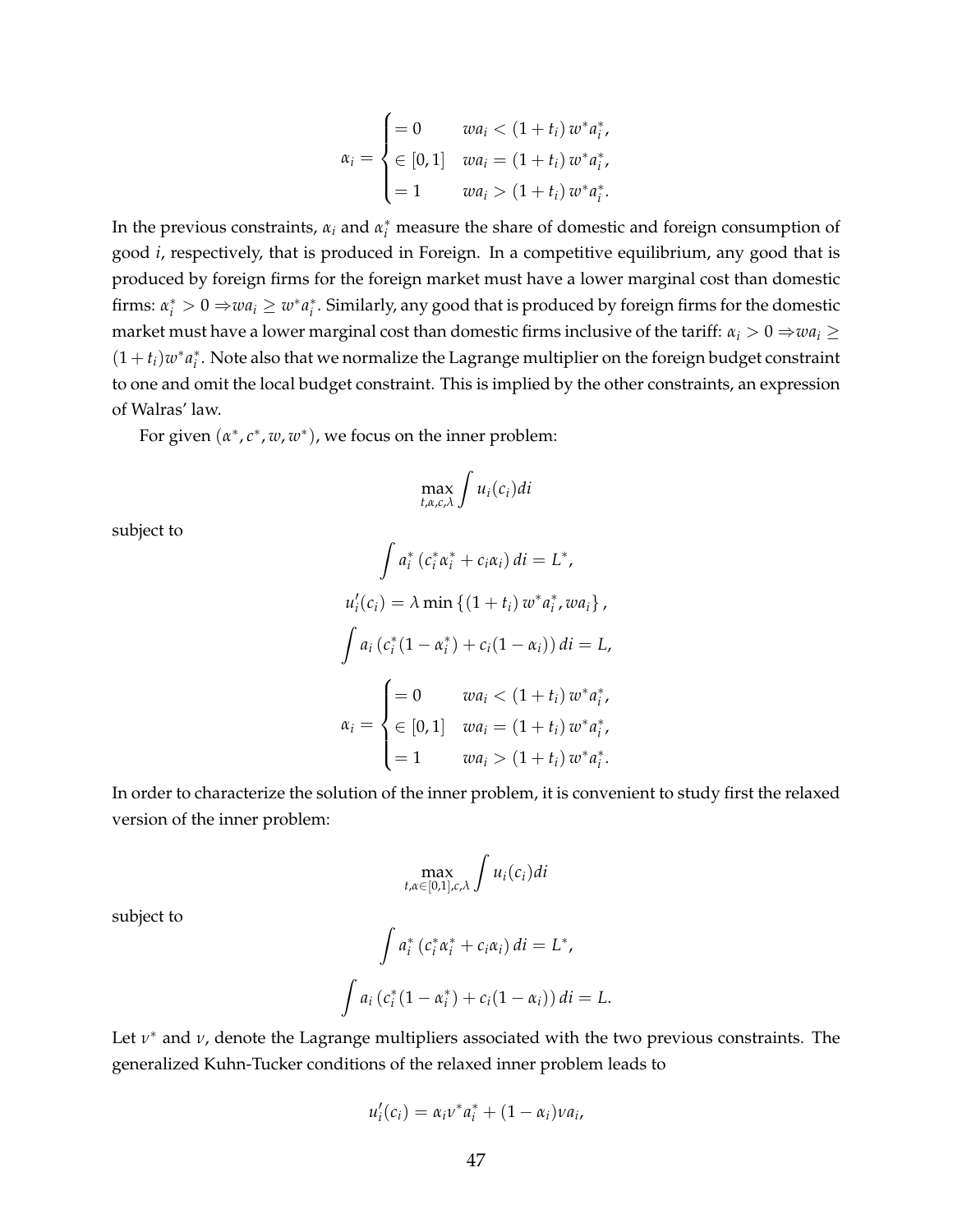as well as

$$
\alpha_i = \begin{cases} 0 & v^* a_i^* > v a_i, \\ 1 & v^* a_i^* < v a_i. \end{cases}
$$

Note that by the monotonicity of the ratio  $a_i^*/a_i$ , there exists a cutoff  $\bar{i}$  such that  $v^*a_{\bar{i}}^* = va_{\bar{i}}$ . Furthermore, it satisfies  $\alpha_i = 0$  if  $i < \overline{i}$  and  $\alpha_i = 1$  if  $i > \overline{i}$ .

Now let us return to the original inner problem. Let us construct  $t$  and  $\lambda$  such that

$$
1 + t_i = wv^*/w^*v,
$$
  

$$
\lambda = w^*v/w.
$$

Given the previous values of *t* and  $\lambda$ , one can check that the solution of the relaxed problem,  $(\alpha, c)$ , also satisfies the two constraints that had been dropped

$$
u'_{i}(c_{i}) = \lambda \min \left\{ (1+t_{i}) w^{*} a_{i}^{*}, w a_{i} \right\},
$$

$$
\alpha_{i} = \begin{cases} = 0 & w a_{i} < (1+t_{i}) w^{*} a_{i}^{*}, \\ \in [0,1] & w a_{i} = (1+t_{i}) w^{*} a_{i}^{*}, \\ = 1 & w a_{i} > (1+t_{i}) w^{*} a_{i}^{*}.\end{cases}
$$

To see this, first note that the two optimality conditions of the relaxed problem imply

$$
u'_i(c_i) = \min \left\{ v^* a_i^*, v a_i \right\}.
$$

By construction of *t* and *λ*, we therefore have the second constraint directly follows from the mono*t* onicity of  $a_i^*/a_i$ , the optimality condition for *α*, and the fact that  $1 + t_i = wv^*/w^*v = wa_i/w^*a_i^*$ .

Conversely, one can check that the two constraints that had been dropped from the inner problem can only be satisfied at a solution of the relaxed problem if *t* is uniform for all  $i > \overline{i}$ . To see this, consider  $i_1 > i_2 \geq \overline{i}$ . At a solution of the relaxed problem,  $i_1 > i_2 \geq \overline{i}$  requires  $\alpha_{i_1} = \alpha_{i_2} = 1$ . Thus for the dropped constraint on *α* to be satisfied,  $t_{i_1}$  and  $t_{i_2}$  must be such that  $wa_{i_1}/w^*a_{i_1}^*$  >  $1 + t_{i_1}$  and  $wa_{i_2}/w^* a_{i_2}^* > 1 + t_{i_2}$ . In turn, for the dropped constraint on *c* to be satisfied,  $t_{i_1}$  and  $t_{i_2}$  must be such that  $1+t_{i_1} = u'_{i_1}(c_{i_1})/\lambda a_{i_1}^*$  and  $1+t_{i_2} = u'_{i_2}(c_{i_2})/\lambda a_{i_2}^*$ . At the solution of the relaxed problem,  $i_1 > i_2 \ge \overline{i}$  further requires  $u'_{i_1}(c_{i_1}) = v^* a_{i_1}^*$  and  $u'_{i_2}(c_{i_2}) = v^* a_{i_2}^*$ . Combining the two previous observations, we therefore get  $1 + t_{i_1} = 1 + t_{i_2} = v^* / \lambda$ , which establishes that for a solution of the relaxed problem to satisfy all the constraints of the inner problem, the tariff schedule on all imported goods,  $i \geq \overline{i}$ , must be uniform.

Since we have shown that starting from any solution of the relaxed inner problem, one can always construct *t* and *λ* such that all the constraints of the inner problem are satisfied, any solution of the inner problem must also be a solution of the relaxed problem. Furthermore, since the only solutions of the relaxed problem that satisfy all the constraints of the inner problem feature uni